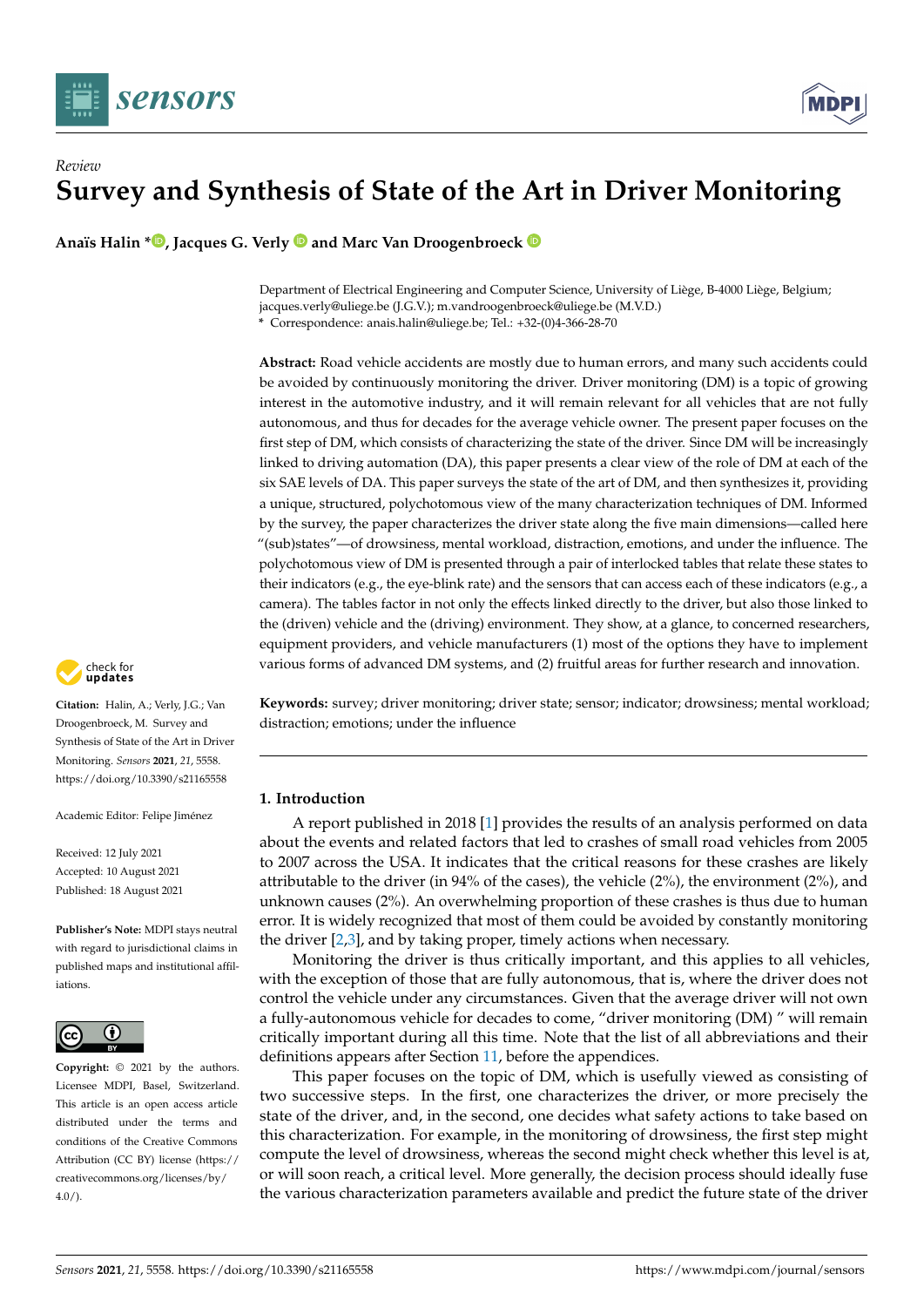based on them. This paper focuses almost exclusively on the characterization of the state of the driver, that is, on the first step in DM, which is also the one that is almost exclusively considered in the literature.

By "state of the driver" or "driver state", we mean, in a loose way, the state or situation that the driver is in from various perspectives, in particular physical, physiological, psychological, and behavioral. To deal with this driver state in a manageable, modular way, we consider a specific number of distinct facets (such as drowsiness) of this driver state, which we call "driver (sub)states". In the sequel, "state" thus refers either to the global state of the driver or to one of its facets, or substates. This paper covers the main (sub)states of drowsiness, mental workload, distraction, emotions, and under the influence, which emerge as being the most significant ones in the literature.

The core of the paper focuses on the characterization of each of these (sub)states, using indicators (of this state) and sensors (to access the values of these indicators in real time and in real driving conditions). In the example of the (sub)state of drowsiness, an indicator thereof is the eye-blink rate, and it can be accessed using a camera.

DM is important, whether the vehicle is equipped with some form of "driving automation (DA)" (except for full automation) or not. In future vehicles, DA and DM will need to increasingly interact, and they will need to be designed and implemented in a synergistic way. While the paper focuses on DM (and, more precisely, on its characterization part), it considers and describes, at a high-level, how DM and DA interact at the various, standard levels of DA.

As suggested by its title, the paper comprises two main phases: (1) it reports on a systematic survey of the state of the art of DM (as of early 2021); (2) it provides a synthesis of the many characterization techniques of DM. This synthesis leads to an innovative, structured, polychotomous view of the recent developments in the characterization part of DM. In a nutshell, this view is provided by two interlocked tables that involve the main driver (sub)states, the indicators of these states, and the sensors allowing access to the values of these indicators. The polychotomy presented should prove useful to researchers, equipment providers, and vehicle manufacturers for organizing their approach concerning the characterization and monitoring of the state of the driver.

Section [2](#page-1-0) describes the standard levels of DA, and the role played by DM for each. Section [3](#page-3-0) indicates the strategy for, and the results of, our survey of the literature on DM. Section [4](#page-9-0) describes the rationale and strategy for expressing the characterization of the driver state as much as possible in terms of the triad of the (sub)states, indicators, and sensors. Section [5](#page-11-0) provides our innovative, structured, polychotomous view of the characterization part of DM. Sections [6](#page-13-0)[–10](#page-27-0) successively describe the five driver (sub)states that the survey revealed as being the most important. Section [11](#page-32-0) summarizes and concludes.

### <span id="page-1-0"></span>**2. Driving Automation and Driver Monitoring**

In autonomous vehicles—also called self-driving or fully-automated vehicles—DM plays a critical role as long as the automation allows the driver to have some control over the vehicle. This section describes the interaction between DM and DA in the context of the six levels of DA defined by the Society of Automotive Engineers (SAE) International [\[4\]](#page-38-3), ranging from zero (no automation) to five (full automation).

Table [1,](#page-2-0) inspired by the SAE J3016 Levels of Driving Automation Graphic, describes the role of each of the three key actors in the driving task, namely the driver, the driversupport (DS) features, and the automated-driving (AD) features, at each of the six SAE levels. We also integrated into this table a fourth actor, that is, DM, as its role is crucial at all levels except the highest, to ensure that the state of the driver allows him/her to perform the driving task safely, when applicable. Throughout, we use the inclusive pronoun "he/she" and adjective "his/her" to refer to the driver.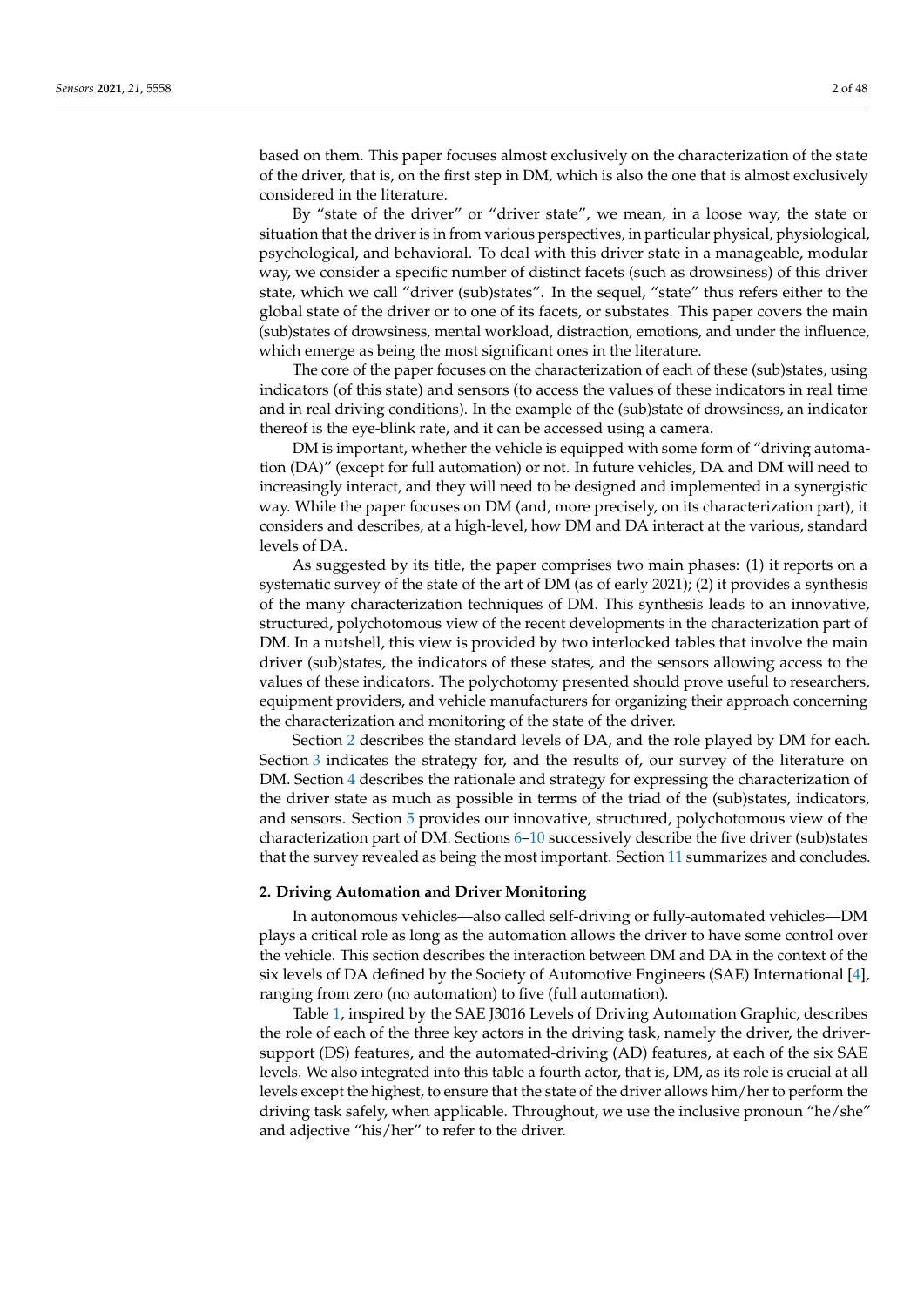| <b>SAE Levels</b><br>Actors                   | 0<br>No<br><b>Driving</b><br>Automation | <b>Driver</b><br>Assistance               | 2<br>Partial<br><b>Driving</b><br>Automation | 3<br>Conditional<br><b>Driving</b><br>Automation | 4<br>High<br><b>Driving</b><br>Automation                         | 5<br>Full<br><b>Driving</b><br>Automation |
|-----------------------------------------------|-----------------------------------------|-------------------------------------------|----------------------------------------------|--------------------------------------------------|-------------------------------------------------------------------|-------------------------------------------|
| <b>Driver</b>                                 |                                         | Driving<br>and<br>supervising DS features |                                              | Driving<br>when<br>AD features<br>request it     | Driving<br>(if desired) when<br>AD features<br>reach their limits |                                           |
| Driver-Support<br>(DS)<br><b>Features</b>     | Warning and<br>temporary<br>support     | Lateral or<br>longitudinal<br>support     | Lateral and<br>longitudinal<br>support       |                                                  |                                                                   |                                           |
| Automated-<br>Driving (AD)<br><b>Features</b> |                                         |                                           |                                              | Driving<br>when AD features<br>permit it         | Driving                                                           |                                           |
| <b>Driver</b><br>Monitoring<br>(DM)           | Monitoring                              | Monitoring<br>with relevant indicators    |                                              | Monitoring<br>fallback-<br>ready driver          | Monitoring<br>when driver<br>in control                           |                                           |

<span id="page-2-0"></span>**Table 1.** This table shows the role played by each of the four key actors, that is, driver, driver-support (DS) features, automated-driving (AD) features, and driver monitoring (DM), at each of the six SAE Levels of driving automation (from 0 to 5).

> We now discuss some terminology. In Section [1,](#page-0-0) we introduced the term "driving automation (DA)" (as a convenient, companion term for DM) and, in the previous paragraph, the SAE-suggested term "automated driving (AD)". While these two terms seem to further add to a jumble of terms and abbreviations, they both appear in the literature through their corresponding systems, that is, the "driving-automation system (DAS)" and "automated-driving system (ADS)". An ADS is a system consisting of the AD features, and a DAS is a system that includes, among other things, both DS features and AD features. One could also view the DS features as constituting a system, but this is not needed here.

> In future vehicles with progressively increasing degrees of automation, the development of DASs and, in particular, of ADSs should go hand-in-hand with the development of driver-monitoring systems (DMSs). The next four paragraphs complement the information in Table [1.](#page-2-0)

> At Levels 0 to 2, the driver is responsible for the driving task, and he/she may be aided by a variable number of DS features such as automatic emergency braking, adaptive cruise control, and lane centering. At Level 1, the DS features execute the subtask of controlling either the lateral motion or the longitudinal motion of the vehicle (but not both), expecting the driver to perform the rest of the driving task. At Level 2, the DS features execute the subtasks of controlling both the lateral motion and the longitudinal motion, expecting the driver to complete the object-and-event-detection-and-response (OEDR) subtask and to supervise these features. At Levels 0 to 2, a DMS should thus be used continuously. At Levels 1 and 2, for monitoring the state of the driver, a vehicle-related indicator of driving performance should be either avoided or used only when compatible with the DS features that are engaged. The speed cannot, for instance, be used as an indicator of the driver state when an adaptive cruise control is regulating this speed. As more and more DS features are introduced in vehicles, vehicle-related indicators of driving performance become less and less relevant for monitoring the state of the driver, whereas, driver-related parameters (both physiological and behavioral) remain reliable indicators.

> At any of Levels 3 to 5, and when the corresponding AD features are engaged, the driver is no longer in charge of the driving task and does not need to supervise them. Additionally, at Level 3, and at any time, the driver must, however, be fallback-ready, namely, ready to take over the control of his/her vehicle when the AD features request it (that is, ask for it). A DMS should, therefore, be capable of (1) assessing whether the current state of the driver allows him/her to take over the control of his/her vehicle if requested now or in the near future, and of (2) monitoring his/her state as long as he/she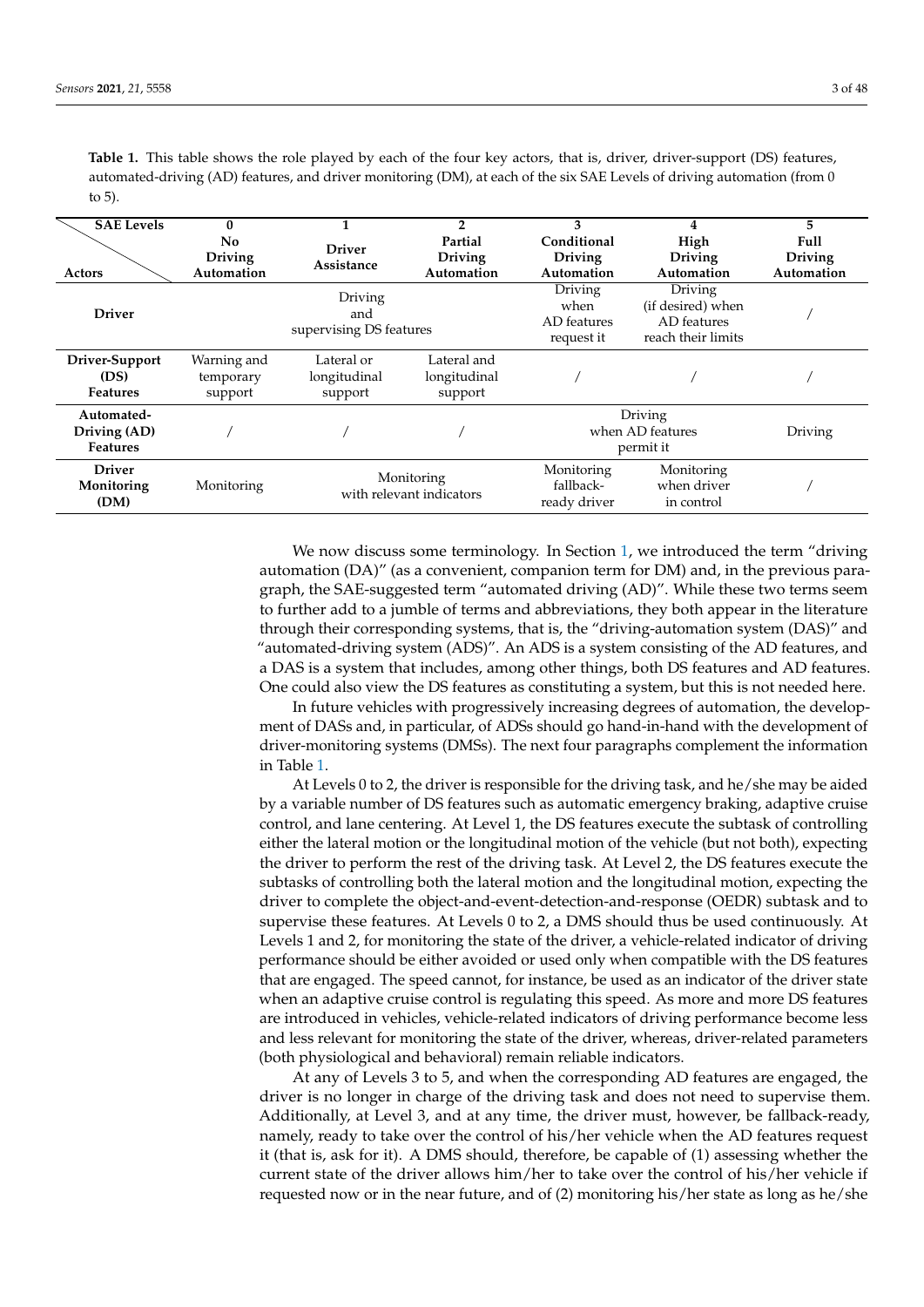is in control. El Khatib et al. [\[5\]](#page-38-4) discuss the potential need for a DMS even when the vehicle is in control and does not require the driver to supervise the driving or to monitor the driving environment. Whenever the driver has the option of, for example, engaging in some entertainment activity, he/she must be prepared to regain control in due course. Therefore, at Level 3, despite that the driver is allowed to perform a secondary task, a DMS is still necessary to ensure that the driver is ready to take control at any time. Although the findings of various studies are sometimes contradictory, Johns et al. [\[6\]](#page-38-5) suggest that it may be beneficial for the driver to maintain a certain level of mental workload while his/her vehicle is operated by a DAS, as this could lead to better performance during a transfer of control from automated to manual.

At Level 4, the AD features can only drive the vehicle under limited conditions, but they will not require the driver to respond within some specified time delay to a take-over request. The operational design domain (ODD) specifies the conditions under which the DAS is specifically designed to operate, including, but not limited to, (1) environmental, geographical, and time-of-day restrictions, and/or (2) the requisite presence or absence of certain traffic or roadway characteristics. Still at Level 4, the AD features are capable of automatically (1) performing a fallback of the driving task and (2) reaching a minimal-risk condition (e.g., parking the car) if the driver neither intervenes nor takes over the driving task within the delay. If the driver decides to respond to the take-over request, one can assume that the DMS would check that his/her state allows for this, even though the SAE J3016 does not say so explicitly.

At Level 5, the driving is fully automated under all possible conditions, and no DMS is required as the driver is never in control, and becomes, in effect, a passenger of the vehicle.

## <span id="page-3-0"></span>**3. Survey of Literature on Driver Monitoring**

This section describes our survey of the literature on DM and DMSs. The subsections below successively describe (1) our strategy for building an initial set of references, (2) some conclusions drawn from these references, (3) the design of a table for organizing them, (4) comments about the content of this table, and (5), (6) trends observable in it or in some references. The analysis performed here guides the developments in subsequent sections.

### *3.1. Strategy for Building Initial Set of References, and Number of These*

To build an initial set of relevant references, we used an approach inspired from Gutiérrez et al. [\[7\]](#page-38-6). The block (or flow) diagram of Figure [1](#page-4-0) describes it.

Our search focused on surveys, reviews, and similar studies about DM and DMSs. We independently performed two searches during February 2021. The first focused on publications from IEEE, ScienceDirect, and Sensors, and the second on publications from ResearchGate; these four databases appeared well-suited for providing a useful set of initial references. We used the search engine specific to each database and a boolean query equivalent to *("survey" OR "review") AND ("driver" OR "driving") AND ("detection" OR "detecting" OR "behavior" OR "state" OR "monitoring")*. We limited the search to publications in English, and did not place any constraint on the dates of publication. The two searches yielded 124 and 30 items, respectively. After removing 16 duplicates, we obtained a set of 138 references. We manually screened these, and only kept the ones satisfying the two criteria of (1) being in scientific journals or conference proceedings, and (2) providing a survey, review, or similar study of one or more aspects of the domain of interest. This screening led to 56 references, which appear in the first column of Table [2](#page-5-0) and in the References section, the latter containing additional references quoted later. Appendix [A](#page-34-0) provides a version of this table that is suitable for printing.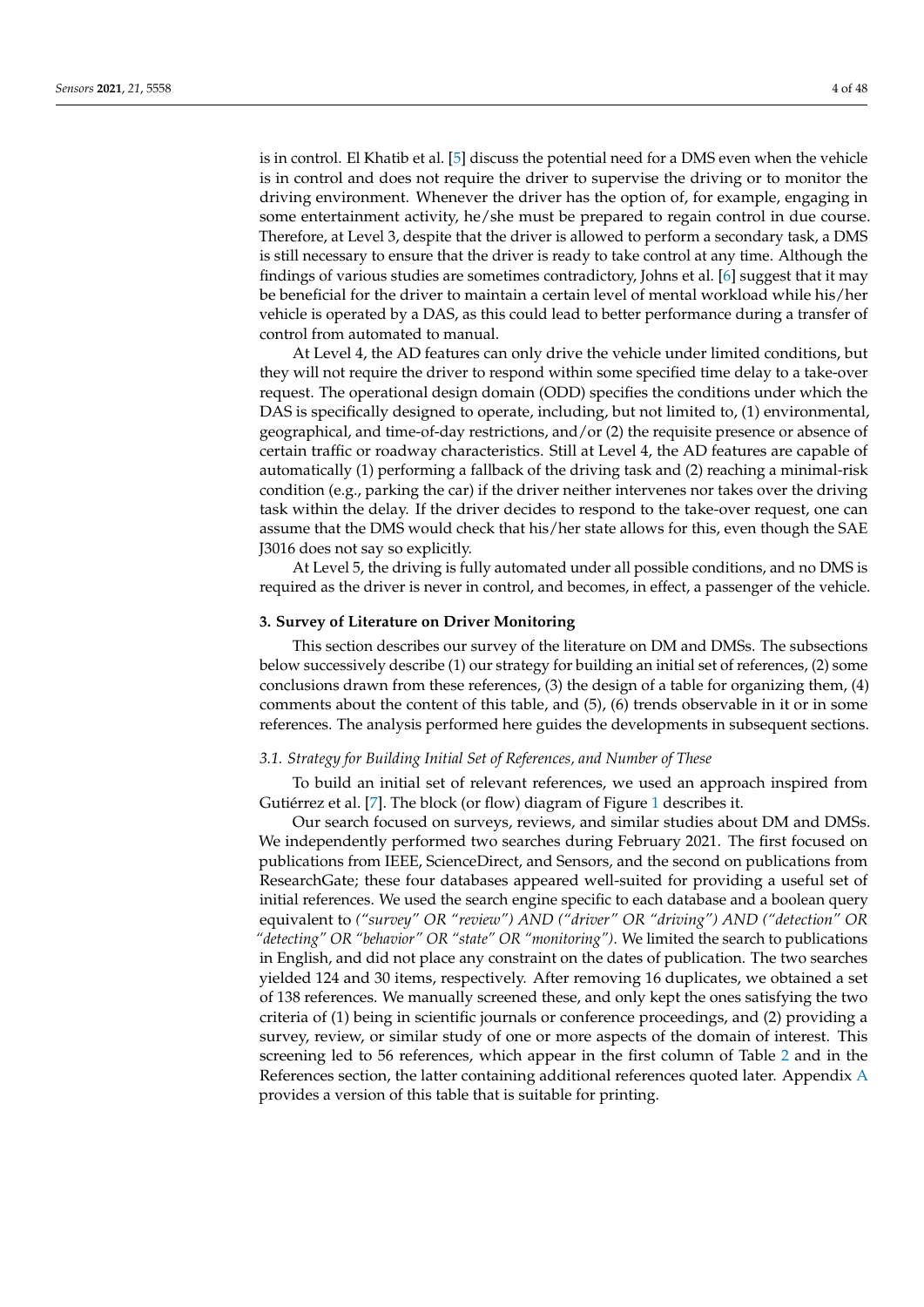<span id="page-4-0"></span>

Figure 1. The flow diagram (1) illustrates the strategy used for our survey of the literature on driver monitoring (DM) and driver-monitoring systems (DMSs), and (2) shows the number of publications at each stage of the process.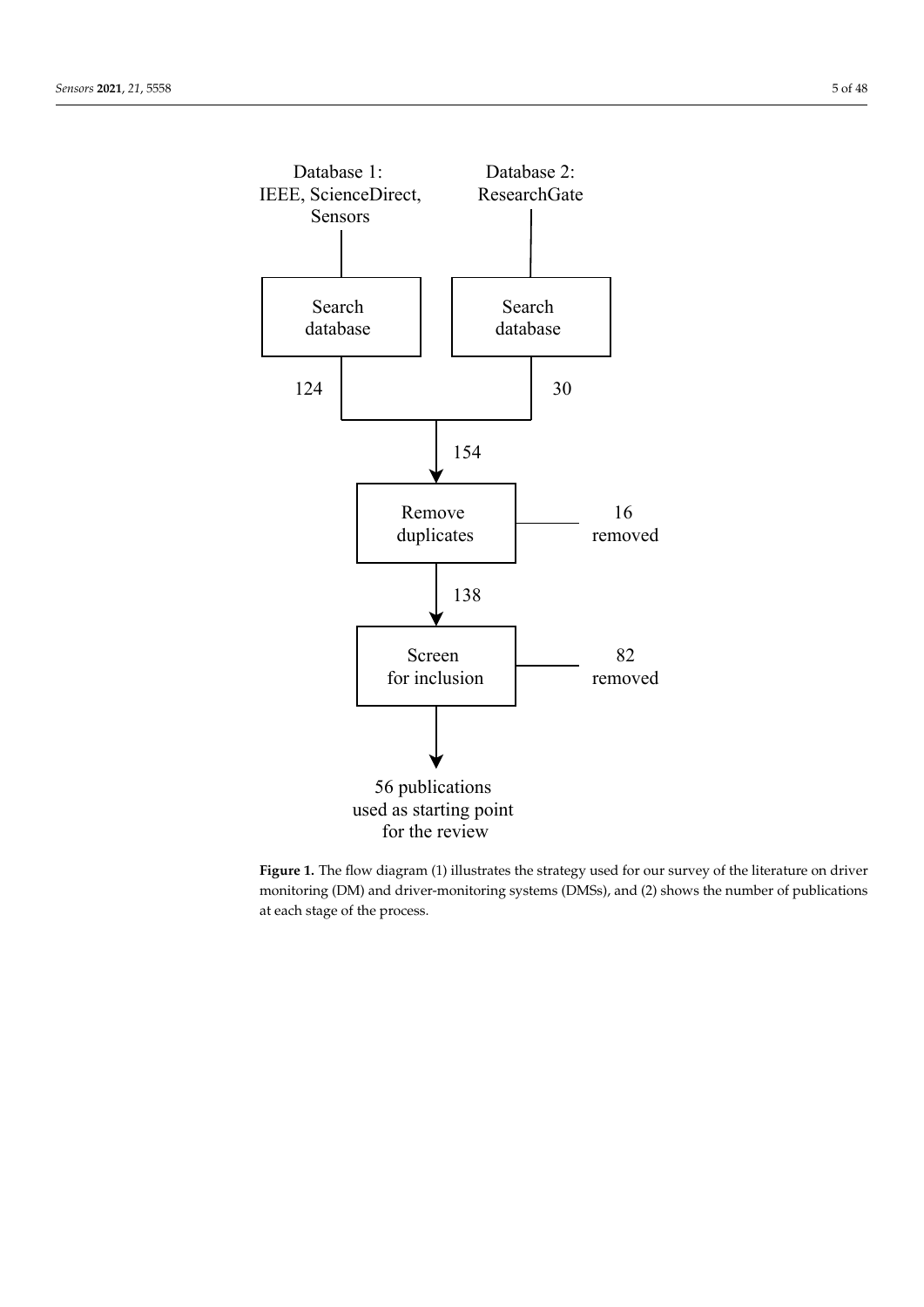<span id="page-5-0"></span>

| References                                 |                   |                    | <b>States</b>      |             |                        |                               | Indicators                                 |              |                           |             | Sensors                                         |              |                | <b>Tests</b> |
|--------------------------------------------|-------------------|--------------------|--------------------|-------------|------------------------|-------------------------------|--------------------------------------------|--------------|---------------------------|-------------|-------------------------------------------------|--------------|----------------|--------------|
|                                            | <b>Drowsiness</b> | Mental<br>Workload | Distraction        | Emotions    | Under the<br>Influence | Physiological                 | <b>Driver</b><br><b>Behavioral</b>         | Subjective   | Vehicle                   | Environment | Driver                                          | Vehicle      | Environment    |              |
| Ahir and Gohokar <sup>[8]</sup>            | V                 |                    |                    |             |                        | HR, brain                     | gaze, blink, PERCLOS, facial, body         |              | wheel, lane, speed        |             | cam, elec                                       |              | ext cam        | real, sim    |
| Alluhaibi et al. [9]                       | $\mathbf{V}$      |                    | $\mathbf{V}$       | ang         |                        |                               | speech                                     |              | wheel, lane, brake, speed |             | cam*, mic*                                      | $V^*$        |                |              |
| Arun et al. [10]                           |                   |                    | vis, cog           |             |                        | HR, brain, EDA, pupil         | gaze, blink, body                          | V            | wheel, lane, brake, speed |             | cam, wea d, eye t                               | V            |                | sim          |
| Balandong et al. [11]                      | $\mathbf{V}$      |                    |                    |             |                        | HR, brain                     | gaze, blink, PERCLOS, body                 | V            | wheel, lane, brake, speed |             | elec                                            |              |                | sim          |
| Begum [12]                                 | V                 |                    | V                  | stress      |                        | HR, brain                     |                                            |              |                           |             | seat, ste w, saf b, wea d                       |              |                | real, sim    |
| Chacon-Murguia and<br>Prieto-Resendiz [13] | $\mathbf{V}$      |                    |                    |             |                        | HR, brain, EDA                | gaze, blink, body                          |              | wheel, lane, brake, speed |             | ste w, cam                                      |              | radar          | real         |
| Chan et al. [14]                           | V                 |                    |                    |             |                        | HR, brain                     | blink, PERCLOS, facial, body               |              | wheel, brake, speed       |             | cam*, mic*                                      |              |                | real         |
| Chhabra et al. [15]                        | V                 |                    | V                  |             | alc                    | breath                        | gaze, PERCLOS, facial, body                |              | wheel                     | road        | seat, cam*, mic*                                | $V^*$        |                | real, sim    |
| Chowdhury et al. [16]                      | $\mathbf V$       |                    |                    |             |                        | HR, brain, EDA                | blink, PERCLOS                             |              |                           |             |                                                 |              |                | sim          |
| Chung et al. [17]                          |                   |                    |                    | stress      |                        | HR, breath, brain, EDA, pupil | speech                                     | V            | wheel, lane, brake, speed |             | cam, wea d                                      | V            |                | real, sim    |
| Coetzer and Hancke <sup>[18]</sup>         | V                 |                    |                    |             |                        | brain                         | gaze, PERCLOS, facial, body                |              | wheel, lane, speed        |             | cam                                             | V            |                | real, sim    |
| Dababneh and El-Gindy [19]                 | V                 |                    |                    |             |                        | brain, EDA, pupil             | blink, PERCLOS, body                       |              | wheel, lane, speed        | road        | cam, wea d                                      |              | radar          | real, sim    |
| Dahiphale and Rao [20]                     | V                 |                    | $\mathbf{V}$       |             |                        |                               | gaze, blink, facial, body                  |              | wheel                     |             | cam                                             |              |                | real         |
| Dong et al. [21]                           | V                 |                    | $\mathbf{V}$       |             |                        | HR, brain, pupil              | gaze, blink, PERCLOS, facial, body         | V            | wheel, lane, speed        | road, wea   | cam                                             | V            |                | real         |
| El Khatib et al. [5]                       | V                 |                    | man, vis, cog      |             |                        | HR, breath, brain, EDA, pupil | gaze, blink, PERCLOS, facial, body, hands  |              | wheel, lane, speed        |             | cam                                             | $V^*$        | ext cam, radar | real, sim    |
| Ghandour et al. [22]                       |                   |                    | man, vis, aud, cog | stress      |                        | HR, breath, brain, EDA        | gaze, facial, body, speech                 | V            | wheel, brake, speed       |             | cam, wea d                                      |              |                | real, sim    |
| Hecht et al. [23]                          | V                 | V                  | V                  |             |                        | HR, brain, EDA, pupil         | gaze, blink, PERCLOS, facial, body         | V            |                           |             | elec, eye t                                     |              |                | real, sim    |
| Kang [24]                                  | V                 |                    | V                  |             |                        | HR, breath, brain, EDA        | gaze, blink, facial, body                  |              | wheel, lane, brake, speed |             | seat, ste w, cam                                | V            |                | real, sim    |
| Kaplan et al. [25]                         | $\mathbf V$       |                    | $\mathbf{V}$       |             |                        | HR, brain                     | gaze, blink, PERCLOS, facial, body, speech |              | wheel, lane, brake, speed |             | ste w, cam*, mic*, wea d                        | $\mathbf{V}$ |                | real, sim    |
| Kaye et al. [26]                           | V                 |                    |                    | stress      |                        | HR, breath, brain, EDA        |                                            | V            |                           |             |                                                 |              |                | real, sim    |
| Khan and Lee [27]                          | $\mathbf{V}$      |                    | man, vis, aud, cog |             |                        | HR, brain, EDA                | gaze, PERCLOS, body                        |              | wheel, lane, brake, speed |             | wea d                                           |              |                | real         |
| Kumari and Kumar <sup>[28]</sup>           | V                 |                    |                    |             |                        | HR, brain                     | gaze, blink, PERCLOS, body                 | V            | wheel, lane               |             | cam                                             |              |                |              |
| Lal and Craig [29]                         | V                 |                    |                    |             |                        | HR, brain, EDA                | PERCLOS, facial                            |              |                           |             | cam                                             |              |                | sim          |
| Laouz et al. [30]                          | V                 |                    |                    |             |                        | HR, brain, EDA                | blink, PERCLOS, facial, body               | V            | wheel, speed              |             | seat, cam, wea d                                |              | ext cam        | real         |
| Leonhardt et al. [31]                      |                   |                    |                    |             |                        | HR, breath                    |                                            |              |                           |             | seat, ste w, saf b, cam                         |              |                | real         |
| Liu et al. $[32]$                          | V                 |                    |                    |             |                        | HR, brain, pupil              | gaze, blink, PERCLOS, body                 |              | wheel, lane, speed        |             | cam                                             | V            |                | real         |
| Marquart et al. [33]                       |                   | $\mathbf{V}$       |                    |             |                        | pupil                         | gaze, blink, PERCLOS                       | $\mathbf{V}$ |                           |             | eye t                                           |              |                | real, sim    |
| Marina Martinez et al. [34]                |                   |                    |                    | ang         |                        |                               |                                            |              | brake, speed              |             |                                                 | $V^*$        |                |              |
| Mashko <sup>[35]</sup>                     | V                 |                    |                    |             |                        | HR, brain, EDA                | gaze, blink, body                          |              | wheel, lane, brake, speed |             | cam, wea d                                      | V            | ext cam, radar | real, sim    |
| Mashru and Gandhi [36]                     | V                 |                    |                    |             |                        | HR, breath                    | blink, PERCLOS, facial, body               | V            | wheel, lane               |             | seat, ste w, cam, wea d                         |              |                | sim          |
| Melnicuk et al. [37]                       | V                 | V                  | cog                | stress, ang |                        | HR, brain                     | blink, PERCLOS, facial                     |              | wheel, brake, speed       |             | road, traf, wea seat, ste w, saf b, cam*, wea d | $V^*$        |                | real         |
| Mittal et al. [38]                         | V                 |                    |                    |             |                        | HR, brain, pupil              | blink, PERCLOS, body                       | V            | wheel, lane, brake, speed |             | cam, elec                                       | V            | ext cam        | real         |
| Murugan et al. [39]                        | V                 |                    |                    |             |                        | HR, breath, brain, EDA, pupil | blink, PERCLOS, body                       | V            | wheel, lane, speed        |             | cam, elec                                       | V            |                | sim          |
| Nair et al. [40]                           | $\mathbf{V}$      |                    | V                  |             | alc                    |                               | gaze, PERCLOS, facial, body                |              | lane                      |             | seat, cam <sup>*</sup>                          | V            | radar          |              |
| Němcová et al. [41]                        | V                 |                    |                    | stress      |                        | HR, breath, brain, EDA        | gaze, blink, PERCLOS, facial, body         |              | wheel, lane, brake, speed |             | seat, ste w, cam, wea d, eye t                  | V            |                | real, sim    |

Table 2. The first column of the table lists, by alphabetical order of first author, the 56 references that resulted from our survey on driver monitoring (DM) and related systems (DMSs). The next three megacolumns and the last column briefly describe, for each reference, the states, indicators, sensors, and test conditions considered therein.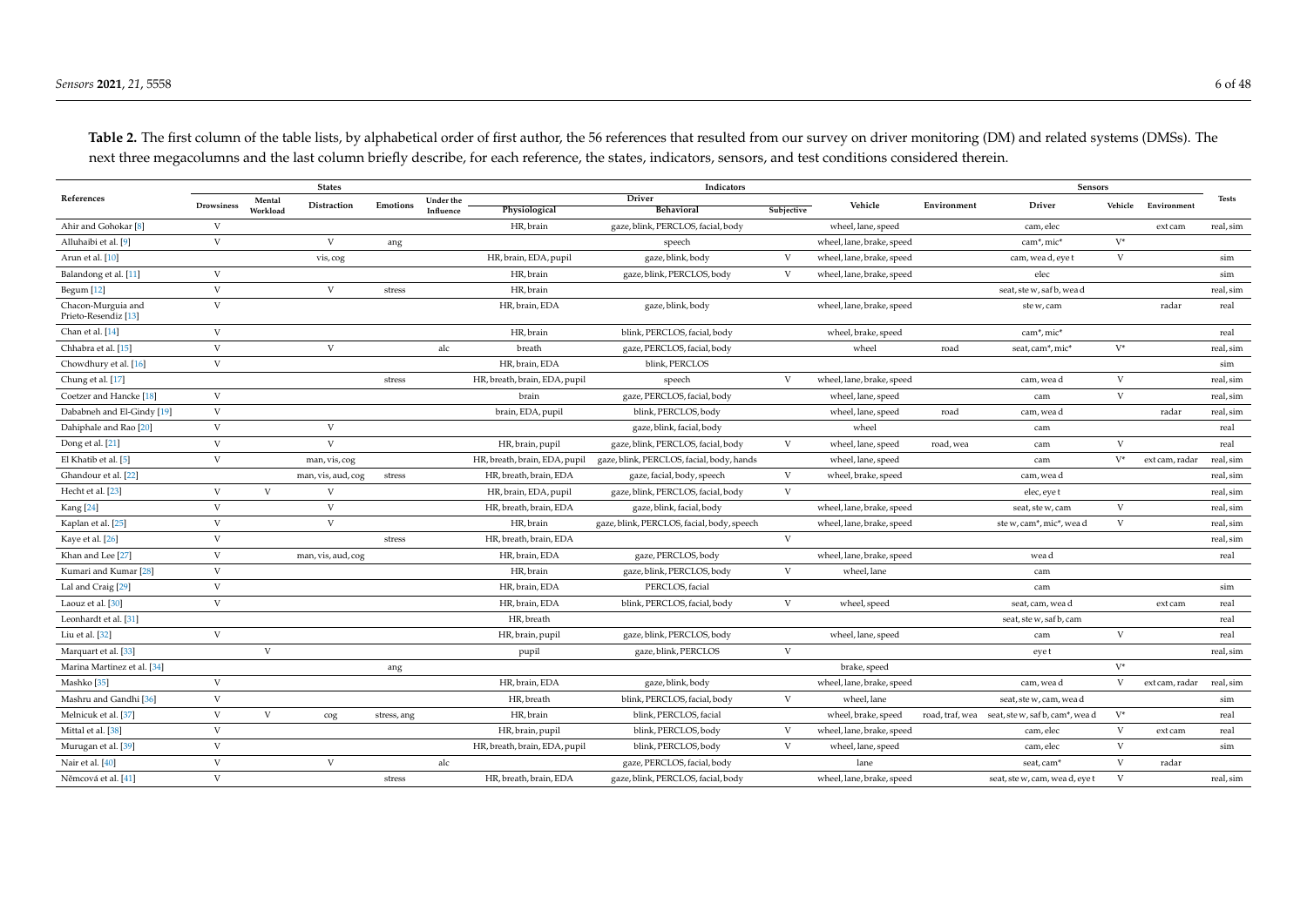|                                    |              |          | <b>States</b> |                      |           |                        | Indicators                                |            |                           |             | <b>Sensors</b>                       |   |                     |              |
|------------------------------------|--------------|----------|---------------|----------------------|-----------|------------------------|-------------------------------------------|------------|---------------------------|-------------|--------------------------------------|---|---------------------|--------------|
| References                         | Drowsiness   | Mental   |               | Distraction Emotions | Under the |                        | Driver                                    |            | Vehicle                   | Environment | Driver                               |   | Vehicle Environment | <b>Tests</b> |
|                                    |              | Workload |               |                      | Influence | Physiological          | Behavioral                                | Subjective |                           |             |                                      |   |                     |              |
| Ngxande et al. [42]                | V            |          |               |                      |           |                        | blink, PERCLOS, facial, body              |            |                           |             | cam                                  |   |                     |              |
| Oviedo-Trespalacios et al. [43]    |              | V        | $\mathbf{V}$  |                      |           |                        | gaze                                      |            | wheel, lane, brake, speed |             |                                      |   |                     | real, sim    |
| Papantoniou et al. [44]            |              | V        | V             |                      |           | HR, breath, brain      | gaze, blink, speech                       | V          | wheel, lane, speed        |             | cam                                  |   | ext cam, radar      | real, sim    |
| Pratama et al. [45]                | V            |          |               |                      |           | HR, brain, EDA         | gaze, blink, PERCLOS, facial, body, hands | V          | wheel, lane               |             | cam, wea d, elec                     |   | ext cam             | real, sim    |
| Ramzan et al. [46]                 | V            |          |               |                      |           | HR, breath, brain      | blink, PERCLOS, facial, body              |            | wheel, lane, speed        |             | cam, wea d, elec                     | V |                     | real, sim    |
| Sahayadhas et al. [47]             | V            |          |               |                      |           | HR, brain, pupil       | gaze, blink, PERCLOS, body                | V          | wheel, lane               |             | seat, ste w, cam, wea d              | V |                     | real, sim    |
| Scott-Parker <sup>[48]</sup>       |              |          |               | stress, ang          |           | HR, brain, EDA         | gaze, facial                              | V          | wheel, lane, brake, speed | traf        | eyet                                 |   | ext cam             | real, sim    |
| Seth [49]                          | V            |          |               |                      |           |                        |                                           |            |                           |             | cam                                  | V |                     | real         |
| Shameen et al. [50]                | $\mathbf{V}$ |          |               |                      |           | brain                  | gaze, blink                               |            |                           |             | elec                                 |   |                     | sim          |
| Sigari et al. [51]                 | V            |          |               |                      |           |                        | gaze, blink, PERCLOS, facial, body        |            |                           |             | cam                                  |   |                     | real         |
| Sikander and Anwar <sup>[52]</sup> | $\mathbf{V}$ |          |               |                      |           | HR, brain, pupil       | gaze, blink, PERCLOS, body                | V          | wheel, lane               |             | seat, ste w, saf b, cam, wea d, elec |   |                     | real         |
| Singh and Kathuria [53]            | V            | V        | $\mathbf{V}$  | V                    |           | pupil                  | gaze, blink, PERCLOS, facial              |            | wheel, brake, speed       | road, traf  | cam, wea d                           | V | ext cam, radar      | real         |
| Subbaiah et al. [54]               | V            |          |               |                      |           | HR, brain, pupil       | blink, PERCLOS, facial, body              |            |                           |             | cam                                  |   |                     | real, sim    |
| Tu et al. [55]                     | $\mathbf{V}$ |          |               |                      |           | HR, brain              | blink, PERCLOS, facial, body              |            | wheel, lane, speed        |             | cam*, wea d, elec                    | V |                     | real, sim    |
| Ukwuoma and Bo [56]                | V            |          |               |                      |           | HR, breath, brain      | blink, PERCLOS, facial, body              |            | wheel, lane, brake        |             | cam, wea d, elec                     |   |                     | real         |
| Vilaca et al. [57]                 | V            |          | $\mathbf{V}$  |                      |           | brain                  | gaze, body                                |            | wheel, lane, brake, speed |             | cam, mic                             | V | ext cam             |              |
| Vismaya and Saritha [58]           |              |          | V             |                      |           |                        | gaze, blink, PERCLOS, body                |            |                           |             | cam, eye t                           |   |                     | real, sim    |
| Wang et al. [59]                   | V            |          |               |                      |           | brain, pupil           | gaze, blink, PERCLOS, body                |            | lane                      |             | cam, wea d                           |   |                     | real, sim    |
| Welch et al. [60]                  |              |          |               | stress, ang          |           | HR, breath, brain, EDA | blink, facial, speech                     |            | wheel, brake, speed       |             | seat, ste w, cam, wea d              | V |                     | real, sim    |
| Yusoff et al. [61]                 |              |          | vis, cog      |                      |           | HR, brain, EDA, pupil  | gaze, body                                | V          | lane, speed               |             | eye t                                |   |                     |              |
| Zhang et al. [62]                  | $\mathbf{V}$ |          |               |                      |           | HR, brain              | gaze, blink, PERCLOS, body                |            | lane, speed               |             | cam                                  |   | ext cam             | real, sim    |

# **Table 2.** *Cont.*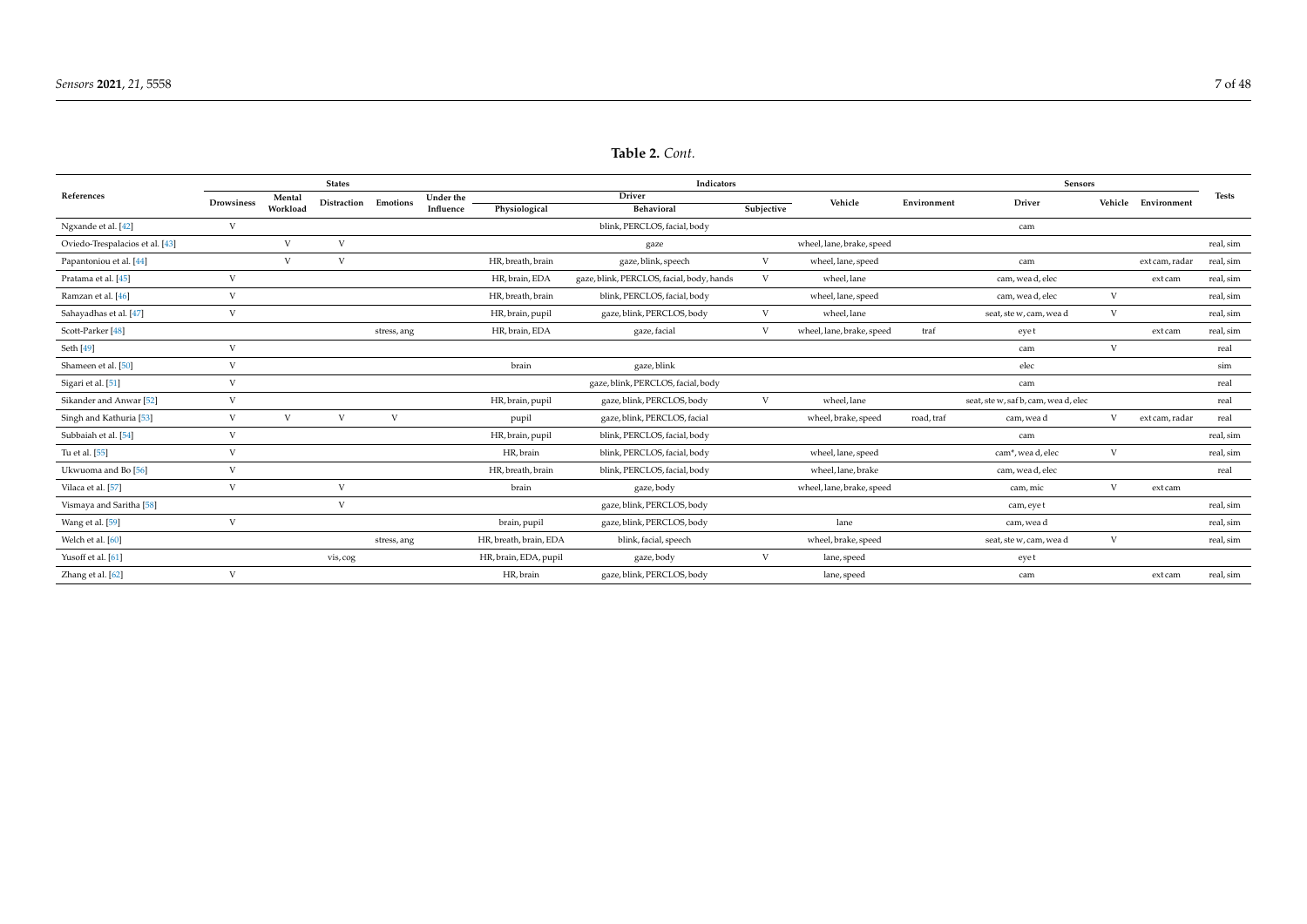### *3.2. Conclusions from Preliminary Analysis of* 56 *Initial References*

The preliminary analysis of the 56 initial references led to the following high-level conclusions:

- 1. To characterize the (global) state of a driver, one should consider the five main substates of drowsiness, mental workload, distraction, emotions, and under the influence.
- 2. A wide variety of parameters, which we call "indicators", are used to characterize each of these substates, and some indicators are applicable to more than one substate.
- 3. Ideally, a DMS should monitor not only the driver, but also the (driven) vehicle and the (driving) environment.
- 4. A value for each indicator is obtained by processing data (mainly signals and images) obtained from sensors "observing" the driver, the vehicle, and the environment.
- 5. A DMS generally involves one or more types and/or instances of each of the following: substate, indicator, and sensor.

These conclusions guided the structuring and writing of the bulk of the paper.

When the context is clear, we use "state" for the global state and each of the five substates. The phrase "state i" and the plural "states" imply that one is talking about one substate and several substates, respectively.

## *3.3. Design of Structure of Table Organizing Initial References*

We used the above conclusions to design the structure of a table—namely Table [2—](#page-5-0)for organizing the 56 initial references in a useful way, in particular for the later synthesis in this paper.

The 56 references are listed in the first column, labelled "References", by alphabetical order of first author. The three megacolumns following the first column successively correspond to the three key items above, and are accordingly labelled "States", "Indicators", and "Sensors". The last column, labelled "Tests", indicates whether the technique or system described in a reference was tested in the laboratory, or in real conditions ("in the wild"), or both.

The "States" megacolumn is divided into 5 columns corresponding to the 5 (sub)states of interest. Each of the "Indicators" and "Sensors" megacolumns is divided into 3 columns corresponding to the 3 previously-listed items that a DMS should ideally monitor, that is, the driver, vehicle, and environment. The column corresponding to the indicators for the driver is further divided into 3 subcolumns corresponding to the qualifiers "physiological", "behavioral", and "subjective". Some other columns could be further subdivided, such as for "Distraction", but the table deals with such additional subdivisions in a different way.

### *3.4. Description of Content of Table of References*

We successively describe the three megacolumns of Table [2.](#page-5-0)

# 3.4.1. States

For each of the 56 papers, we indicate which particular (sub)state(s) it addresses. If a paper addresses drowsiness, we place the checkmark "V" in the corresponding column, and similarly for mental workload. For the three other states, we either use a general "V" or give more specific information, often via an abbreviation. There are four types of distraction, that is, manual, visual, auditory, and cognitive, respectively abbreviated via man, vis, aud, and cog. These types are self-explanatory, but they are addressed later. For emotions, we indicate the type, that is, stress or anger (ang). For under the influence, we also indicate the type; in all cases, it turns out to be alcohol (alc).

As an example, the second paper, by Alluhaibi et al. [\[9\]](#page-38-15), addresses drowsiness, distraction, and the emotion of anger.

All abbreviations used in Table [2,](#page-5-0) for this and other (mega)columns, are defined in Table [3.](#page-8-0)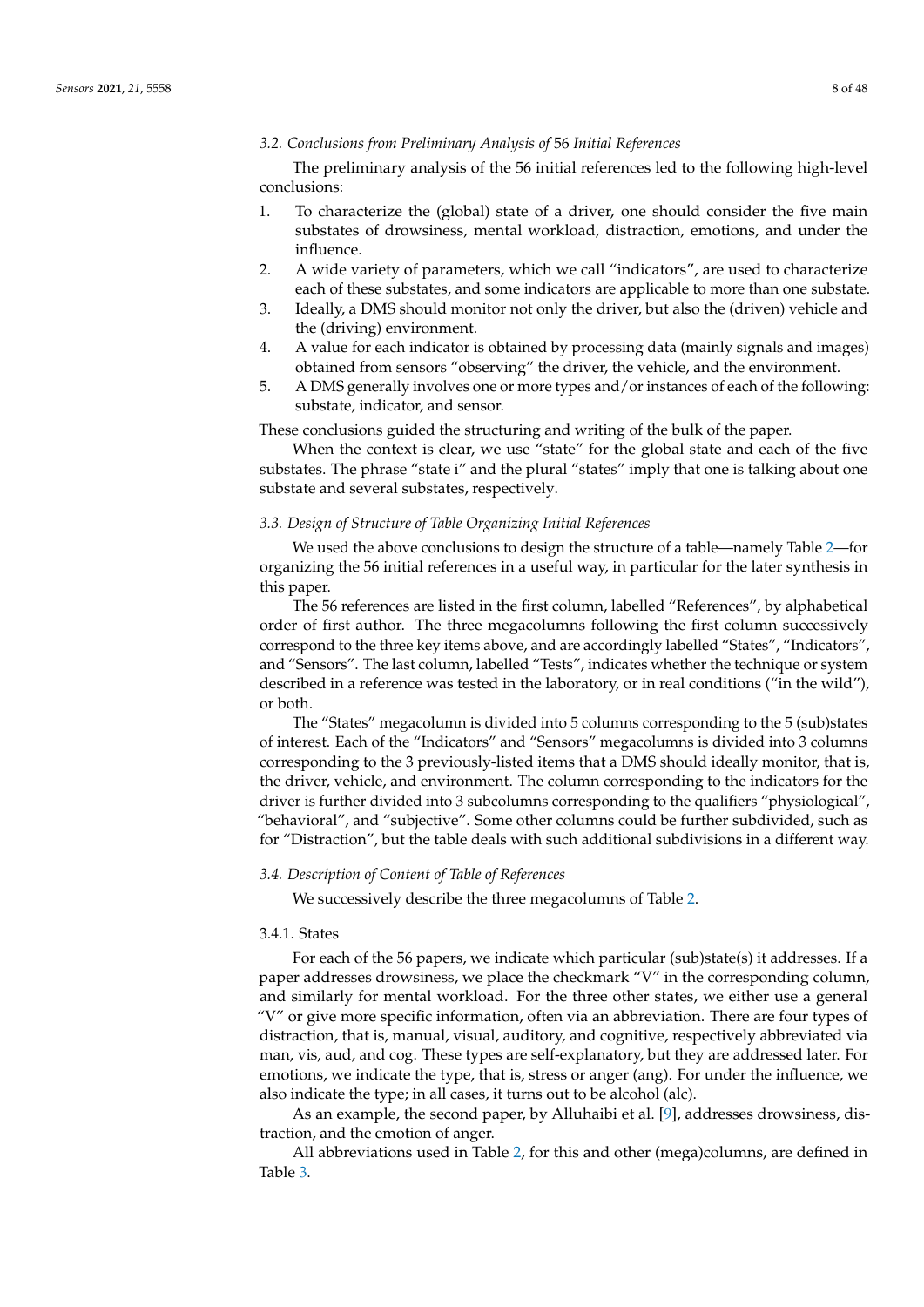# 3.4.2. Indicators

The indicator(s) used by a paper is (are) indicated in the same way as above.

## 3.4.3. Sensors

The sensor(s) used by a paper is (are) indicated in a similar, but not identical, way. If a sensor is embedded in a mobile device (typically a smartphone), rather than in the vehicle, we add a "\*", leading to "cam\*"/"mic\*" for a camera/microphone of a mobile device. In the vehicle column, "V" indicates that the sensor is integrated in the vehicle, whereas "V\*" indicates that it is part of a mobile device. For example, the vehicle speed can be obtained via the controller-area-network (CAN) system/bus or a mobile device.

<span id="page-8-0"></span>**Table 3.** The table defines the abbreviations used in Table [2.](#page-5-0) They are organized according to the megacolumns and columns of Table [2,](#page-5-0) and are listed in alphabetical order.

|     | <b>States</b>                         |            | Indicators             |                | <b>Sensors</b>  |      | <b>Tests</b>         |
|-----|---------------------------------------|------------|------------------------|----------------|-----------------|------|----------------------|
|     | <b>Distraction</b>                    |            | <b>Driver</b>          |                | <b>Driver</b>   | real | real conditions      |
| aud | auditory                              | blink      | blink dynamics         | cam            | camera          | sim  | simulated conditions |
| cog | cognitive                             | body       | body posture           | elec           | electrode(s)    |      |                      |
| man | manual                                | brain      | brain activity         | eye t          | eye tracker     |      |                      |
| vis | visual                                | breath     | breathing activity     | mic            | microphone      |      |                      |
|     | <b>Emotions</b>                       | <b>EDA</b> | electrodermal activity | safb           | safety belt     |      |                      |
| ang | facial<br>facial expressions<br>anger |            | ste w                  | steering wheel |                 |      |                      |
|     | Under the Influence                   |            | hands parameters       | Environment    |                 |      |                      |
| alc | alcohol                               | <b>HR</b>  | heart rate/activity    | ext cam        | external camera |      |                      |
|     |                                       | pupil      | pupil diameter         |                |                 |      |                      |
|     |                                       |            | Vehicle                |                |                 |      |                      |
|     |                                       | brake      | braking behavior       |                |                 |      |                      |
|     |                                       | lane       | lane discipline        |                |                 |      |                      |
|     |                                       | wheel      | wheel steering         |                |                 |      |                      |
|     |                                       |            | Environment            |                |                 |      |                      |
|     | road<br>road geometry                 |            |                        |                |                 |      |                      |
|     |                                       | traf       | traffic density        |                |                 |      |                      |
|     |                                       | wea        | weather                |                |                 |      |                      |

## *3.5. Trends Observable in Table*

Table [2](#page-5-0) reveals the following trends.

Drowsiness is the most covered state (with 44 references among the total of 56), distraction is the second most covered (with 20 references), and more than one (sub)state is considered in only 19 references.

Indicators are widely used in most references, in various numbers and combinations. Subjective indicators are not frequent (which is to be expected given the constraints of realtime operation). While several authors, such as Dong et al. [\[21\]](#page-39-26) and Sahayadhas et al. [\[47\]](#page-40-22), emphasize the importance of the environment and of its various characteristics (e.g., road type, weather conditions, and traffic density), few references (and, specifically, only 6) take them into account.

While the three "Sensors" columns seem well filled, several references either neglect to talk about the sensor(s) they use, or cover them in an incomplete way. Some references give a list of indicators, but do not say which sensor(s) to use to get access to them. References simply saying that, for example, drowsiness can be measured via a camera or an eye tracker do not help the reader. Indeed, these devices can be head- or dashboard-mounted, and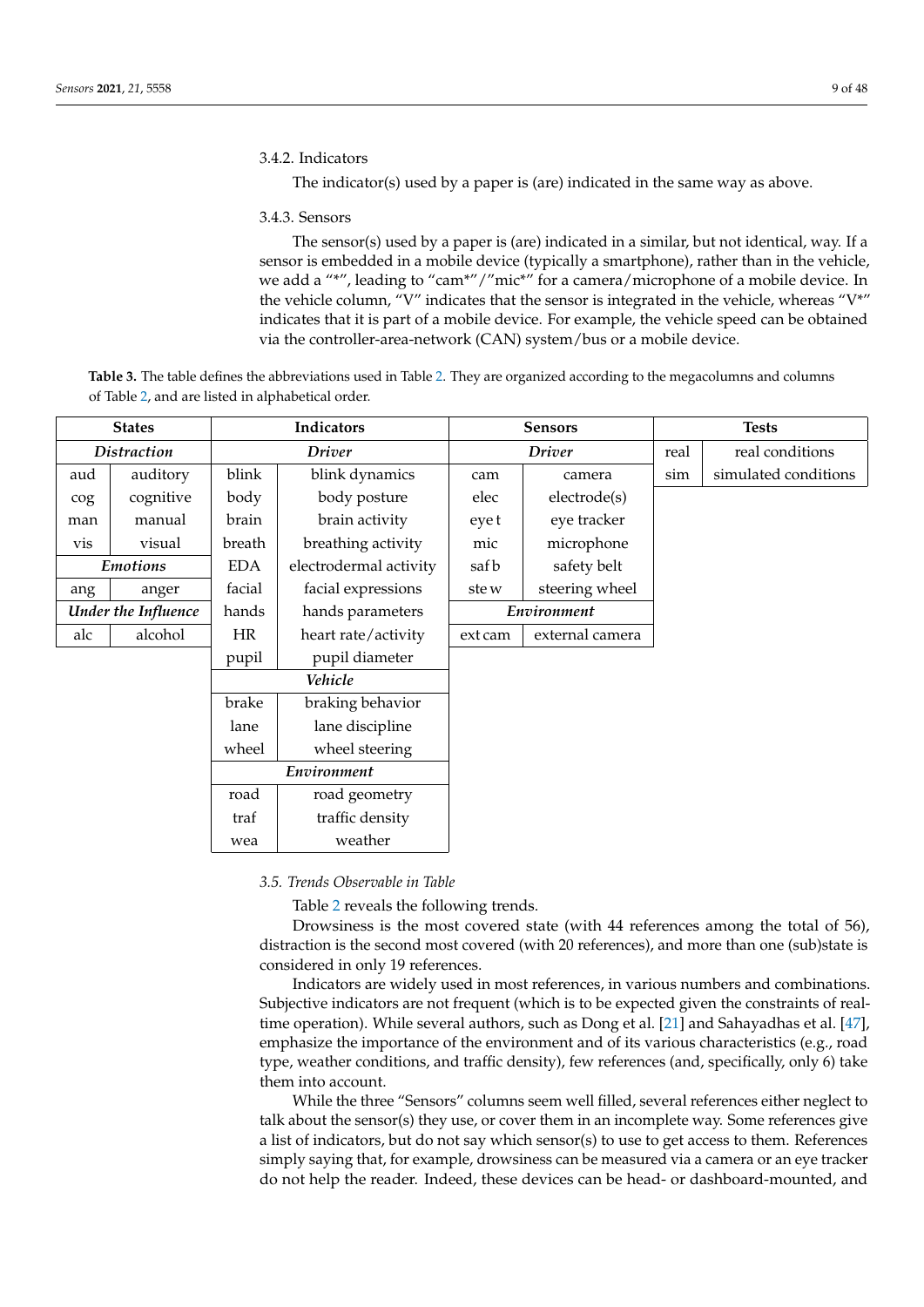they can provide access to a variety of indicators such as blink dynamics, PERCLOS, and gaze parameters.

Many systems are tested in real conditions, perhaps after initial development and validation in a simulator. Many papers do not, however, document systematically the test conditions for each method that they describe.

### *3.6. Other Trends Observable in References*

Other trends are not directly observable in Table [2,](#page-5-0) but can be identified in some individual references.

Experts agree that there does not exist any globally-accepted definition for each of the first four states that we decided to consider. For example, even though many authors try to give a proper definition for drowsiness, there remains a lot of confusion and inconsistencies about the concepts of drowsiness and fatigue, and the difference between them. There is thus a need to define, as precisely as possible, what the first four states are, and this is done in the sequel.

In the more recent references, one sees a trend, growing with time, in the use of mobile devices, and in particular of smartphones [\[5,](#page-38-4)[9,](#page-38-15)[14,](#page-38-16)[15,](#page-39-27)[24,](#page-39-28)[25,](#page-39-29)[34,](#page-39-30)[37,](#page-39-31)[40,](#page-39-32)[55\]](#page-40-23). A smartphone is relatively low-cost, and one can easily link it to a DMS. This DMS can then use the data provided by the smartphone's many sensors, such as its inertial devices, microphones, cameras, and navigation system(s). A smartphone can also receive data from wearable sensors (e.g., from a smartwatch), which can provide information such as heart rate (HR), skin temperature, and electrodermal activity (EDA). A smartphone can also be used for its processing unit.

## <span id="page-9-0"></span>**4. Driver-State Characterization via Triad of States, Indicators, and Sensors**

Our survey of the field of DM and DMSs led us to the idea of synthesizing this field in terms of the three key components of states, indicators, and sensors. The next two subsections discuss the first two components, and the third subsection brings all three components into a system block diagram (BD).

## *4.1. States*

Our survey convinced us that the (global) state of a driver should be characterized along at least the five dimensions—called here states—of drowsiness, mental workload, distraction, emotions, and under the influence.

One goal of a DMS is to determine the levels of one or more of these states in real time, nearly continuously, and, preferably, in a non-invasive way. We use "level" in a very general sense. The level can take several forms, such as a numerical value or a label. The numerical value can be on a continuous scale or on a discrete scale. A label can be the most likely (output) class of a classifier together with its probability, likelihood, or equivalent. A level can be binary, e.g., 0 and 1, or "alert" and "drowsy". The levels of one or more of the five states can then be used to issue alerts or take safety actions; this is, however, not the object of this paper.

The first four states present a formidable challenge in that they are not defined in a precise way and cannot be measured directly, by contrast with, say, physical quantities such as voltage and power. The fifth state can be defined precisely, at least in the case of alcohol, but the measurement of its level requires asking the driver to blow in a breathalyzer and/or to submit to a blood test, both of which can be performed neither in real time nor non-invasively. In short, for all practical purposes, one cannot directly measure or obtain the level of any of the five states in any simple way. This is the reason for having recourse to "indicators" of each of these states.

### *4.2. Indicators*

While one may have an intuitive idea of what an indicator is, it is useful to define, as precisely as possible, what it is. In a nutshell, an indicator must be well defined, and there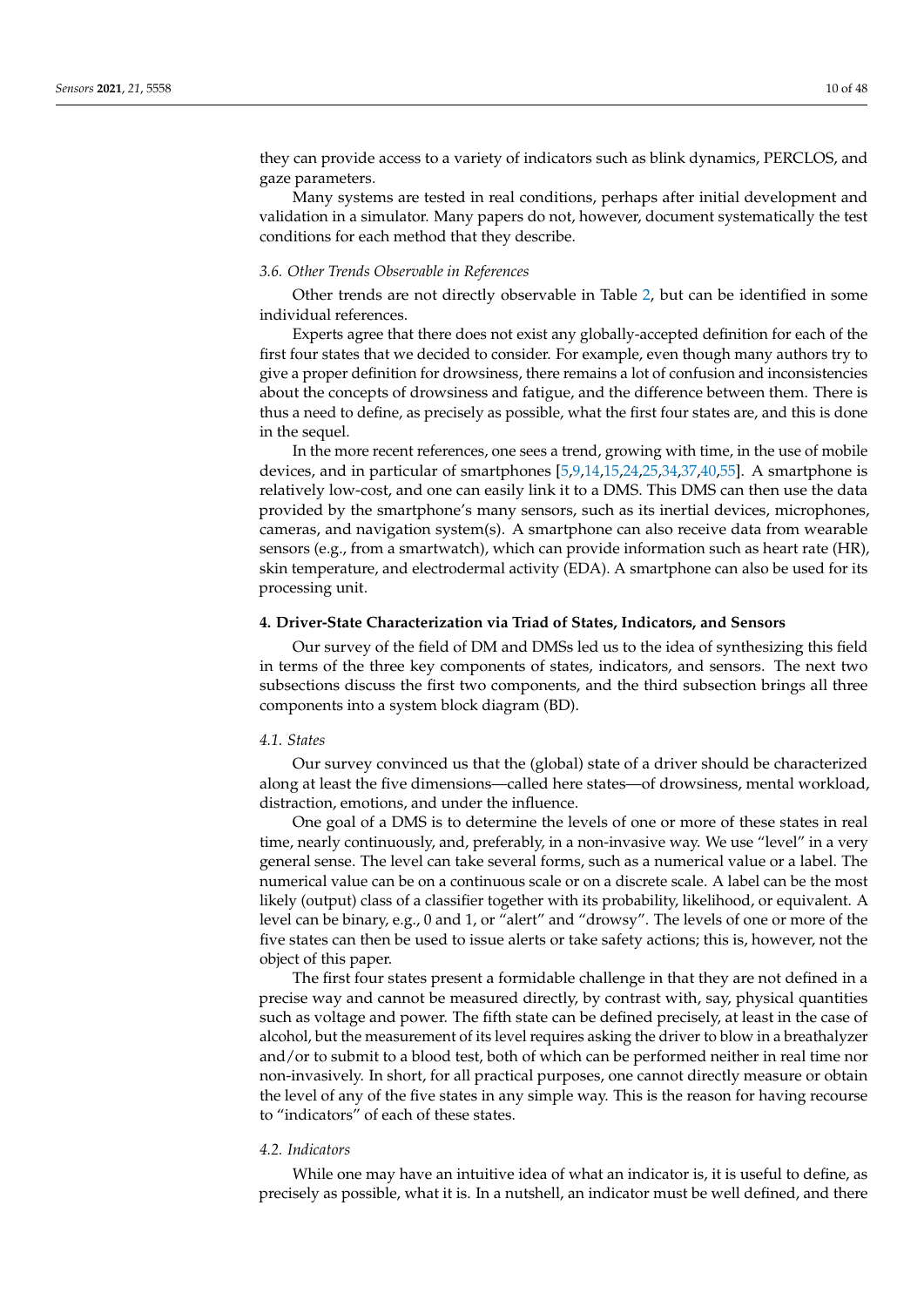must be a clear procedure for computing its values (at a succession of time instants) based on input data provided by one or more sensors.

For the purpose of this paper, a "quantity" or "item" is called an indicator for a given (sub)state if it satisfies all of the following conditions:

- it has a precise definition based on science (e.g., physics, mechanics, chemistry, biology, physiology);
- it can be measured, or characterized in some way, with real-time constraint when necessary, based upon data obtained from relevant sensors available in the application of interest;
- it must take values (such as numbers or labels) within a pre-specified domain, and these values must preferably correspond to physical units (such as seconds or Hertz);
- it is not a unique and full descriptor of the state;
- it is recognized, in the literature, as being linked, in some meaningful way, to the state or trend thereof;
- it is possibly useful with respect to one or more related, or unrelated, states;
- it is reproducible, meaning that its value is always the same for fixed data.

For example, the eye-blink rate (that is, the blink rate of the left or right pair of eyelids) is scientifically recognized as being indicative of drowsiness. This parameter obeys all conditions above, and is thus an indicator of drowsiness.

Similarly to the level of a state, we talk about the value of an indicator. We use both "value" and "level" simply as a way to implicitly communicate wether one is talking about an indicator or a state. Ultimately, a set of values of the indicators of a state must be converted into a level of this state. The conversion may require the use of an advanced, validated algorithm.

Indicators are generally imperfect. In most cases, an indicator cannot be guaranteed to be fully correlated with a related state. Due to the presence of complex interrelationships between each (sub)state and its indicators, it is important to use as many indicators as possible to promote a valid and reliable interpretation of the (sub)state of the driver and, ultimately, of the (global) state of the driver. An example follows. The heart rate (HR) is known to be an indicator of drowsiness. But, imagine that one relies solely on the HR to monitor drowsiness, and that the driver must suddenly brake to avoid an accident. Inevitably, this will cause his/her HR to undergo important variations. These particular variations have, however, no direct link with his/her level of drowsiness. Thus, while it is true that the HR is an indicator of drowsiness, one cannot rely on it alone to provide a reliable level of drowsiness. The environment, among other things, needs to be considered.

The values of indicators are obtained through algorithms applied to data collected via sensors.

### *4.3. System View of Characterization of a (Sub)State*

Figure [2](#page-10-0) shows a system BD that uses the terminology introduced above, that is, sensors, indicators (and values thereof), and states (and levels thereof). The BD is drawn for a single, generic state, and one must specialize it for each of the five states of interest (or others).

<span id="page-10-0"></span>

Figure 2. The figure shows, for the context of driver monitoring (DM), the system block diagram applicable to the characterization of a generic (sub)state. The input is the situation of interest and the output is the level of the state. The operation of each of the three subsystems is described in the text.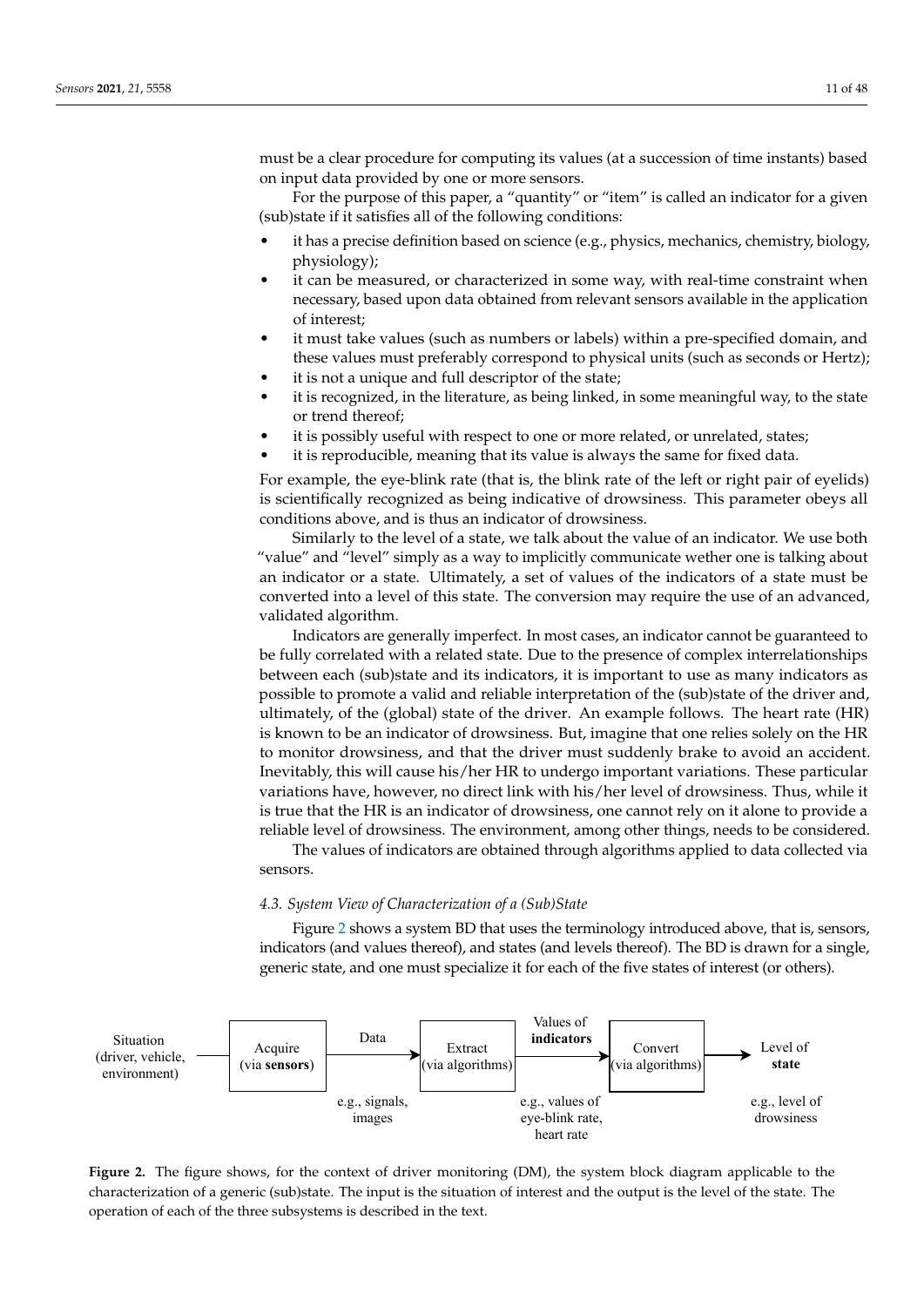The BD is self-explanatory. The input is the situation of interest (with the driver, vehicle, and environment). One or more sensors acquire data, typically signals and images. Algorithms extract the values of the indicators that are deemed relevant for the state of interest. Other algorithms convert these values into a level of the state. The three successive subsystems are labelled with the operation they perform, that is, acquire, extract, and convert. The input and output of each subsystem should ideally be viewed as being functions of time.

If several states are used simultaneously, the value of a given indicator can be used to compute the level of any state that this indicator relates to.

### <span id="page-11-0"></span>**5. Synthesis of Driver-State Characterization via Two Interlocked Tables**

The previous section shows the key role played by the triad of states, indicators, and sensors (also emphasized in Figure [2\)](#page-10-0) in driver-state characterization, which is the first of two key steps in DM, and the object of this paper. The present section describes our approach to synthesize, in terms of this triad, the techniques for driver-state characterization found in the literature.

Our approach aims at answering, in a simple, visual way, the two following questions: (1) For a given state, what indicator(s) can one use? (2) For a given indicator, what sensor(s) can one use? We achieve this goal by naturally providing two tables (or matrices) of "states vs indicators" and "sensors vs indicators". These two tables can be viewed as being two-dimensional (2D) views of a 3D table (or array) of "states vs indicators vs sensors", as illustrated in Figure [3,](#page-11-1) where the positions shown for the three dimensions and for the "dihedral" they subtend make the tables on the right appear in numerical order from top to bottom. The figure shows visually that the tables share the "Indicators" dimension, and are thereby interlocked. It gives a simplified representation of each of the tables that are progressively filled in Sections [6–](#page-13-0)[10,](#page-27-0) that is, Tables [4](#page-30-0) and [5.](#page-31-0)

<span id="page-11-1"></span>

**Figure 3.** The figure shows simplified representations of key Table [4](#page-30-0) (states vs. indicators) and Table [5](#page-31-0) (sensors vs. indicators). It also suggests that these tables can naturally be interpreted as being two views of an underlying 3D array.  $S_i$ , D, V, and E stand for "State i", "Driver", "Vehicle", and "Environment", respectively.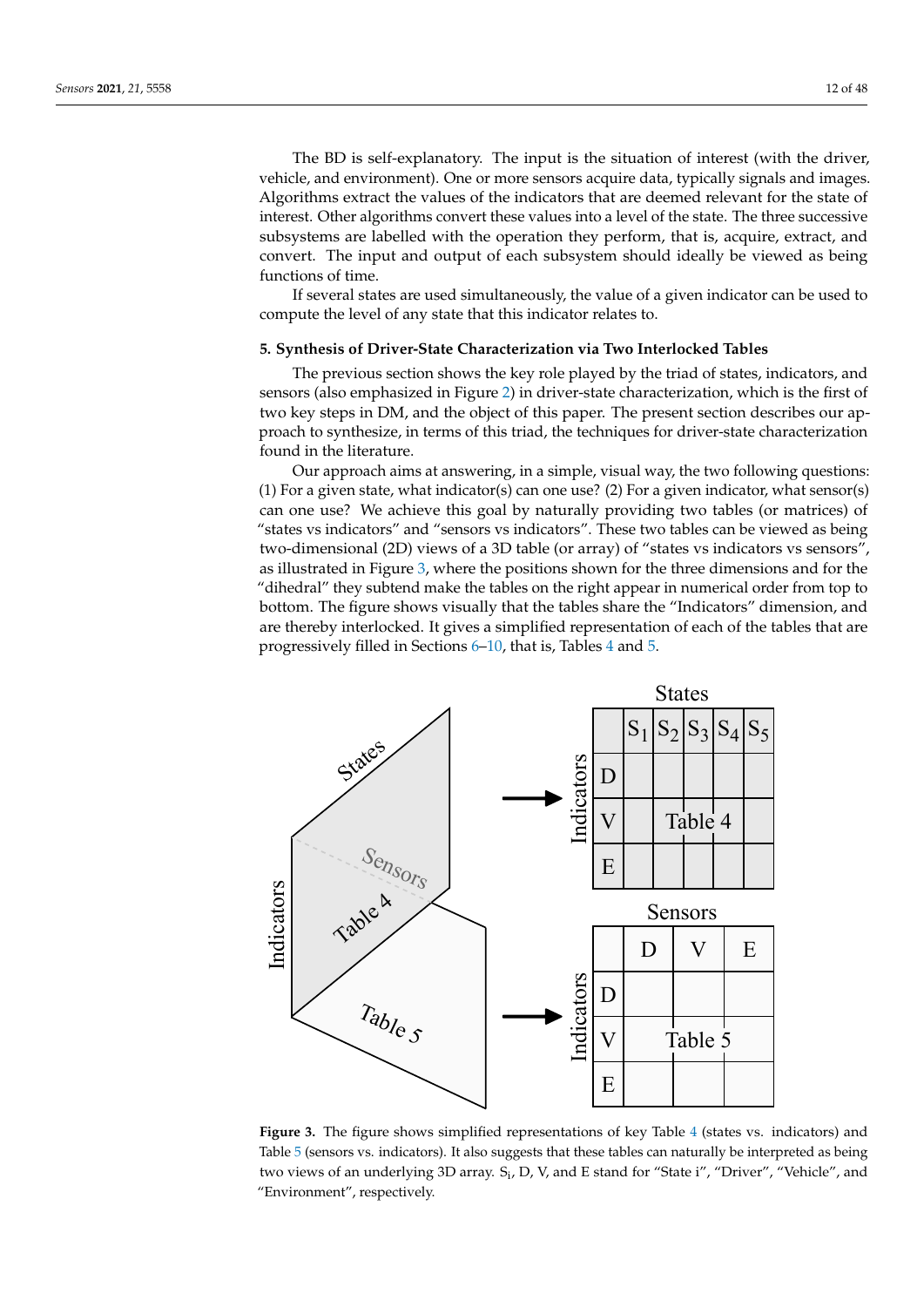### *5.1. Preview of Two Key Tables*

In Figure [3,](#page-11-1) the simplified representations of Tables [4](#page-30-0) and [5](#page-31-0) give the high-level structures of these tables.

In Table [2,](#page-5-0) the megacolumn "Indicators" is partitioned into the three columns "Driver", "Vehicle", and " Environment". Figure [3](#page-11-1) shows, via the simplified representations, that Tables [4](#page-30-0) and [5](#page-31-0) are also partitioned in this way, but in megarows and with the corresponding abbreviations D, V, and E. In Table [2,](#page-5-0) the megacolumn "Sensors" is partitioned in the same way as the megacolum "Indicators". This is reflected in Figure [3](#page-11-1) by the partitioning of Table [5](#page-31-0) into the megacolumns D, V, and E. The figure shows that Table [4](#page-30-0) is partitioned into the five megacolumns corresponding to the five states, denoted here by  $S_1, \ldots, S_5$ , where S<sup>i</sup> stands for "State i". This quoted phrase appears at the beginning of the titles of the next five sections, with the successive values of i.

Each lowest-level cell in both tables is destined to contain 0, 1, or more related references.

The pair of tables allows one to answer other questions such as: (1) If one invests in the calculation of an indicator for a particular state, what other state(s) can this indicator be useful for? (2) If one invests in a particular sensor for a particular state, what other state(s) can this sensor be useful for?

#### *5.2. Further Subdivision of Rows and Columns*

The rows and columns of Tables [4](#page-30-0) and [5](#page-31-0) are further divided as follows. The Dmegarows of Tables [4](#page-30-0) and [5](#page-31-0) are subdivided as the D-megacolumns of Table [2](#page-5-0) are, that is, into the rows "Physiological", "Behavioral", and "Subjective".

The D-megacolumns of Table [5](#page-31-0) are subdivided in a way that does not already appear in Table [2,](#page-5-0) that is, into the columns "Seat", "Steering Wheel", "Safety Belt", "Internal Camera", "Internal Microphone", and "Wearable". Observe that the D-megarows and D-megacolumns are not subdivided in the same way, even though they correspond to the driver.

The V- and E- rows and columns are also further divided as necessary.

#### <span id="page-12-0"></span>*5.3. Categories of Indicators and Sensors*

We give examples of the various categories of indicators and sensors that are further discussed in the next five sections. Below, we use the self-explanatory terminology of "X-based indicators" and "X-centric sensors", where X can be replaced by driver (or D), vehicle (or V), or environment (or E).

## 5.3.1. Indicators

D-based indicators relate to the driver. They include physiological indicators (e.g., heart activity, brain activity, electrodermal activity (EDA)), behavioral indicators (e.g., eye blinks, gaze direction, hands positions), and subjective indicators (which are not suited for real-world operation, but can be used for validation at some point in the development of a DMS).

V-based indicators relate to how the driver controls his/her vehicle, for example, how he/she controls the speed, steers, and brakes.

E-based indicators relate to the environment, viewed here as consisting of three parts, that is, (1) the outside environment (outside of vehicle), (2) the inside environment (inside of vehicle), and (3) the contextual environment (independent of the previous two). Examples of characteristics of these parts of the environment are, respectively, (1) the road type, weather conditions, and traffic density; (2) the temperature and noise; and (3) the time of day and day of year. Each of these characteristics (e.g., road type) can be used as an E-based indicator.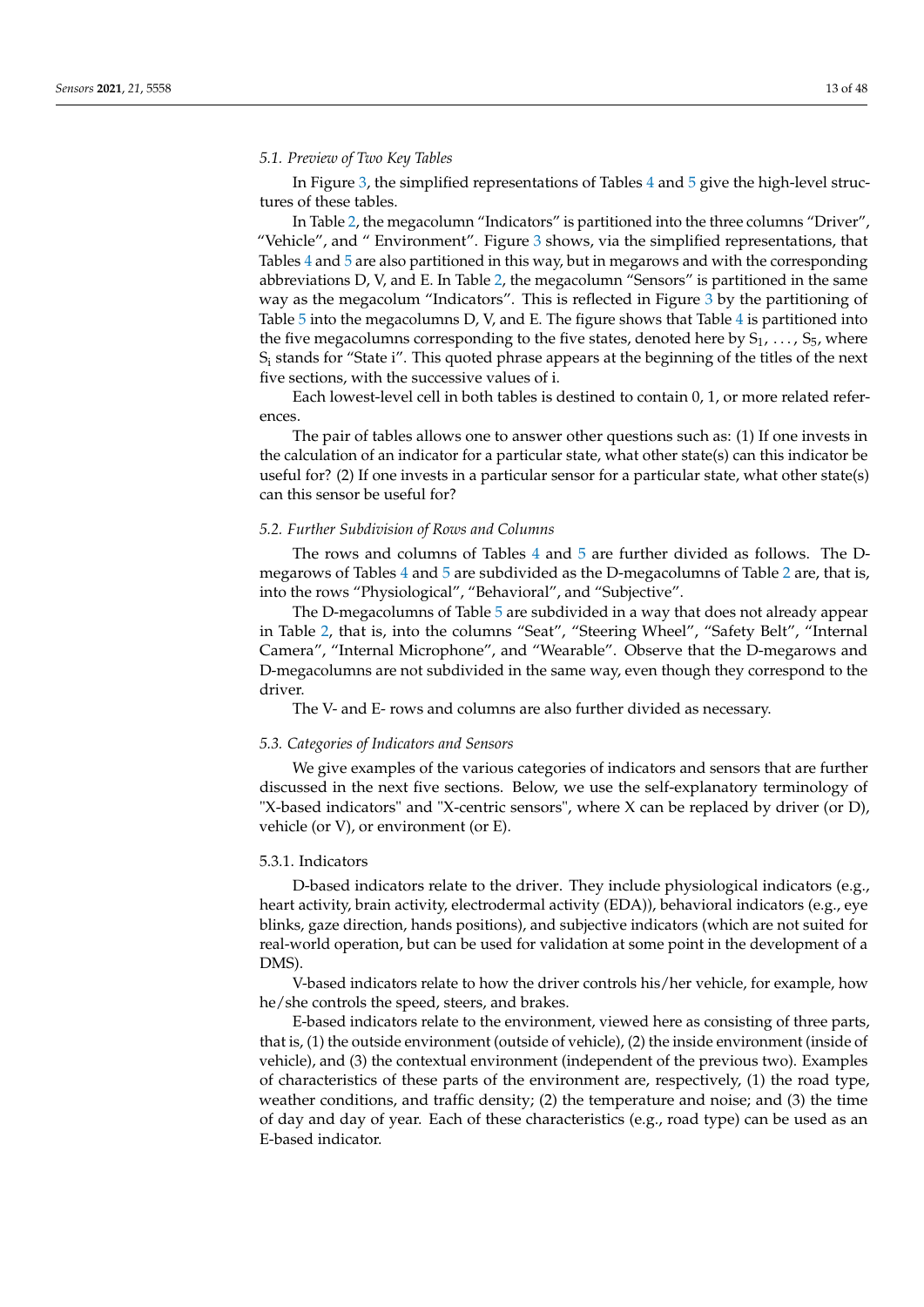# 5.3.2. Sensors

Some D-centric sensors are placed in the seat (e.g., radar for breathing activity), steering wheel (e.g., electrodes for electrocardiogram (ECG)), and safety belt (e.g., magnetic induction (MI) sensors). Some D-centric sensors, in particular cameras (e.g., RGB) and microphones, are appropriately placed in the cockpit to monitor the driver. We qualify these sensors of "internal", to distinguish them from similar sensors monitoring the external environment, and qualified of "external". Some D-centric sensors are wearables (e.g., a smartwatch measuring HR and/or skin temperature). Since the aim is to monitor the state of the driver, we assume throughout this paper that the seat, safety belt, and similar items are related to the driver.

V-centric sensors are mostly sensors—whether integrated in the vehicle or not—that allow for the acquisition of vehicle parameters such as speed, steering angle, and braking level. Such parameters are often obtained via the CAN bus. Sensors (e.g., accelerometers, gyroscopes) built into recent mobile devices can, however, also provide some of this information.

E-centric sensors are sensors that allow for the acquisition of parameters related to the environment. Cameras and radars can provide, for example, information about the driving scene.

#### *5.4. Preview of Next Five Sections*

The next five sections successively cover the five selected states in detail. In general, each section defines a state, the indicators that characterize it, and the sensors that allow access to them, and progressively fills Tables [4](#page-30-0) and [5](#page-31-0) with relevant references.

At the end of the last of these five sections, both tables are complete. They, together with the explanations in the five sections, constitute the main contribution of this paper.

The structures of Tables [2,](#page-5-0) [4,](#page-30-0) and [5](#page-31-0) were obtained after a significant number of iterations. This implies that the ultimate structure of Table [2](#page-5-0) was informed by the content of Sections [4](#page-9-0)[–10.](#page-27-0)

### <span id="page-13-0"></span>**6. State 1: Drowsiness**

We provide a detailed description of (the state of) "drowsiness", and we then present the indicators and sensors that can be used to characterize it.

#### *6.1. Description*

Johns [\[63\]](#page-40-24) appears to have provided the earliest, accurate definition of drowsiness, that is, the state of being drowsy. Massoz [\[64\]](#page-40-25) provides useful, recent information about this state. Drowsiness is an intermediate arousal state between wakefulness and sleep, that is, between being awake and being asleep; it thus refers to a state just before potential sleep. A drowsy person has both a difficulty to stay awake and a strong inclination to sleep. It is a continuous, fluctuating state of (1) reduced awareness of the "here and now" [\[65\]](#page-40-26) and (2) impaired cognitive and/or psychomotor performance. It is often the result of a monotonous activity, such as a long drive on a monotonous road. It can have a detrimental effect on the safety of driving. For example, in the USA in 2018, there were 785 fatal accidents due to drowsiness for a total of 36,835 people killed in motor vehicle crashes and, in 2019, these numbers were 697 vs. 36,096 [\[66\]](#page-40-27). It can be viewed as a state of basic physiological need like hunger and thirst, that is, as an indication that one needs to sleep. It can be considered to be synonymous with sleepiness, somnolence, and sleepening, the latter being a less common term meaning "entry into sleep" [\[67\]](#page-40-28).

Drowsiness is, however, not synonymous with fatigue. These are two distinct physiological states that are often confused, even in the scientific literature. Fatigue corresponds to the feeling of being tired or exhausted as a result of long periods of physical activity and/or cognitive activity. It is characterized by an increasing difficulty to accomplish an effort linked to a task. It can be considered to be synonymous with tiredness. Talking about fatigue helps one to further narrow down what drowsiness is and is not.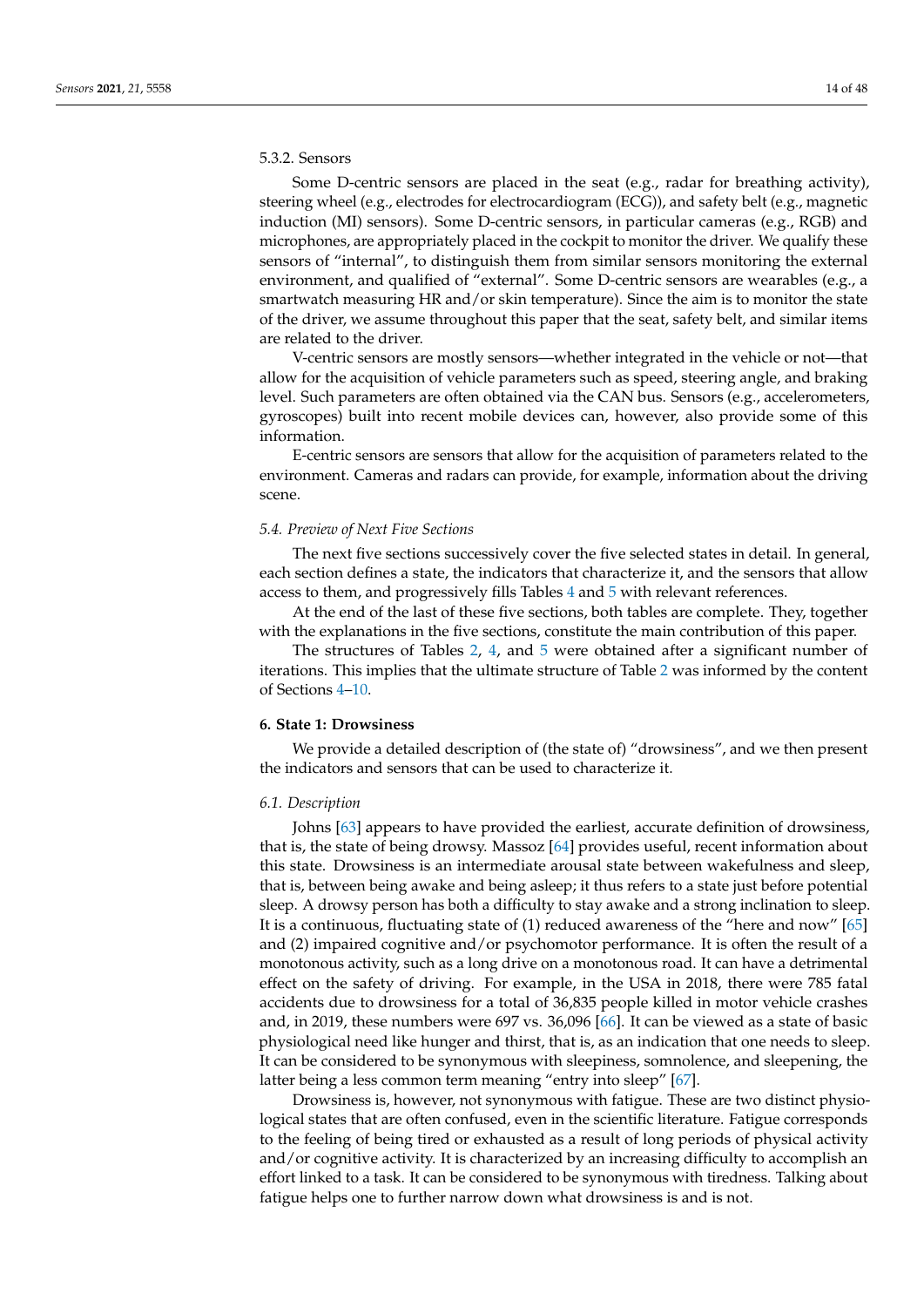May and Baldwin [\[68\]](#page-40-29) suggest that, for driving, one should distinguish between sleep-related (SR) fatigue and task-related (TR) fatigue, based on the causing factors. SR fatigue can be caused by sleep deprivation, long wakefulness, and time of day (with effect of circadian rhythm), while TR fatigue can be caused by certain characteristics of driving, like task demand and duration, even in the absence of SR fatigue. These suggested subcategories of fatigue clearly intersect with drowsiness, but it is difficult to say exactly how.

Fatigue can be alleviated by taking a break (without necessarily sleeping), while drowsiness can be alleviated by sleeping, even by taking a nap or a power nap. One can be drowsy without being fatigued and vice-versa, and one can be both. Fatigue and drowsiness both lead to decrements in performance. In practice, it is difficult to distinguish between them, and even more to quantify how much of a decrement is due to each of them individually, especially in real time and non-invasively. Their indicators appear to be mostly the same. In the driving context, one focuses on monitoring drowsiness, with the main goal of preventing the driver from falling asleep at the wheel.

There are many publications about the various ways of characterizing drowsiness [\[64](#page-40-25)[,69](#page-40-30)[–71\]](#page-41-0), and apparently fewer for fatigue [\[72\]](#page-41-1). Very few papers tackle both phenomena [\[73\]](#page-41-2).

#### *6.2. Indicators*

We start with the driver-based indicators, divided into the three categories of physiological, behavioral, and subjective indicators.

The most substantial changes in physiology associated with changes in the level of drowsiness (LoD) lie in the brain activity as measured by the electroencephalogram (EEG). Tantisatirapong et al. [\[74\]](#page-41-3) model EEG signals using the fractal Brownian motion (fBm) random process. They carried out experiments in a driving simulator, and considered the three time periods of before, during, and after sleep, where they mimic sleep by asking the driver to close his/her eyes, pretending to try to fall asleep. They saw corresponding changes in the computed fractal dimension (related, for self-replicating random processes, to the Hurst exponent), which allows them to classify the driver as alert or drowsy. They conclude that the fractal dimension of an EEG signal is a promising indicator of drowsiness. Changes in physiology also manifest themselves in the heart activity, as measured by the ECG. Indeed, as drowsiness increases, the HR decreases and the heart rate variability (HRV) increases [\[75\]](#page-41-4). However, HRV data vary both between individuals and over time for each individual, depending on both internal and external factors. Therefore, the many confounding factors that also influence HRV must be accounted for in order to use HRV as an indicator of drowsiness [\[76\]](#page-41-5). The breathing activity is an indicator of drowsiness, as changes in breathing rate or inspiration-to-expiration ratio occur during the transition from wakefulness to drowsiness [\[77\]](#page-41-6). Drowsiness leads to changes in EDA, also called skin conductance or galvanic skin response (GSR), which relates to the electrical resistance measured via electrodes placed on the surface of the skin. The skin resistance fluctuates with sweating, the level of which is controlled by the sympathetic nervous system, which autonomously regulates emotional states such as drowsiness [\[78\]](#page-41-7). The pupil diameter instability has been linked to drowsiness. Indeed, several studies found that the pupil diameter fluctuates at a low frequency and with a high amplitude whenever a subject reports being drowsy [\[79](#page-41-8)[–81\]](#page-41-9).

Eye behavior is a good indicator of drowsiness. In a clinical setting, one traditionally characterizes this behavior by electrooculography (EOG) [\[82\]](#page-41-10), which implies the use of electrodes. In operational settings where a non-invasive characterization is highly desirable, one generally uses video sequences of the eye(s) and applies image-analysis methods to them. The dynamics of eye closures (in particular, long and slow closures) is recognized as a strong and reliable indicator of drowsiness [\[83\]](#page-41-11). The most-standard indicator of spontaneous eye closure is the percentage of closure (PERCLOS) [\[84](#page-41-12)[–86\]](#page-41-13). It is usually defined as the proportion of time (over a given time window) that the eyelids cover at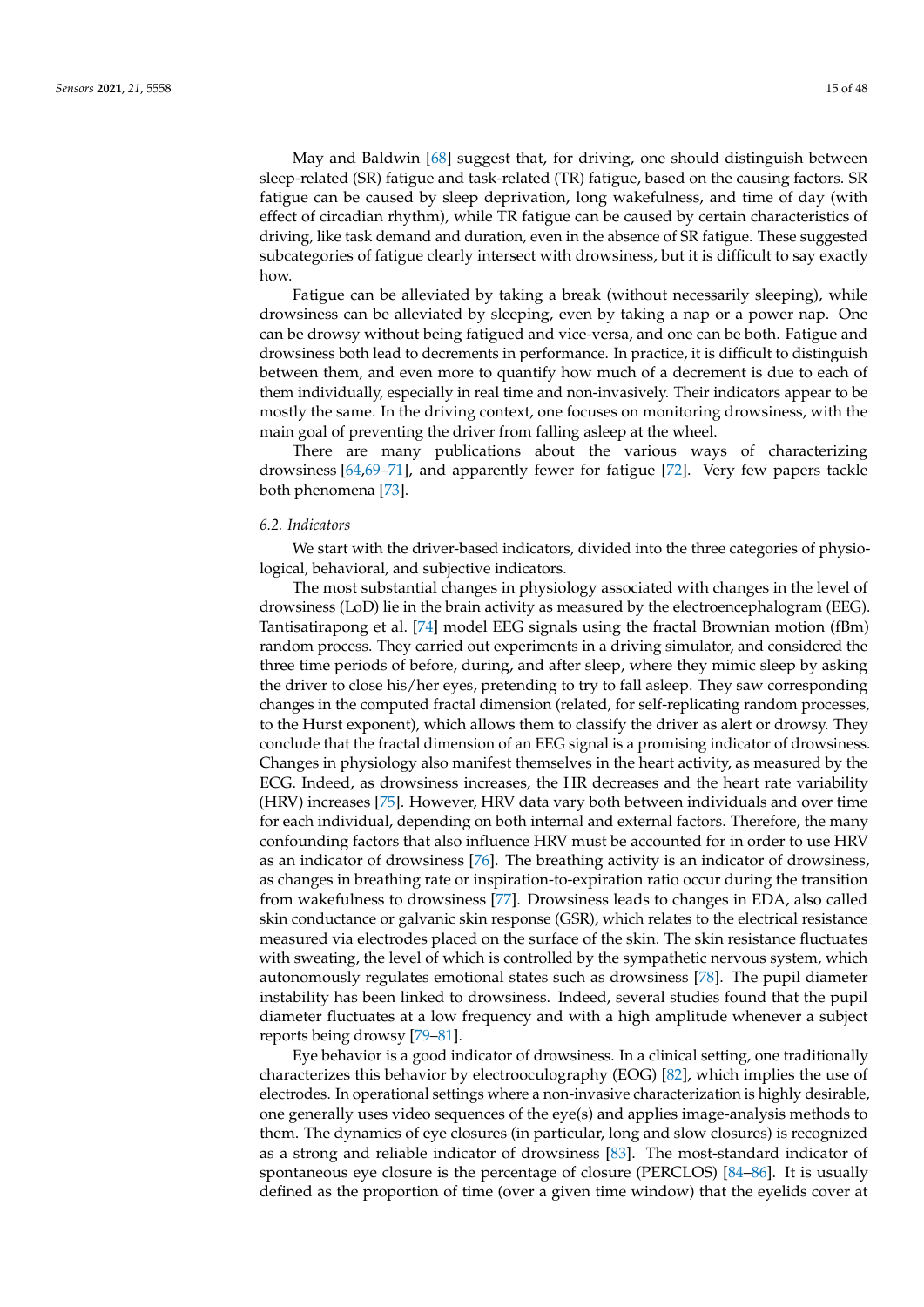least 70% (or 80%) of the pupils. As the LoD increases, the eye closures become slower and longer, and the upper eyelid droops, and all of this contributes to an increase in PERCLOS. Other reliable, standard indicators include mean blink duration [\[83,](#page-41-11)[87\]](#page-41-14), mean blink frequency or interval [\[83](#page-41-11)[,88\]](#page-41-15), and eye closing and reopening speeds [\[83\]](#page-41-11). Recently, Hultman et al. [\[89\]](#page-41-16) used electrophysiological data obtained by EOG and EEG to detect drowsiness with deep neural networks, and found that, for driver-drowsiness classification, EOG data (and, more precisely, the related blink data) are more informative than EEG data.

All the above elements constitute objective indicators of drowsiness. Besides these, there are subjective indicators, consisting of questionnaires and self-reports. While they are not suitable for real-time characterization of drowsiness, they can be used to validate other indicators, as ground truth to train models, and/or to evaluate the performances of systems. These subjective indicators include the Karolinska sleepiness scale (KSS) [\[90\]](#page-41-17), the Stanford sleepiness scale (SSS) [\[91\]](#page-41-18), and the visual analog scale (VAS) [\[92\]](#page-41-19).

The above information allows one to fill the cells of Table [4](#page-30-0) at the intersection of the "Drowsiness" column and the "Driver" megarow. The latter lists a total of fourteen indicators. We stress that these may or may not be relevant for each of the five states.

A cell (at the lowest level) in the heart of Table [4](#page-30-0) is either empty or filled with one or more related reference(s). For example, this table shows that we found three significant references about "pupil diameter" as an indicator of drowsiness, that is, [\[79](#page-41-8)[–81\]](#page-41-9), while we found no significant reference about "gaze parameters" as an indicator of drowsiness. The table shows, however, that we found references reporting that this last indicator is useful for the state of emotions (discussed later).

Below, as we progressively fill Tables  $4$  and  $5$ , we simply indicate which cell(s) is/are concerned. As we progress, the discussion in the last two paragraphs remains valid, after proper adaptation.

As should be clear from this discussion, the finer hierarchical partitioning of Tables [4](#page-30-0) and [5](#page-31-0) into the lowest-level columns and rows is progressively obtained from the developments in Sections [3](#page-3-0)[–10.](#page-27-0)

We now consider the vehicle-based indicators. In the literature, they are often called measures of driving performance, the latter being known to degrade with increasing drowsiness [\[93](#page-41-20)[–95\]](#page-41-21). These indicators characterize the driving behavior. Common such indicators include speed, lateral control (or lane discipline), braking behavior, and wheel steering. These last indicators are found in the central part of Table [4,](#page-30-0) next to the "Vehicle" header.

The main vehicle-based indicator of drowsiness is the standard deviation of lane position (SDLP) [\[96](#page-41-22)[–99\]](#page-42-0). As the term suggests, SDLP measures the driver's ability to stay centered in his/her lane. Drowsiness can also produce greater variability in driving speed [\[100\]](#page-42-1). Another important vehicle-based indicator is the steering wheel movement (SWM) [\[97\]](#page-41-23). It has been shown that a drowsy driver makes fewer small SWMs and more large ones. When a driver loses concentration, the vehicle begins to drift away from the center of the lane, but, when the driver notices the drift, he/she compensates by large SWMs toward the lane center [\[101\]](#page-42-2).

Jacobé de Naurois et al. [\[102\]](#page-42-3) conducted a study in a driving simulator, using different artificial neural networks (ANNs) based on various data, to detect drowsiness and predict when a driver will reach a given LoD. The data used are either (1) driver-based, physiological indicators (HR, breathing rate) and behavioral indicators (blinks, PERCLOS, head pose), or (2) vehicle-based indicators (lane deviation, steering wheel angle, acceleration, speed). The results of the study show that the best performance is obtained with behavioral data, successively followed by physiological data and vehicle data, for both detection and prediction.

Most real-time, drowsiness-monitoring systems characterize the LoD at the "present" time using sensor data located in a sliding time window butting against this present time. Therefore, this LoD corresponds, not to the present, but to roughly the center of the window, thus several seconds, or tens of seconds, in the past. If this "present" LoD is above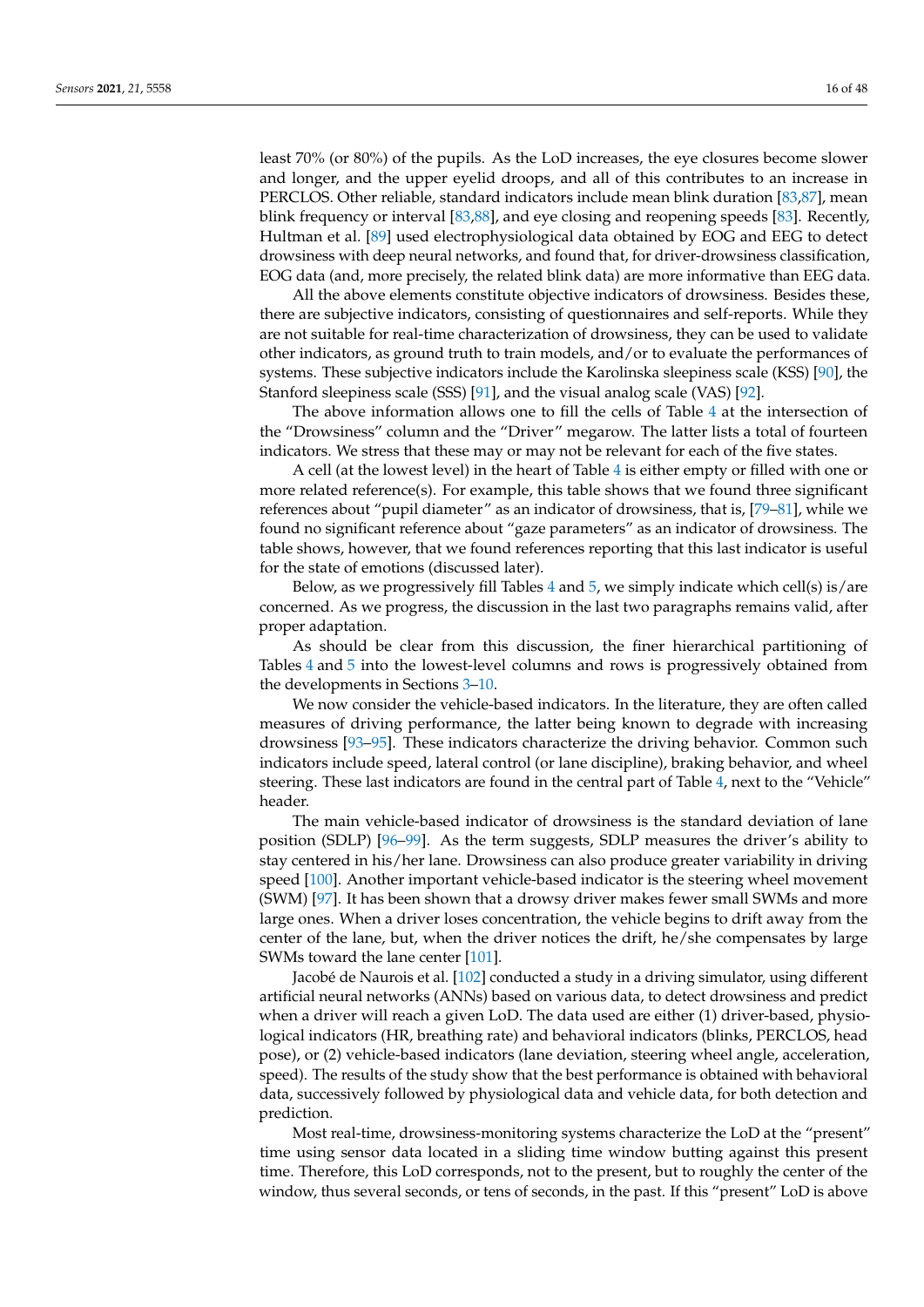a dangerous level, it may be too late for the driver or the vehicle to take proper action. Given that, at 100 km/h, it takes about 2 sec to get out of lane (then possibly hitting an obstacle), predictions just 10 to 20 sec into the future would already help. It is thus crucial to be able to predict (1) the future evolution of the LoD and (2) the associated risks.

Ebrahimbabaie [\[69\]](#page-40-30) and Ebrahimbabaie and Verly [\[103\]](#page-42-4) developed and tested a prediction system that (1) takes as input a discrete-time, validated LoD signal consisting of the past LoD values produced at regular intervals, up to just before the present time, as in [\[70](#page-41-24)[,104\]](#page-42-5) (discussed later), and (2) produces as output several types of predictions. Treating the LoD signal as a realization of an underlying random process (RP), the authors investigate the use of the RPs called "autoregressive (integrated) moving average (AR(I)MA)" (from time-series analysis) and "geometric Brownian motion (GBM)" (found almost exclusively in finance). They show that the LoD signal can generally be modeled as AR(I)MA and GBM within each position of the sliding window (thus locally), they estimate the parameters of the model for each position of the window, and they use them to make predictions of one or more of the following three types: future values of LoD signal, first hitting time (of a critical LoD threshold), and survival probability.

We emphasize that "to predict" means "to tell beforehand", and thus, in the present context, to use past data to compute now a quantity that describes some future situation. In the literature, this "future situation" often turns out to be a "present situation", so that no prediction is performed.

The above information allows one to fill, in Table [4,](#page-30-0) the relevant cells of the "Drowsiness" column and the "Vehicle" megarow.

Note that there are no entries in the "Environment" megarow of the "Drowsiness" column, which means that we did not find any significant technique that uses one or more indicators related to one of the three parts of the environment listed in Section [5.3](#page-12-0) (that is, outside, inside, and contextual) to determine the level of drowsiness of the driver. Some papers attempt to use the time of day to try to capture the moments of the day where drowsiness tends to peak. While the monotonicity of a road is known to increase driver drowsiness, we have not found any paper using environment-based indicators of road monotonicity (e.g., road geometry or traffic density), and describing a way to give values to such indicators based upon available data. As an aside, studies of drowsiness in a driving simulator often use night driving and monotonous conditions to place the driver in a situation conducive to drowsiness.

# *6.3. Sensors*

Similarly to the indicators, we first address the driver-centric sensors.

In a vehicle, the HR can be monitored using electrodes that can be placed at various locations, including the steering wheel (conductive electrodes [\[105\]](#page-42-6)) and the seat (capacitive electrodes [\[106\]](#page-42-7)). ECG monitoring using steering-wheel-based approaches is a feasible option for HR tracking, but requires both hands to touch two different conductive parts of the steering wheel.

Ballistocardiography (BCG) also allows for monitoring the cardiac activity unobtrusively. The underlying sensing concept uses strain-gauge BCG sensors in the seat or in the safety belt to detect both the cardiac activity and the respiratory activity of the driver [\[107\]](#page-42-8). However, the vehicle vibrations make it difficult to use this sensor in real driving conditions.

Information about the cardiac activity can be obtained using a camera looking at the driver, in particular using photoplethysmography (PPG) imaging [\[108\]](#page-42-9).

Radar-based methods mainly provide information about movement, which can of course be caused by both the cardiac activity and the respiratory activity. Various sensor locations are possible, including integration into the safety belt, the steering wheel, and the backrest of the seat [\[109,](#page-42-10)[110\]](#page-42-11).

Thermal imaging is a tool for analyzing respiration (or breathing) non-intrusively. Kiashari et al. [\[77\]](#page-41-6) present a method for the evaluation of driver drowsiness based on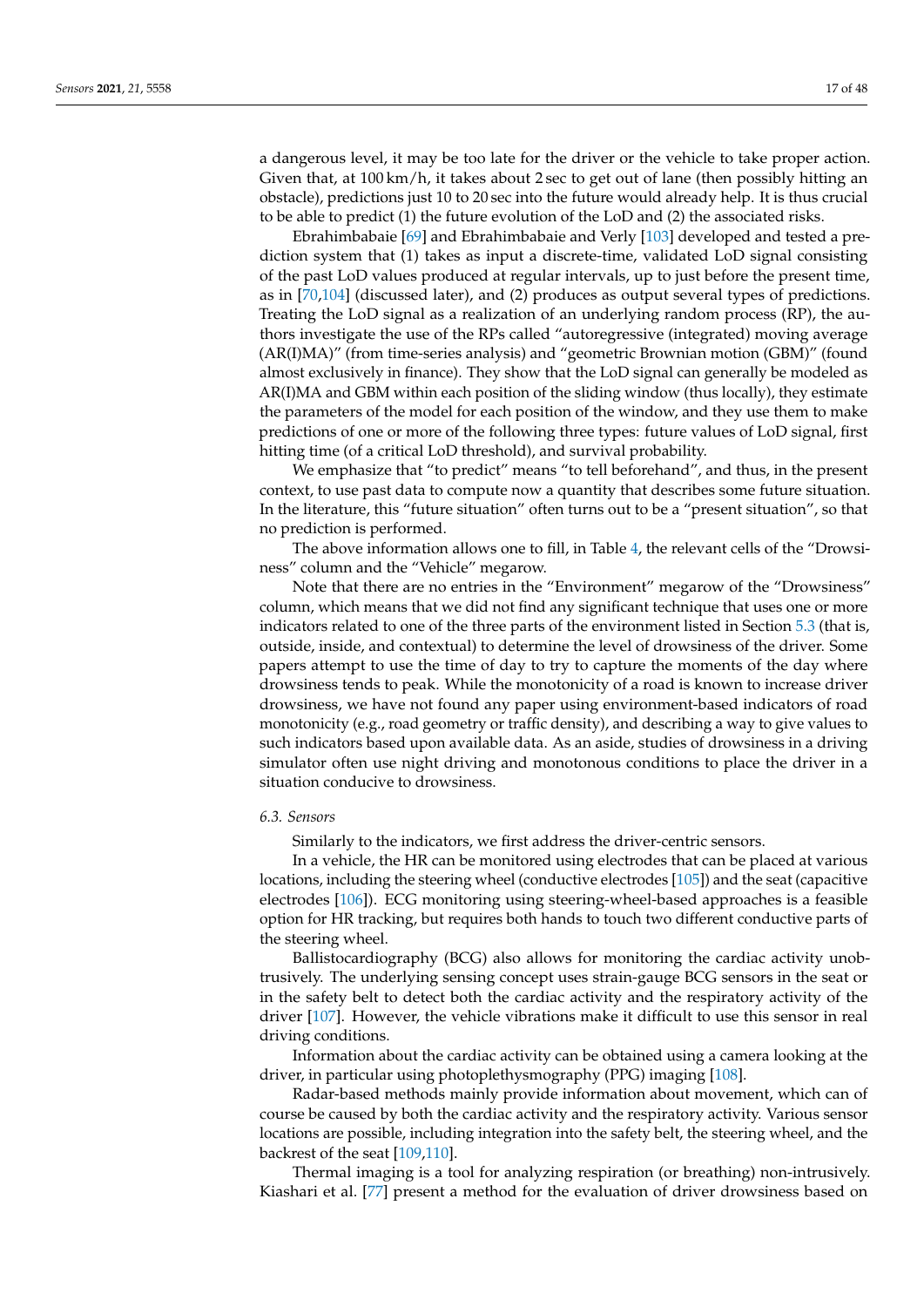thermal imaging of the face. Indeed, temperature changes in the region below the nose and nostrils, caused by inspiration and expiration, can be detected by this imaging modality. The procedure (1) uses a sequence of infrared (IR) images to produce a corresponding discrete-time signal of respiration, and (2) extracts respiration information from it. (Unless indicated otherwise, infrared (IR) means long-wave IR (LWIR), that is, with wavelengths of 8–14 µm; LWIR is the "thermal" range of IR.) The value of each successive signal sample is the mean of the pixels in a rectangular window of fixed size, representing the respiration region in the corresponding IR image, adjusted frame-to-frame using a tracker. The initial respiration region is determined based on the temporal variations of the first few seconds of the sequence, and the region is tracked from frame-to-frame by using the technique of "spatio-temporal context learning" [\[111\]](#page-42-12), which is based on a Bayesian framework, and models the statistical correlation between (1) the target (that is, the tracked region) and (2) its surrounding regions, based on the low-level characteristics of the image (that is, the intensity and position of each pixel). The extracted information is the respiration rate and the inspiration-to-expiration ratio. A classifier uses these rate and ratio to classify the driver as awake or drowsy. A support vector machine (SVM) classifier and a *k*-nearest neighbors (KNN) classifier are used, and the first does result in the best performance.

François [\[70\]](#page-41-24) and François et al. [\[104\]](#page-42-5) describe a photooculographic (POG) system that illuminates one eye with eye-safe IR light and uses as input a sequence of images of this eye acquired by a monochrome camera that is also sensitive in this IR range, and is head-mounted or dashboard-mounted. A large number of ocular parameters, linked to the movements of the eyelids (including blinks) and eyeball (including saccades), are extracted from each video frame and combined into an LoD value, thus producing an LoD signal. The output was validated using EEG, EOG, EMG, and reaction times. The head-mounted system is available commercially as the Drowsimeter R100.

Using a camera, Massoz et al. [\[112\]](#page-42-13) characterize drowsiness by using a multi-timescale system that is both accurate and responsive. The system extracts, via convolutional neural networks (CNNs), features related to eye-closure dynamics at four timescales, that is, using four time windows of four different lengths. Accuracy is achieved at the longest timescales, whereas responsiveness is achieved at the shortest ones. The system produces, from any 1-min sequence of face images, four binary LoDs with diverse trades-offs between accuracy and responsiveness. Massoz et al. [\[112\]](#page-42-13) also investigate the combination of these four LoDs into a single LoD, which is more convenient for operational use.

Zin et al. [\[113\]](#page-42-14) classify driver drowsiness by using a feature-extraction method, the PERCLOS parameter, and an SVM classifier.

EDA is measured through electrodes placed on the skin of a person. It can thus be measured through a wearable such as a smartwatch. Concerning the other, relevant, physiological, driver-based indicators, (1) it is challenging to get the pupil diameter in real conditions because of issues with illumination conditions and camera resolution, among others reasons, and (2) it is nearly impossible, as of this writing, to characterize brain activity in real time and in a non-intrusive, reliable way.

Teyeb et al. [\[114\]](#page-42-15) measure vigilance based on a video approach calculating eye-closure duration and estimating head posture. Teyeb et al. [\[115\]](#page-42-16) monitor drowsiness by analyzing, via pressure sensors installed in the driver seat, the changes in pressure distribution resulting from the driver's body moving about in this seat. The authors suggest that the techniques of these two papers can be usefully combined into a multi-parameter system.

Bergasa et al. [\[116\]](#page-42-17) present a system to characterize drowsiness in real time using images of the driver and extracting from them the six visual parameters of PERCLOS, eye-closure duration, blink frequency, nodding frequency, fixed gaze, and face pose. Using a camera, Baccour et al. [\[117\]](#page-42-18) and Dreißig et al. [\[118\]](#page-42-19) monitor driver drowsiness based on eye blinks and head movements.

Vehicle-based indicators can be collected in two main ways. Standard indicators such as speed, acceleration, and steering wheel angle, can be extracted from CAN-bus data [\[119,](#page-42-20)[120\]](#page-42-21). The CAN bus enables intra-vehicle communications, linking the vehicle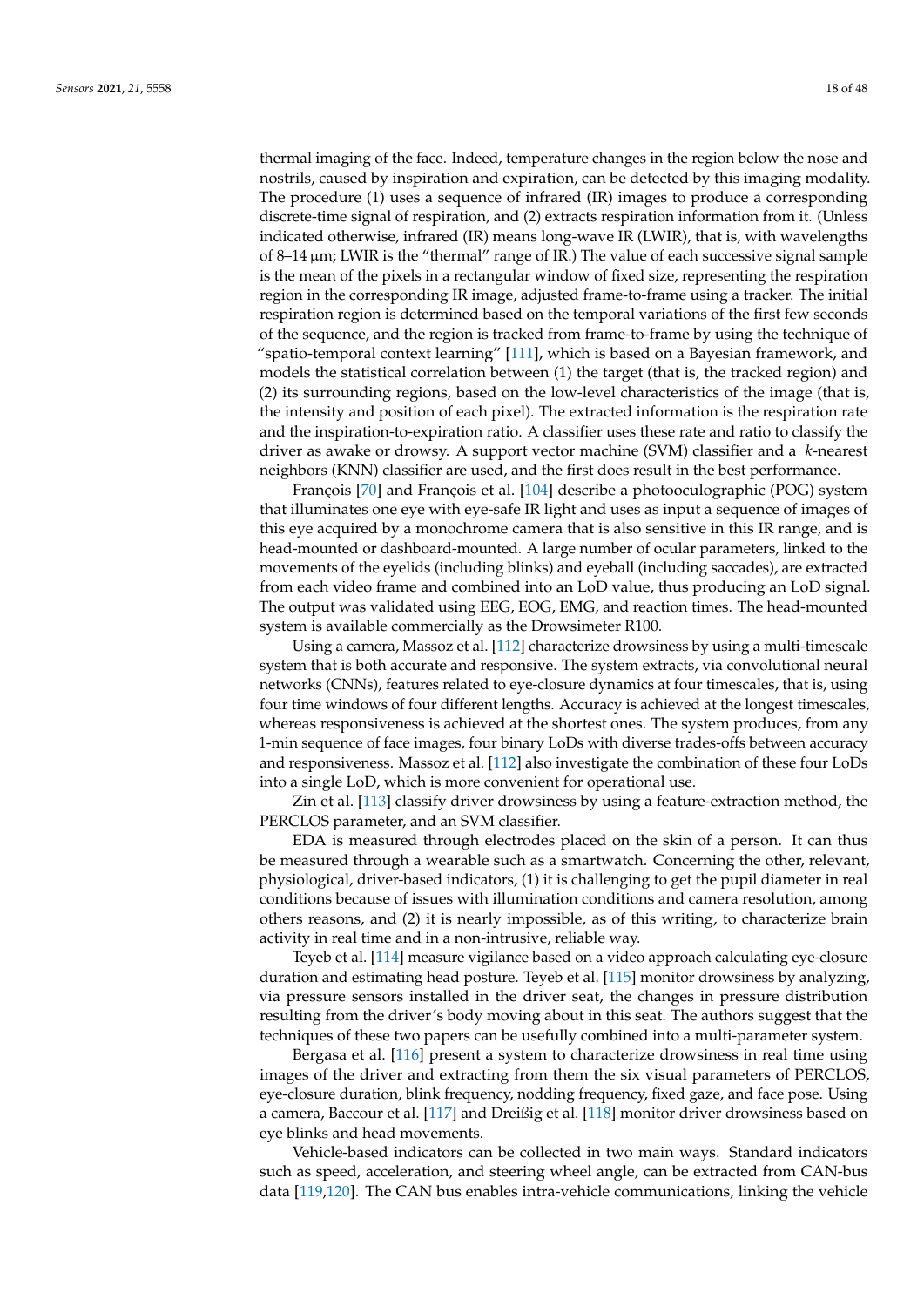sensors, warning lights, and electronic control units (ECUs). More advanced indicators can be obtained in appropriately-equipped vehicles [\[119](#page-42-20)[,121\]](#page-42-22). For example, speed and acceleration can be obtained via an inertial measurement unit (IMU), and following distance via a forward-looking radar.

Since SDLP is considered to be a vehicle-based indicator of driver drowsiness, one can quantify this indicator by examining the lane discipline, that is, the behavior of the vehicle in its lane. This is traditionally done by using cameras (mounted inside, behind the windshield, typically integrated beside the rear-view mirror) [\[122\]](#page-42-23) and/or laser sensors (mounted at the front of the vehicle) to track the lane-delimiting lines when present. However, one can also use the rumble strips (also called sleeper lines, audible lines, or alert strips) when present. While these are designed to produce an audible, acoustic signal intended to be sensed directly by the driver (as an urgent warning or wake-up call), one could imagine using microphones and/or vibration sensors to transform this acoustic/mechanical signal into an electrical signal that is then analyzed via signal processing.

Bakker et al. [\[123\]](#page-43-0) describe a video-based system for detecting drowsiness in real time. It uses computer vision and machine learning (ML), and was developed and evaluated using naturalistic-driving data. It has two stages. The first extracts, using data from the last 5 min (1) driver-based indicators (e.g., blink duration, PERCLOS, gaze direction, head pose, facial expressions) using an IR camera looking at the driver's face, and (2) vehicle-based indicators (e.g., lane positions, lane departures, lane changes) using an IR camera looking at the scene ahead. This stage mostly uses pre-trained, deep-neural-network (DNN) models. All indicators—also called deep features in DNNs—are inputs to the second stage, which outputs an LoD, either binary (alert or drowsy) or regression-like. This stage uses one KNN classifier, trained and validated using KSS ratings as ground truth for the LoD, and personalized for each driver by weighting more his/her data during training, thereby leading to higher performance during operation.

The above information allows one to fill the relevant cells of Table [5.](#page-31-0)

#### <span id="page-18-0"></span>**7. State 2: Mental Workload**

We provide a detailed description of (the state of) "mental workload", and we then present the indicators and sensors that can be used to characterize it.

#### *7.1. Description*

Mental workload, also known as cognitive (work)load (or simply as driver workload in the driving context), is one of the most important variables in psychology, ergonomics, and human factors for understanding performance. This psychological state is, however, challenging to monitor continuously [\[124\]](#page-43-1). In this section, we consider "mental" and "cognitive" to be synonyms.

A commonly-used definition of mental workload is the one proposed by Hart and Staveland [\[125\]](#page-43-2). They define mental workload as the cost incurred by a person to achieve a particular level of performance in the execution of a task. It is thus the portion of an individual's mental capacity—necessarily limited—that is required by the demands of this task [\[126](#page-43-3)[,127\]](#page-43-4), that is, the ratio between the resources required to perform it and the available resources of the person doing it [\[128,](#page-43-5)[129\]](#page-43-6).

In the literature on mental workload, one often finds references to another state called cognitive distraction. Mental workload and cognitive distraction are two different concepts, even if they can be linked when a driver performs secondary tasks while driving. Cognitive distraction increases the mental workload of a driver. An increase in mental workload is, however, not in itself an indication of cognitive distraction. First, mental workload can increase in the absence of distraction, for example, when a driver is focusing to execute the primary task of driving correctly and safely. Second, mental workload can increase significantly with an increasing complexity of the driving environment [\[130\]](#page-43-7). Cognitive distraction is further considered later as a particular category of (the state of) distraction.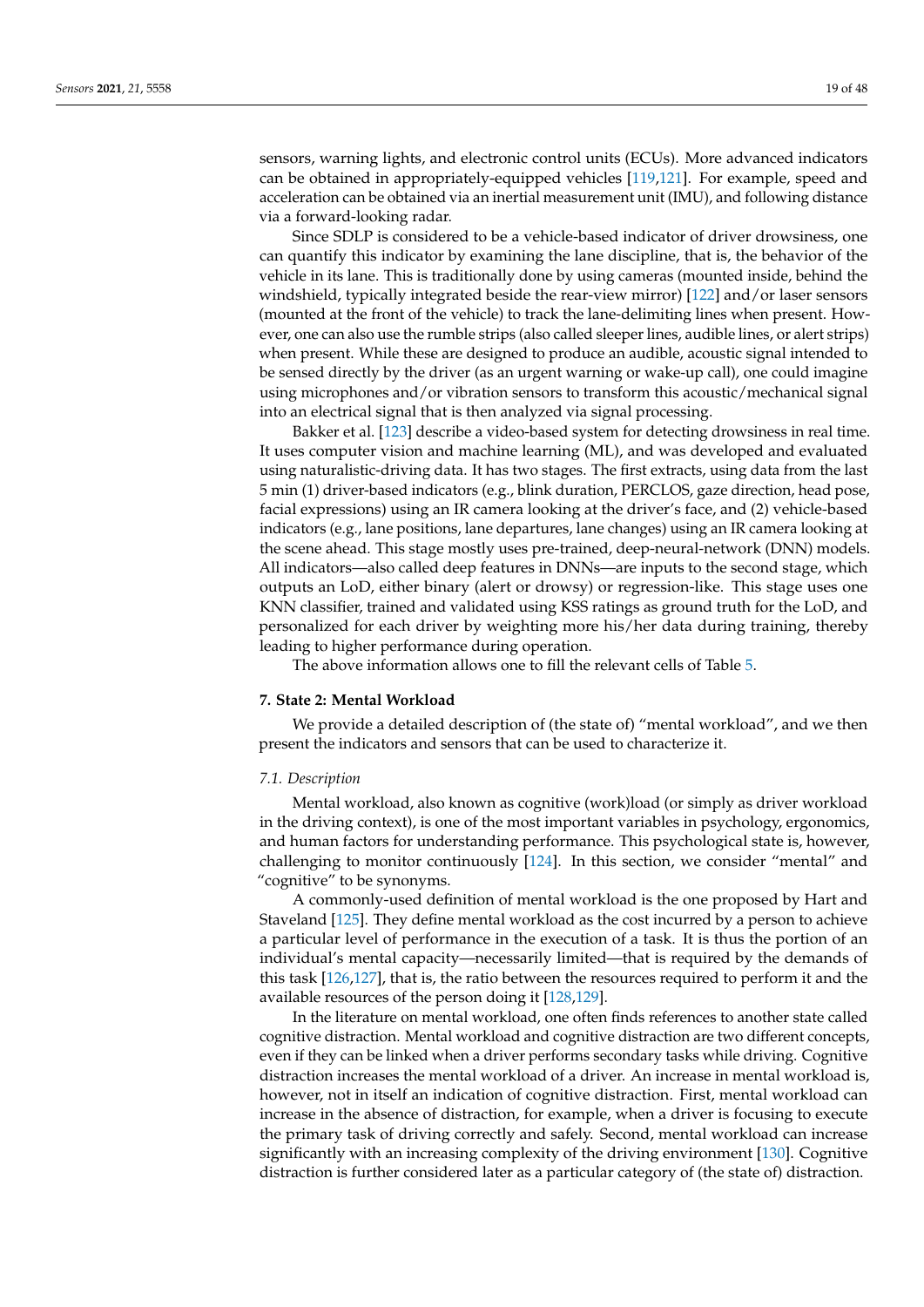Mental workload and stress are also linked since an increasing mental workload usually induces some stress in the driver.

### *7.2. Indicators*

In the driving context, visual tasks and mental tasks are closely linked. Indeed, while driving, a driver is constantly perceiving his/her driving environment and analyzing what he/she sees in order to make the right decisions whenever required, for example, scanning a crossroad and simultaneously judging the time and space relationships of other road users to decide when it is safe to cross an intersection. Therefore, it is logical that many researchers use eye-related parameters (e.g., blinks, fixations, and pupil diameter) to assess the mental workload of a driver [\[33\]](#page-39-33).

Among the driver-based, physiological indicators, EDA [\[131\]](#page-43-8), HR [\[132\]](#page-43-9), and HRV [\[133\]](#page-43-10) are often used as indicators of mental workload. HR increases as a task gets more difficult [\[134\]](#page-43-11) or if other tasks are added [\[135\]](#page-43-12). EEG is also a valuable indicator for studying mental workload because it records the electrical activity of the brain itself, but it is complex to analyze [\[136\]](#page-43-13). The pupil diameter is considered to be an indicator of mental workload [\[132](#page-43-9)[,137](#page-43-14)[,138\]](#page-43-15). Indeed, Yokoyama et al. [\[139\]](#page-43-16) indicate that the mental workload of a driver may be predicted from the slow fluctuations of the pupil diameter in daylight driving. All physiological parameters mentioned in this paragraph are, however, also influenced by other aspects of the mental and physical situation of the driver (e.g., drowsiness and TR fatigue) and by environmental situation (e.g., illumination and temperature).

Among the driver-based, behavioral indicators, Fridman et al. [\[140\]](#page-43-17) have shown that the visual scanning by a driver decreases with an increasing mental workload. Furthermore, since the interval of time between saccades has been shown to decrease as the task complexity increases, saccades may be a valuable indicator of mental workload [\[141](#page-43-18)[,142\]](#page-43-19).

Subjective measures of mental workload exist, like the NASA task load index (NASA TLX) [\[125\]](#page-43-2), which is a workload questionnaire for self-report, and the rating scale mental effort (RSME).

Driving performance can diminish as a result of an increase in mental workload. The vehicle-based indicators which are the most sensitive to such an increase are SDLP and SWM [\[130\]](#page-43-7).

Palasek et al. [\[143\]](#page-43-20) use the driving environment to estimate the attentional demand required from the driver to drive. The features extracted from the analysis of the driving environment are thus indicators of the mental workload of the driver.

The above information allows one to fill, in Table [4,](#page-30-0) the relevant cells of the "Mental Workload" column.

## *7.3. Sensors*

Cameras are often used in the literature to characterize mental workload as they are particularly well suited to extract driver-based, behavioral indicators and are non-invasive.

Fridman et al. [\[140\]](#page-43-17) describe a system for characterizing, non-invasively, via a camera facing the driver, what they call his/her cognitive load (CL). The system exploits the welldocumented, experimental observation that the angular distribution of gaze direction (often characterized by the 2D pupil position) tends to become more concentrated, especially vertically, when the CL increases. Using video imagery, the system classifies the CL of the driver into one of the three CL levels (low, medium, high), as he/she engages in activities other than the primary task of driving, such as a conversation or the adjustment of the infotainment system. The system extracts, from a 90-frame, 6-second video clip, via computer vision, the face and the region of one eye of the driver. It then uses one of two methods: (1) mainly active appearance models (AAMs) for the face, eyelids, and pupil (when visible) to produce a sequence of pupil 2D positions, and (2) one hidden Markov model (HMM) for each of the three CL levels. The second method uses a single 3D CNN with three output classes corresponding to these levels. The two methods thus rely on a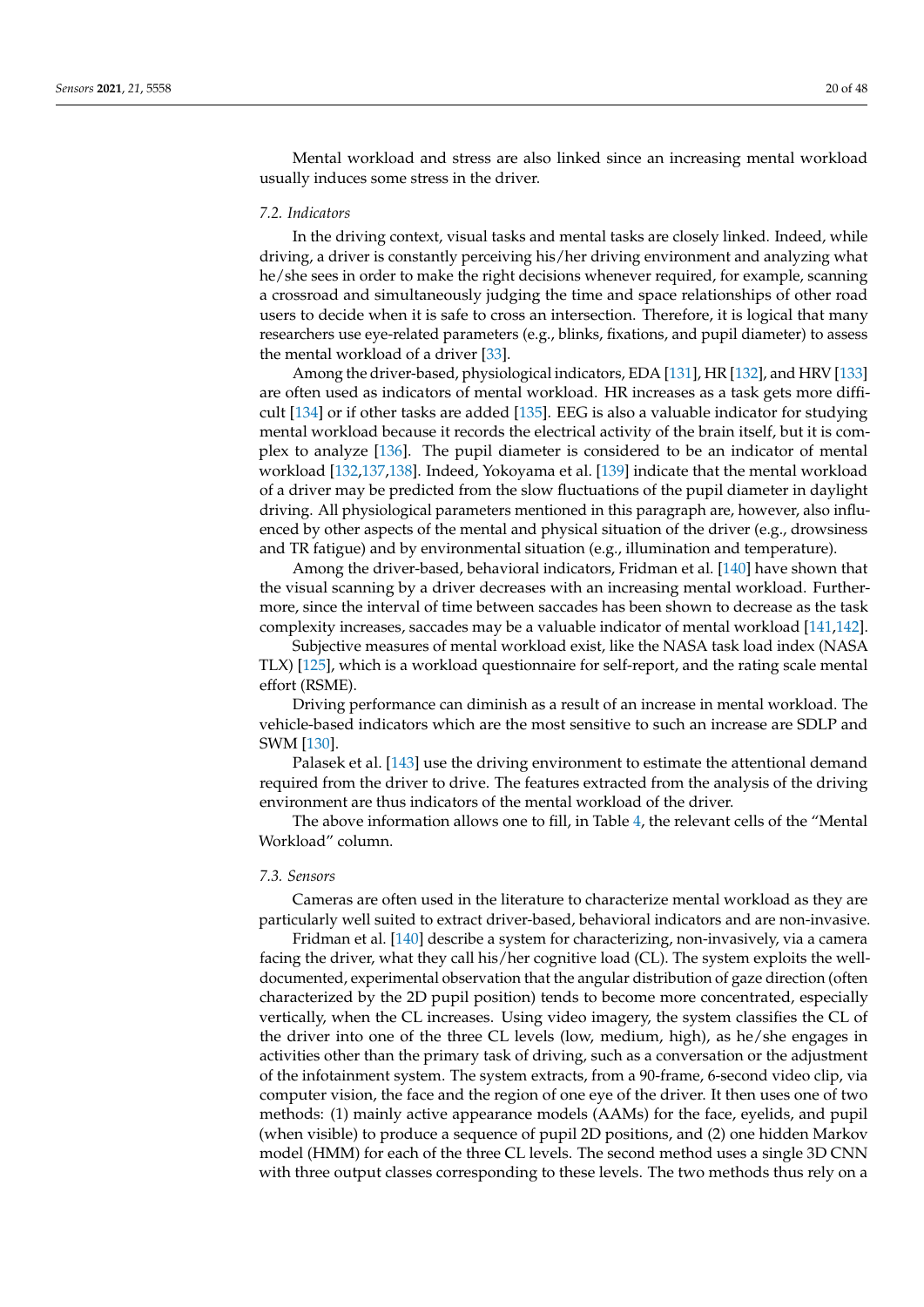sequence of pupil positions and on a sequence of eye images, respectively. The output of the system is one of the three CL levels.

In order to develop this system, the authors first acquired training data in real-driving conditions while imposing on the driver a secondary task of a given CL level. This imposition of a given CL level while performing a primary task (here driving) is commonly achieved in the literature through the standard "*n*-back" task, where the three values of *n*, that is,  $n = 0$ , 1, and 2, are viewed as corresponding to low, medium, and high CL. For the *n*-back task, a sequence of numbers is dictated to the subject, who is asked, for each number, whether it matches the one dictated *n* positions earlier in the sequence. For example, for  $n = 2$ , the subject must indicate whether the current number is the same as the one he/she heard 2 steps before, all this while he/she performs the primary task, here driving.

The authors indicate (1) that the differences in cognitive loading for the three levels have been validated using, among others, physiological measurements (e.g., HR, EDA, and pupil diameter), self-report ratings, and detection-response tasks, and (2) that these levels have been found to cover the usual range of secondary tasks while driving, such as manipulating a radio or a navigation system.

It is noteworthy that the data used for building the system was acquired through real driving, during which the driver repeatedly performed *n*-back tasks, while a camera was recording his/her face and surrounding area, this by contrast with the many other developments made using a driving simulator, in highly controlled conditions, and difficult to implement in real-life conditions.

The authors indicate that, while they use the term "cognitive load", the literature often uses synonyms like "cognitive workload", "driver workload", and "workload".

Musabini and Chetitah [\[144\]](#page-43-21) describe another system that is also based on eye-gaze dispersion. They use a camera facing the driver, produce a heatmap representing the gaze activity, and train an SVM classifier to estimate the mental workload based on the features extracted from this representation.

Le et al. [\[145\]](#page-43-22) characterize the mental workload based on the involuntary eye movements of the driver, resulting from head vibrations due to changing road conditions. They report that, as the mental workload increases, these involuntarily eye movements become abnormal, resulting in a mismatch between the actual eye movements measured via an eye-tracking device and the predicted eye movements resulting from a "VOR + OKR" model, where VOR and OKR are the abbreviations of vestibular–ocular reflex and optokinetic response. For each driver, the VOR parameters are estimated during the first 10 s of driving in condition of normal mental workload, whereas the OKR parameter is fixed. The hypothesis of abnormal eye movements while driving under mental workload was validated using a t-test analysis. Different levels of mental workload were induced in a driving simulator using the *n*-back task.

Palasek et al. [\[143\]](#page-43-20) use an external camera recording the driving environment to estimate the attentional demand using attentive-driving models. Indeed, the task of driving can sometimes require the processing of large amounts of visual information from the driving environment, resulting in an overload of the perceptual systems of a human being. Furthermore, traffic density is known to increase the mental workload [\[146\]](#page-43-23), so that urban environments lead to a higher mental workload than rural and highway environments do [\[147\]](#page-43-24), all other conditions being equal.

The above information allows one to fill the relevant cells of Table [5.](#page-31-0)

### **8. State 3: Distraction**

By contrast with the two previous sections, we start with some background information (up to Section [8.1\)](#page-22-0) on the state of distraction.

The globally accepted definition of driver distraction follows: it is a diversion of attention, away from activities critical for safe driving (the primary task) and toward a competing activity [\[148](#page-43-25)[,149\]](#page-43-26).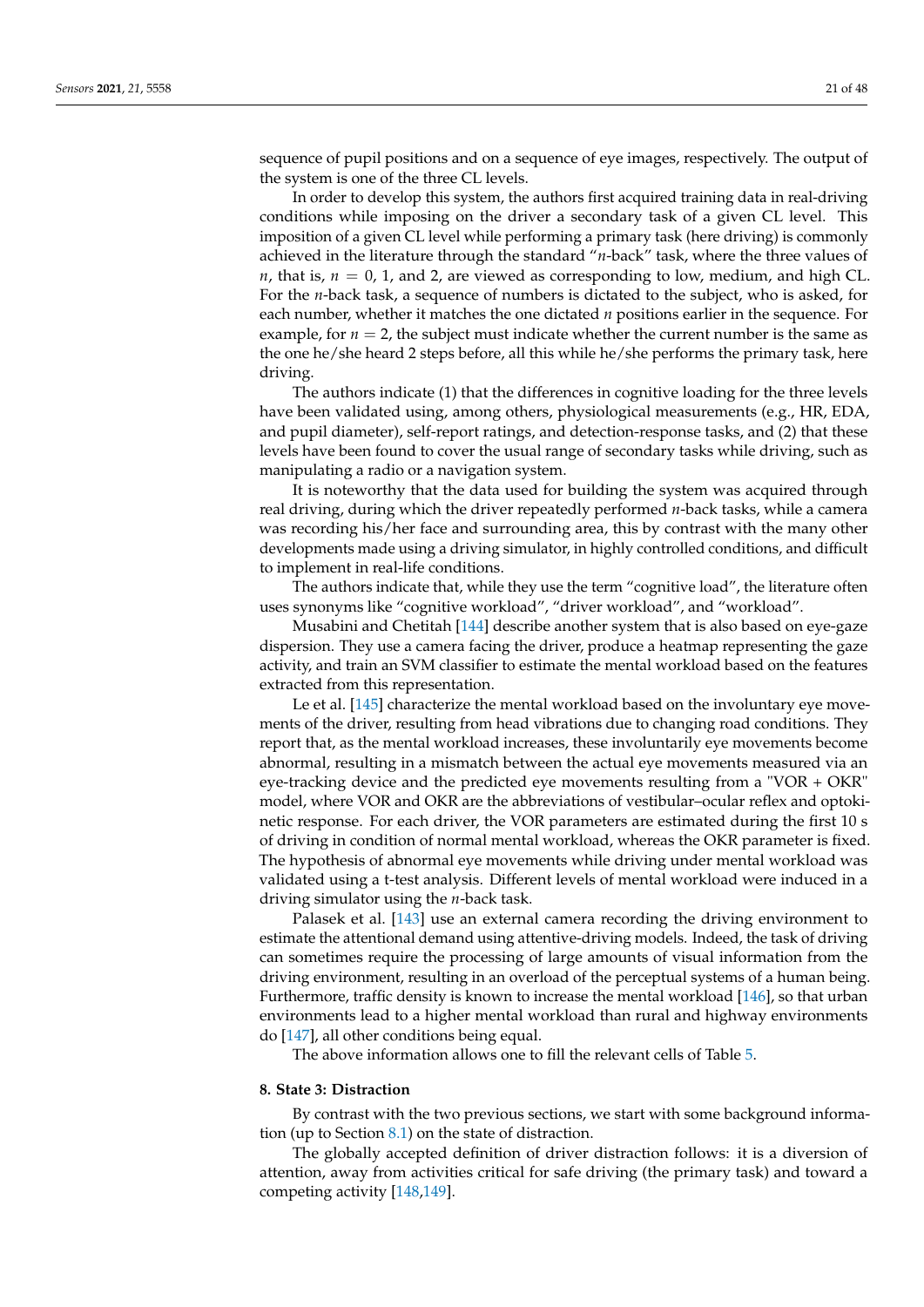Inattention, sometimes used—mistakenly—as a synonym of distraction, is defined as a diminished attention to activities that are critical for accomplishing a primary task, but not necessarily in the presence of a competing activity [\[149\]](#page-43-26). Therefore, driver distraction is one particular form of driver inattention [\[150\]](#page-44-0). Inattention is a broader term as it can be caused, for example, by drowsiness. It indeed occurs in a wide range of situations in which the driver fails to attend to the demands of driving, such as when a desire to sleep overcomes a drowsy driver.

Driver distraction can be caused by any cognitive process such as daydreaming, mind wandering, logical and mathematical problem solving, decision making, using any kind of in-vehicle system, for example, for entertainment, navigation, communication (including a cell phone), and any other activity that may affect the driver's attention to driving [\[151\]](#page-44-1). It is helpful to distinguish between four types of distractions [\[21](#page-39-26)[,152\]](#page-44-2): (1) manual distraction (e.g., manually adjusting the volume of the radio); (2) visual distraction (e.g., looking away from the road); (3) auditory distraction (e.g., answering a ringing cell phone); and (4) cognitive distraction (e.g., being lost in thought). Several distracting activities may, however, involve more than one type of distraction (e.g., talking on the phone while driving creates at least an auditory distraction and a cognitive distraction, under the assumption that a hands-free system is used, thereby avoiding manual distraction).

When distracted, the driver looses awareness of the current driving situation. Being aware of a situation (whether for driving or for some other activity) is often called situational awareness (SA). A loss of SA while driving results in a reduction of vigilance and in an increase of the risk of accident. In driving, a major aspect of SA is the ability to scan the driving environment and to sense dangers, challenges, and opportunities, in order to maintain the ability to drive safely. As a driver moves through the environment, he/she must—to avoid getting into an accident—identify the relevant information in rapidly changing traffic conditions (e.g., distance to other vehicles, closing speed), and be prepared to react to suddenly-appearing events (e.g., braking because of an obstacle, obeying a road sign). To achieve SA, a driver must thus perceive correctly his/her driving environment [\[153\]](#page-44-3), be attentive, and have a working memory [\[129\]](#page-43-6). It follows that any distraction that harms the driver's attention may adversely impact SA [\[154\]](#page-44-4).

Kircher and Ahlström [\[155\]](#page-44-5) argue that existing definitions of distraction have limitations because they are difficult to operationalize, and they are either unreasonably strict and inflexible or suffering from hindsight bias, the latter meaning that one needs to know the outcome of the situation to be able (1) to tell what the driver should have paid attention to and, then, (2) to judge whether he/she was distracted or not. The authors are also concerned that distraction-detection algorithms (1) do not take into account the complexity of a situation, and (2) generally cover only eyes-off-road (EOR) and engagement in non-driving related activities (NDRA). They thus developed a theory, named MiRA (minimum required attention), that defines the attention of a driver in his/her driving environment, based on the notion of SA. Instead of trying to assess distraction directly, one does it indirectly, by first trying to assess attention. Recall that distraction is a form of inattention.

According to the MiRA theory, a driver is considered attentive at any time when he/she samples sufficient information to meet the demands of the driving environment. This means that a driver should be classified as distracted only if he/she does not fulfill the minimum attentional requirements to have sufficient SA. This occurs when the driver does not sample enough information, whether or not simultaneously performing an additional task. This theory thus acknowledges (1) that a driver has some spare capacity at his/her disposal in the less complex driving environments, and (2) that some glances toward targets other than the roadway in front of him/her may, in some situations, be needed for the driving task (like looking at, or for, a vehicle coming from each of the branches at a crossroad). This means that EOR and engagement in NDRA do not necessarily lead to driver distraction.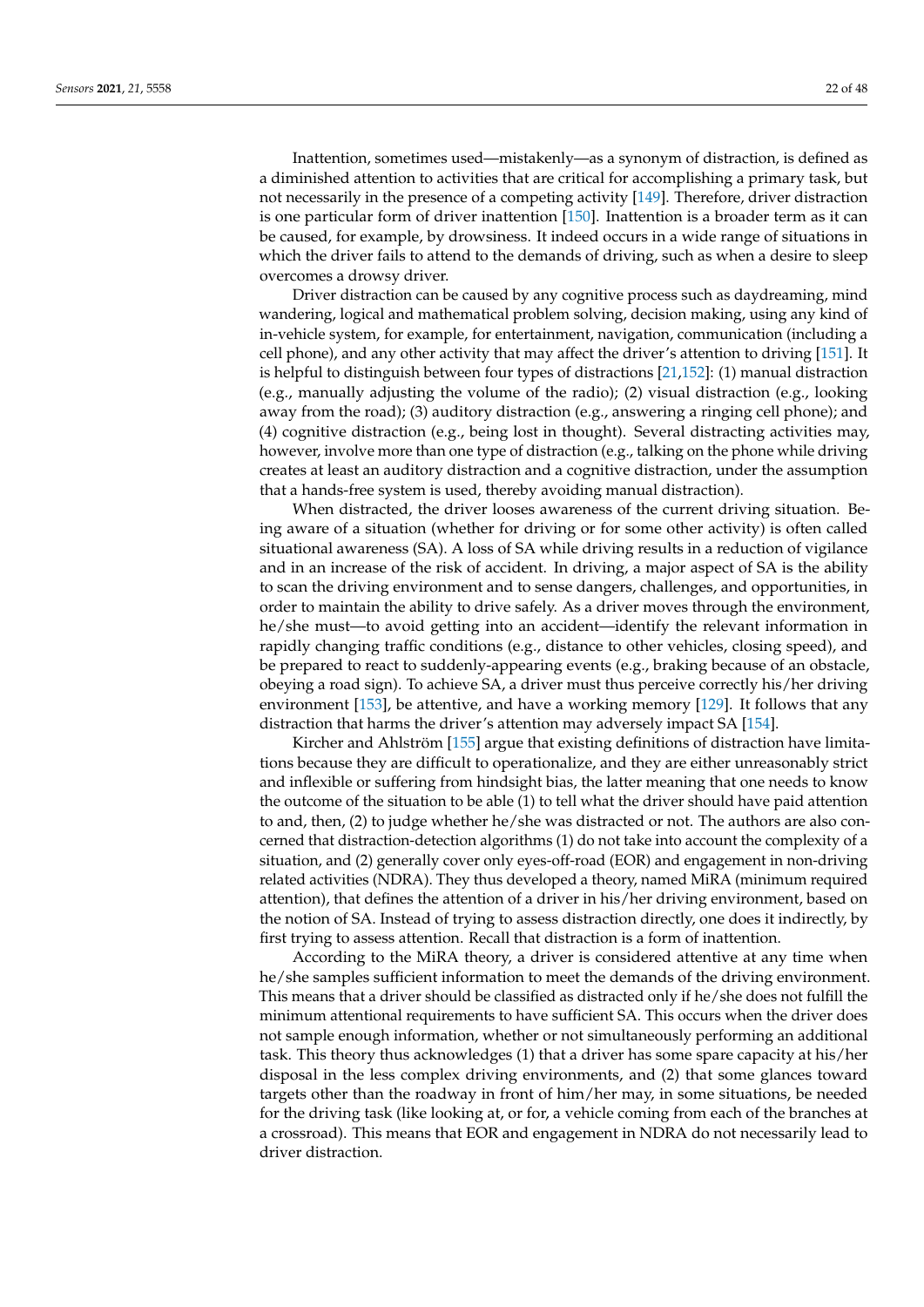The MiRA theory does not conform to the traditional types of distraction (manual, visual, auditory, cognitive) as it does not prescribe what sensory channel a certain piece of information must be acquired through.

In an attempt to operationalize the MiRA theory, Ahlström et al. [\[156\]](#page-44-6) present an algorithm for detecting driver distraction that is context dependent and uses (1) eyetracking data registered in the same coordinate system as an accompanying model of the surrounding environment and (2) multiple buffers. Each buffer is linked to a corresponding glance target of relevance. Such targets include: windshield, left and right windows, (rearview) mirrors, and instrument cluster. Some targets and their buffers are always present (like the roadway ahead via the windshield, and behind via the mirrors), while some other targets and their buffers appear as a function of encountered traffic-regulation indications and infrastructural features. Each buffer is periodically updated, and its update rate can vary in time according to requirements that are either "static" (e.g., the presence of a specific on-ramp that requires one to monitor the sides and mirrors) or "dynamic" (e.g., a reduced speed that lessens the need to monitor the speedometer). At each scheduled update time, a buffer is incremented if the driver looks at the corresponding target, and decremented otherwise; this is a way of quantifying the "sampling" (of the environment) performed by the driver. A buffer running empty is an indication that the driver is not sampling enough the corresponding target; he/she is then considered to be inattentive (independently of which buffer has run empty). Until declared inattentive, he/she is considered attentive.

This completes the background information on the state of distraction. We now successively consider the four types of distraction. For each of the four corresponding substates, we provide a detailed description, and we then present the indicators and sensors that can be used to characterize it.

## <span id="page-22-0"></span>*8.1. State 3.1: Manual Distraction*

#### 8.1.1. Description

Manual distraction, also called biomechanical distraction, occurs when the driver is taking one or both of his/her hands off the steering wheel. The driver may do so to answer a call or send a text message, grab food and eat, or grab a beverage and drink, all while driving. According to the National Highway Traffic Safety Administration (NHTSA), texting while driving is the most alarming distraction. It is mainly due to manual distraction, but, inevitably, it also includes both visual distraction and cognitive distraction.

### 8.1.2. Indicators

Unsurprisingly, the best indicator used to detect manual distraction is the behavior of the driver's hands, mainly through their positions and movements. For safe driving, these hands are expected to be, most of the time, exclusively on the steering wheel, the gearshift, or the turn-signal lever. On the contrary, a hand using a phone, adjusting the radio, or trying to grab something on the passenger seat indicates a manual distraction [\[157\]](#page-44-7).

Vehicle-based indicators can also be used, as shown in [\[158\]](#page-44-8). Using naturalisticdriving data, the authors studied the correlation between (1) performance metrics linked to the steering-wheel behavior and to the vehicle speed, and (2) manual and visual driver distractions induced, for example, by texting. They found a good correlation between the steering movements and the manual-visual distraction of the driver.

The above information allows one to fill, in Table [4,](#page-30-0) the relevant cells of the "Manual Distraction" column.

# 8.1.3. Sensors

The most common solution to analyze the behavior of the driver's hands is to use a camera placed inside the vehicle, usually near the central mirror, looking down in the direction of the driver.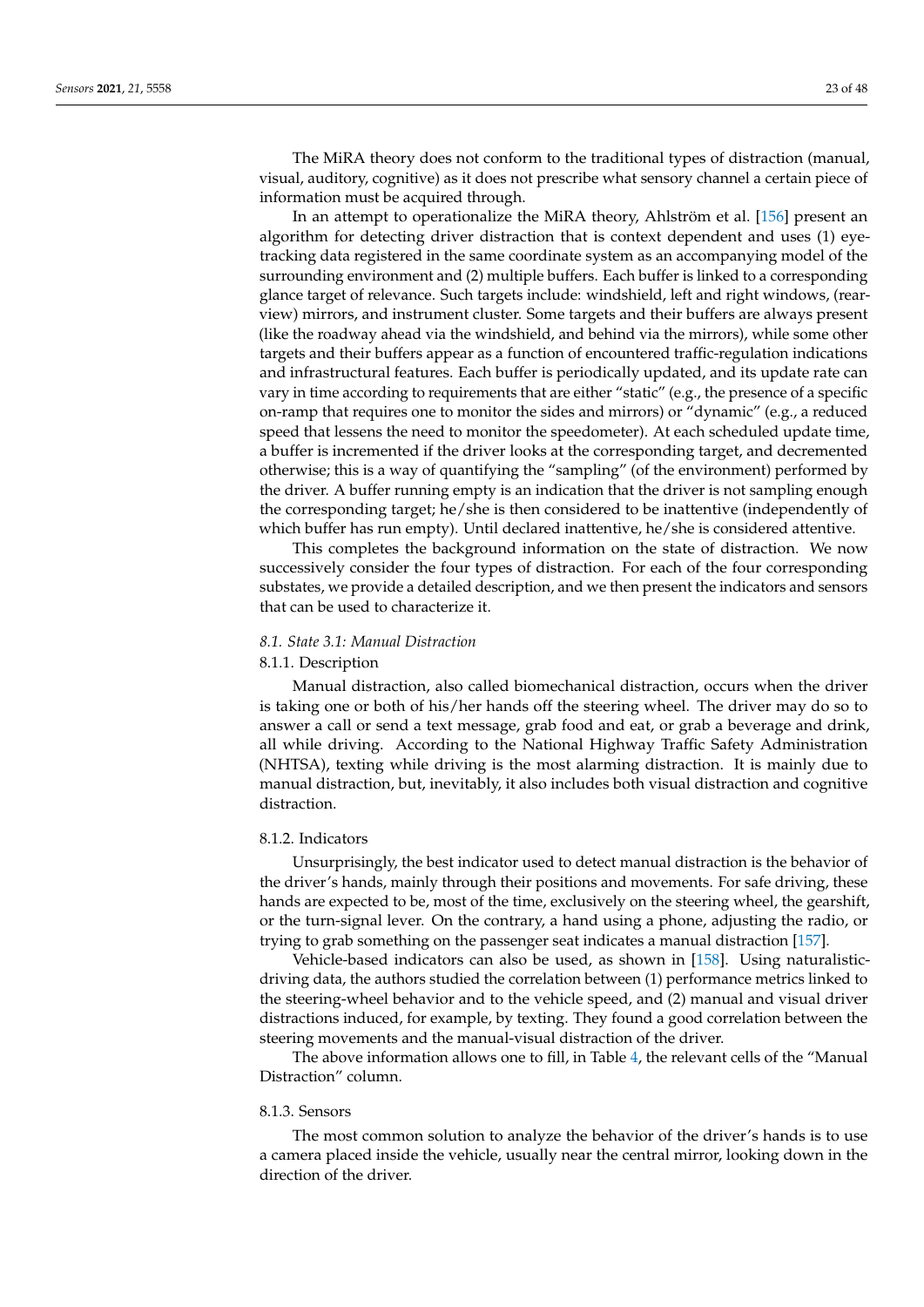Le et al. [\[159,](#page-44-9)[160\]](#page-44-10) propose an approach to detecting [\[159\]](#page-44-9) and classifying [\[160\]](#page-44-10) humanhand regions in a vehicle using CNNs. Their technique for hands detection is robust in difficult conditions caused, for example, by occlusions, low resolution, and/or variations of illumination.

Using deep CNNs, Yan et al. [\[161\]](#page-44-11) classify six actions involving the driver's hands, that is, calling, eating, smoking, keeping hands on the steering wheel, operating the gearshift, and playing on the phone. Similarly, both Baheti et al. [\[162\]](#page-44-12) and Masood et al. [\[163\]](#page-44-13) use ten classes to detect when the driver is engaged in activities other than safe driving, and to identify the cause of distraction.

Vehicle-based indicators can be obtained from the CAN bus of the vehicle [\[119,](#page-42-20)[120\]](#page-42-21). The above information allows one to fill the relevant cells of Table [5.](#page-31-0)

### *8.2. State 3.2: Visual Distraction*

# 8.2.1. Description

Visual distraction occurs when the driver is looking away from the road scene, even for a split second. It is often called EOR, and is one of the most common distractions for a driver. Examples of activities causing EOR are: (1) adjusting devices in the vehicle (like a radio or navigation system); (2) looking towards other seats; (3) regarding a new message on the phone or glancing at the phone to see who is calling; and (4) looking outside when there is a distraction by the roadside. All generally result in the driver not looking straight ahead, which is what he/she needs to be doing for safe driving.

### 8.2.2. Indicators

The gaze is the main indicator used to detect a visual distraction of a driver. The duration of EOR is probably the most-used metric. The longer the EOR duration is, the lower the SA of the driver is, and the higher the visual distraction of the driver is [\[164\]](#page-44-14). The glance pattern and the mean glance duration are other metrics [\[148\]](#page-43-25).

Sometimes, the head direction is used to approximate the gaze direction in order to characterize the driver visual distraction [\[165,](#page-44-15)[166\]](#page-44-16). For example, Fridman et al. [\[165\]](#page-44-15) classify driver gaze regions on the sole basis of the head pose of the driver. Fridman et al. [\[166\]](#page-44-16) compare classifications of driver gaze using either head pose alone or both head pose and eye gaze. They classify, based on facial images, the focus of the attention of the driver using 6 gaze regions (road, center stack, instrument cluster, rear-view mirror, left, and right). To do so, they consecutively perform face detection, face alignment, pupil detection, feature extraction and normalization, classification, and decision pruning. Vicente et al. [\[167\]](#page-44-17) similarly classify the driver gaze, but use 18 regions instead of 6.

Visual distraction can also be inferred using vehicle-based indicators such as wheel steering, braking behavior, and speed. Indeed, a driver generally slows down when distracted by a visual stimulus [\[61,](#page-40-31)[168\]](#page-44-18), and visual distraction impairs lateral control because the driver needs to compensate for errors made when taking his/her eyes off the road, which leads to larger deviations in lane positioning [\[61,](#page-40-31)[169\]](#page-44-19). Such deviations have various causes, including drowsiness and visual distraction. This re-emphasizes the need to use as many indicators as possible. This also explains why more and more vehicles are equipped with systems that keep the vehicle within its lane whenever possible.

The above information allows one to fill, in Table [4,](#page-30-0) the relevant cells of the "Visual Distraction" column.

#### 8.2.3. Sensors

In order to monitor driver visual distraction, one mainly uses at least one camera facing the driver, thus as for manual distraction. The camera can be placed in various positions as long as the head pose and/or gaze of the driver can be obtained.

Naqvi et al. [\[170\]](#page-44-20) use a near-infrared (NIR) camera (with wavelengths of 0.75–1.4 µm) placed in the dashboard in conjunction with a deep-learning-based gaze-detection system, classifying the driver gaze into 17 gaze zones.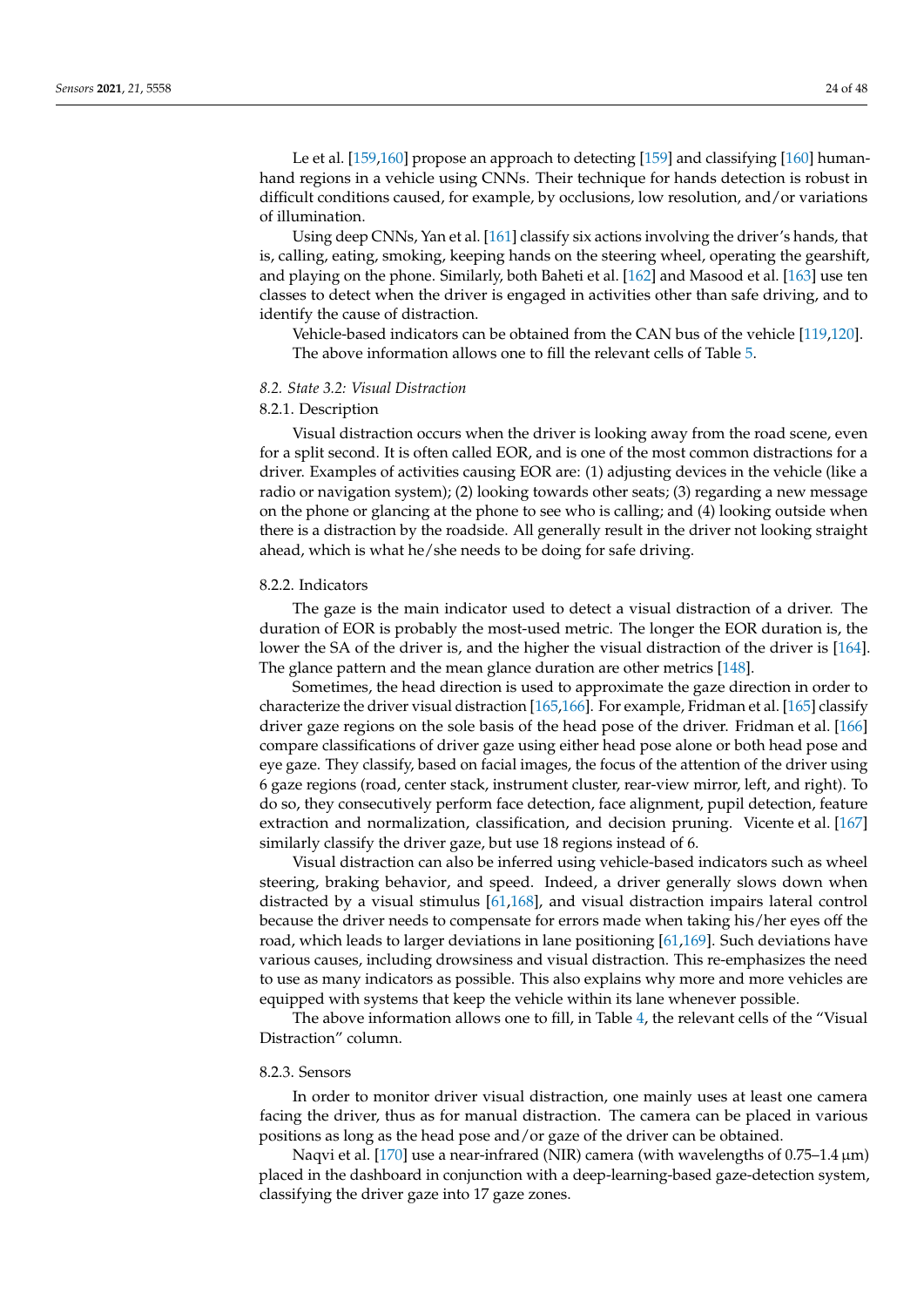Mukherjee and Robertson [\[171\]](#page-44-21), similarly to Fridman et al. [\[165\]](#page-44-15), present a CNNbased model to estimate human head pose and to classify human gaze direction. They use, however, low-resolution RGB-depth (RGB-D), thus with a camera providing depth information.

The above information allows one to fill the relevant cells of Table [5.](#page-31-0)

#### *8.3. State 3.3: Auditory Distraction*

#### 8.3.1. Description

Auditory distraction occurs when some sound prevents the driver from making the best use of his/her hearing, because his/her attention is drawn to the source of the sound. Hearing a phone ringing, listening to a passenger, listening to music, and following navigation instructions can all lead to auditory distraction.

This component of driver distraction is the least studied in the literature, likely because (1) it is often accompanied by at least one other more-easily detectable source of distraction falling among the other three types, and (2) it poses lower safety risks in comparison to the other types of distraction, in particular visual distraction [\[172\]](#page-44-22).

The literature does not appear to introduce the concept of "auditory indicators", which would characterize (1) the sounds captured both inside and outside of the vehicle, and, preferably, (2) the distraction they create. By using several microphones (including arrays thereof), and techniques for separating audio sources [\[173\]](#page-44-23), one could imagine breaking down and localizing the various sources of sounds both inside and outside the vehicle.

### 8.3.2. Indicators

When the driver appears to be auditorily distracted, there occur changes in pupil diameter [\[152,](#page-44-2)[174\]](#page-44-24) and blink frequency [\[152](#page-44-2)[,175\]](#page-44-25). Brain activity (EEG) [\[176\]](#page-44-26) can also be used as an indicator of auditory distraction. Sonnleitner et al. [\[177\]](#page-45-0) describe the impact of an auditory secondary task on a driver during a primary driving task, and show changes in braking reaction and brain activity.

The above information allows one to fill, in Table [4,](#page-30-0) the relevant cells of the "Auditory Distraction" column.

#### 8.3.3. Sensors

As already indicated, obtaining the pupil diameter is challenging in real conditions due to illumination conditions and/or camera resolution, among others. Furthermore, brain activity cannot, at this time, be measured both in real time and in a non-intrusive, reliable way. Blink frequency can, however, be monitored via a camera, and braking behavior via the CAN bus.

Although microphones and, even better, arrays thereof, both inside and outside the vehicle, would be natural sensors to provide values for auditory indicators, we did not find any references considering such sensors for characterizing auditory distraction. One can also envision using the microphone(s) of a smartphone linked to a DMS.

The above information did not lead to the addition of any reference to Table [5.](#page-31-0)

#### *8.4. State 3.4: Cognitive Distraction*

### 8.4.1. Description

In the context of driving, cognitive distraction is defined by NHTSA [\[178\]](#page-45-1) as the mental workload associated with a task that involves thinking about something other than the (primary) driving task. A driver who is cognitively distracted due to a secondary task, such as mind wandering, experiences an increase in his/her mental workload (the state discussed in Section [7\)](#page-18-0). The characterization of his/her cognitive distraction could therefore be achieved (1) by examining how his/her mental workload evolves over time and (2) by finding characteristics of this evolution allowing one to decide whether or not it is caused by cognitive distraction. The monitoring of cognitive distraction is thus, before all, a monitoring of the mental workload and/or its time variations. Section [7](#page-18-0) shows that there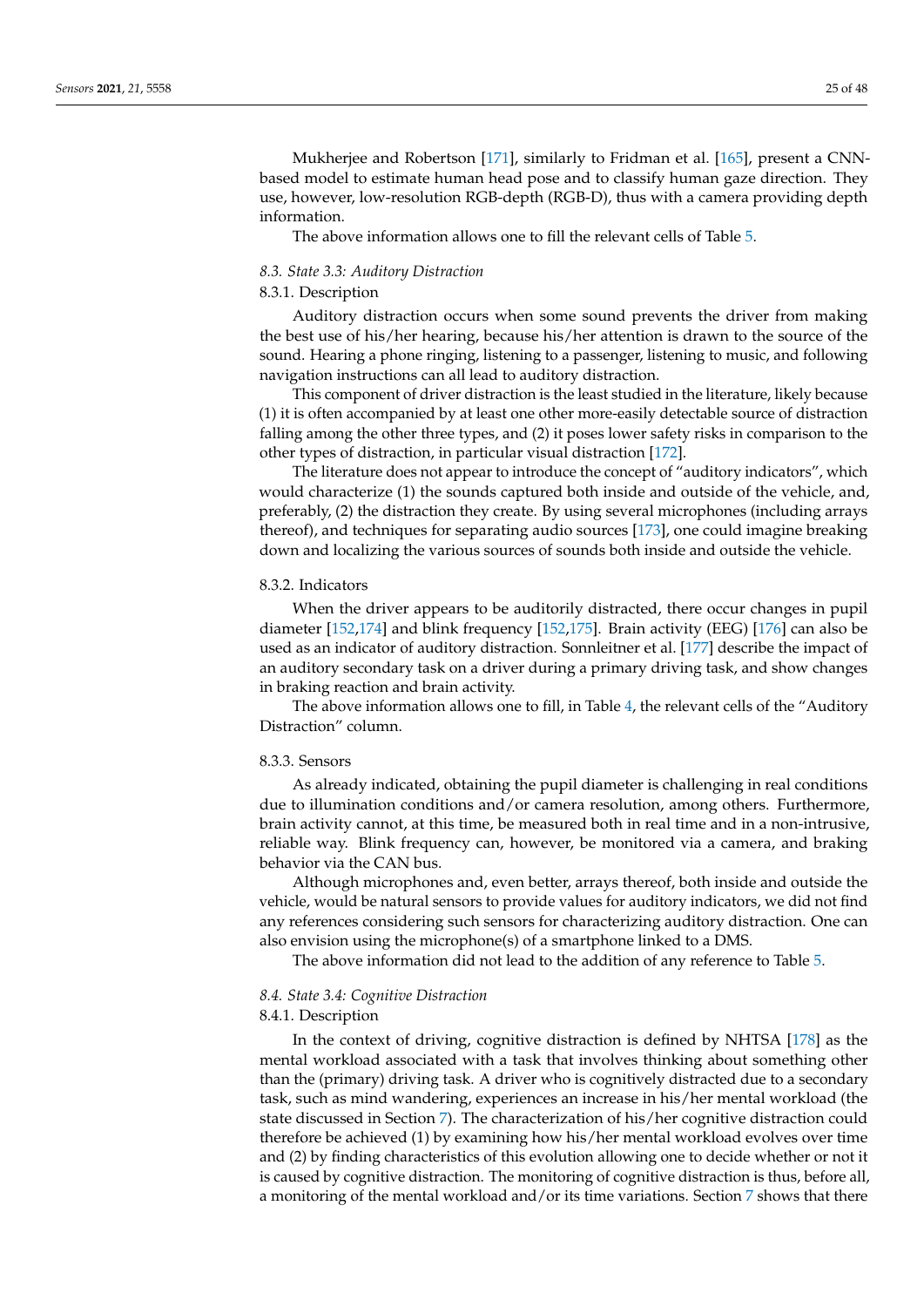are (1) many ways to characterize mental workload, and (2) many indicators thereof. The challenge is to be able to pinpoint the components of, or changes in, the mental workload that are due to distraction.

Cognitive distraction occurs when a driver is thinking about something that is not related to the driving task. In the driving context, while visual distraction can be summarized by EOR, cognitive distraction can similarly be viewed as "mind-off-road" (MOR). While it is relatively easy to monitor EOR (with a camera facing the driver), it is difficult to monitor MOR. It has, however, been shown that, when a driver is cognitively distracted, his/her visual behavior is impacted. Mind-wandering and daydreaming are two causes of cognitive distraction.

### 8.4.2. Indicators

As cognitive distraction induces mental workload, the indicators allowing one to detect and characterize these two states are similar, if not identical. Therefore, it is difficult, if not impossible, to distinguish, in the driving context (as well as others), between these two states since they have nearly the same influences on the indicators.

Among the four types of distractions, cognitive distraction has proven to be the most difficult to detect and characterize. This is because it happens inside the brain, and, obviously, "observing" the brain of a driver is more challenging than observing his/her hands and eye(s).

As for visual distraction, cognitive distraction can be characterized by indicators of both driving performance and eye movements [\[141\]](#page-43-18), including (1) vehicle-based indicators, such as speed [\[179\]](#page-45-2), wheel steering [\[169\]](#page-44-19), lane discipline [\[169](#page-44-19)[,179,](#page-45-2)[180\]](#page-45-3), and braking behavior [\[181\]](#page-45-4), and (2) driver-based, behavioral indicators, such as gaze parameters (e.g., fixation duration, glance frequency, and gaze distribution) [\[181–](#page-45-4)[184\]](#page-45-5) and head orientation. A driver makes significantly fewer high-speed saccadic eye movements and spends less time looking to the relevant periphery for impending hazards with increasing complexity of the secondary task(s). He/She also spends less time checking his/her instruments and mirrors [\[181\]](#page-45-4).

Cognitive distraction can also be measured through a variety of driver-based, physiological indicators. Among these, brain activity [\[185\]](#page-45-6) and pupil diameter may be the most convincing. Studies of EDA and HR show only weak relationships between these indicators and cognitive distraction [\[61\]](#page-40-31).

Among the subjective measures, the NASA TLX [\[125\]](#page-43-2) is commonly used in drivingdistraction studies even though it is a subjective measure of mental workload, and, thus, not a measure specific to cognitive distraction.

The above information allows one to fill, in Table [4,](#page-30-0) the relevant cells of the "Cognitive Distraction" column.

#### 8.4.3. Sensors

Since the main indicators of cognitive distraction are driving performance and gaze parameters, the main sensors to characterize it are vehicle-centric sensors, and cameras.

The above information did not lead to the addition of any reference to Table [5.](#page-31-0)

### **9. State 4: Emotions**

We provide a detailed description of (the state of) "emotions", and we then present the indicators and sensors that can be used to characterize it.

#### *9.1. Description*

While the concept of emotions is familiar to most people, it is difficult to define. Emotions are associated with a strong feeling deriving from one's circumstances, mood, and/or relationships with other people. In the driving context, the emotions most commonly monitored for safety purposes are stress and anger, as they have a negative impact on driving, and create dangers [\[186](#page-45-7)[,187\]](#page-45-8).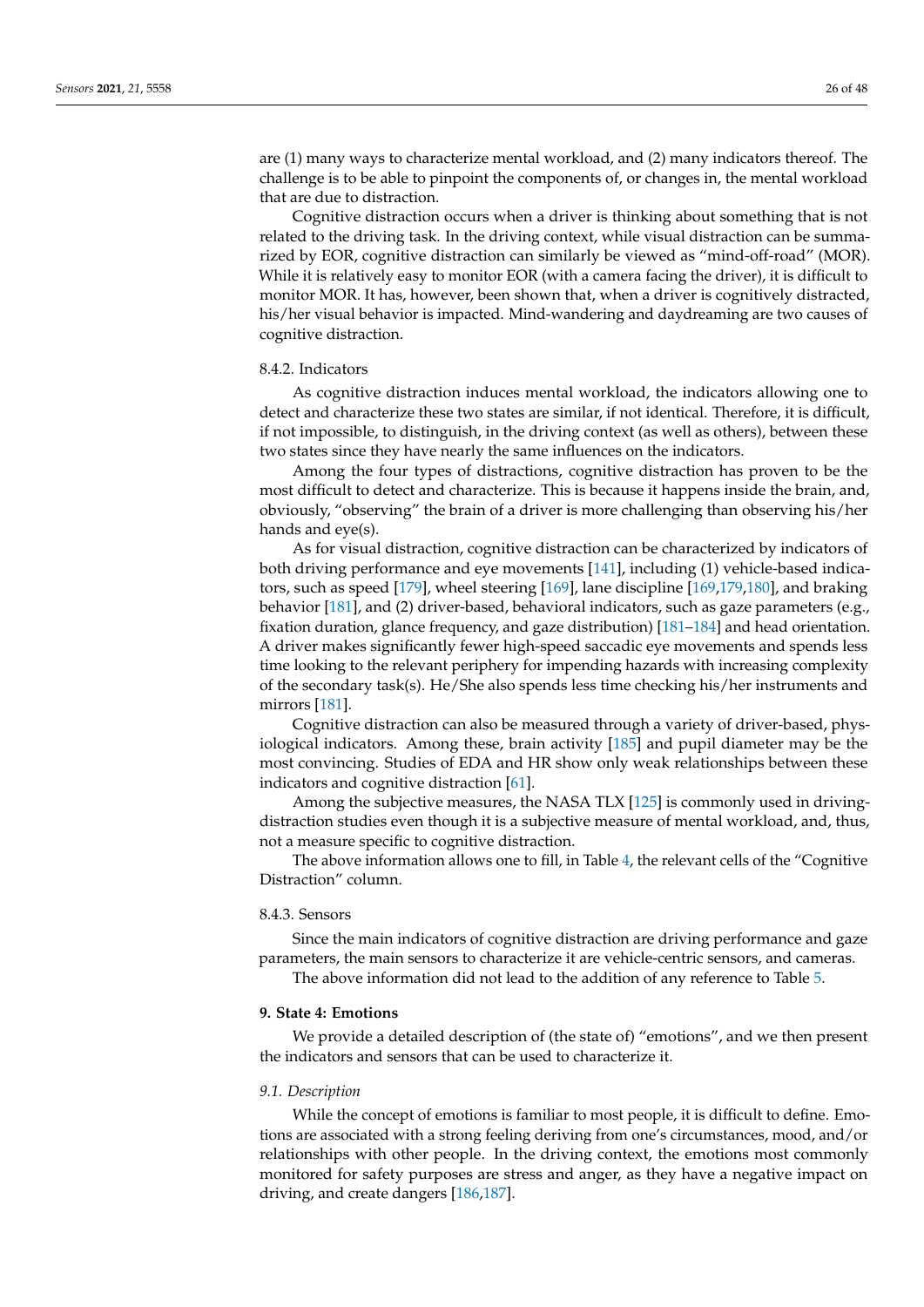Stress is a state of physical, emotional, or psychological tension resulting from adverse or demanding circumstances. In biology, stress is defined as a state of homeostasis being challenged due to a stressor [\[188\]](#page-45-9).

Anger is a strong feeling of annoyance, displeasure, and/or hostility. It is a common negative emotion in the context of driving, where it is often called road rage [\[189\]](#page-45-10).

#### *9.2. Indicators*

Emotion recognition is currently a hot topic in the field of affective computing, and is gaining interest in the field of advanced driver-assistance systems (ADASs). To recognize emotions, one can use various behavioral features, for example, speech [\[190\]](#page-45-11) and facial expressions [\[191](#page-45-12)[,192\]](#page-45-13).

Among the driver-based indicators of both stress and anger, physiological indicators are commonly used. Stress causes physiological responses [\[193\]](#page-45-14), such as variations or modifications in HR [\[193](#page-45-14)[–196\]](#page-45-15), breathing activity [\[193](#page-45-14)[,194\]](#page-45-16), blood pressure, EDA [\[194](#page-45-16)[,195](#page-45-17)[,197\]](#page-45-18), and pupil activity [\[198\]](#page-45-19). The two physiological features that exhibit the highest correlations with driver stress are HR and EDA [\[194\]](#page-45-16).

For anger in the driving context, Wan et al. [\[199\]](#page-45-20) suggest to identify it based on physiological indicators such as HR, EDA, breathing rate, and EEG, with the obvious, current, practical limitations for the latter.

The self-assessment manikin (SAM) [\[200\]](#page-45-21) is a subjective assessment technique to characterize emotions.

The above information allows one to fill, in Table [4,](#page-30-0) the relevant cells of the "Emotions" column.

#### *9.3. Sensors*

The development of wearable devices with physiological sensors facilitates the recognition of emotions in real-driving conditions, thus outside of a laboratory context.

Facial expressions constitute a good indicator of emotions. The analysis and recognition of facial expressions is currently a field of great interest in scientific research [\[201](#page-45-22)[,202\]](#page-45-23). Facial expressions can be monitored in a vehicle via the use of a camera facing the driver [\[203](#page-45-24)[–205\]](#page-46-0). Indeed, Jeong and Ko [\[204\]](#page-45-25) recently developed an algorithm for monitoring the emotions of a driver based on the analysis of facial expressions. Using DNNs performing facial-expression recognition (FER), they can identify—in real time and in realdriving situations—anger, disgust, fear, happiness, sadness, and surprise. A smartphone with a camera facing the user can be used for FER, here for estimating his/her emotional state [\[205\]](#page-46-0).

Far-infrared (FIR) imaging (with wavelengths of  $15-1000 \,\mu m$ ), also called infrared thermography (IRT), can be used to quantify stress and emotions by monitoring the breathing activity [\[206\]](#page-46-1). This can be done via the use of an IRT camera facing the driver.

The recognition of emotions can also be done using wearable sensors [\[207\]](#page-46-2) such as the E4 wristband, which is a wearable research device that provides the means to acquire physiological data in real time. Many studies [\[208](#page-46-3)[–210\]](#page-46-4) have indeed shown that one can detect stress by using the physiological data that this device provides, in particular HR and EDA data.

Bořil et al. [\[211\]](#page-46-5) developed a stress detector employing a combination of the driver's speech and some CAN-bus parameters, mainly the steering-wheel angle and the speed. Basu et al. [\[212\]](#page-46-6) review various methods (that are not specific to the field of driving) for recognizing emotions from speech. Zhang et al. [\[213\]](#page-46-7) explore how to utilize a deep CNN for the same purpose.

The above information allows one to fill the relevant cells of Table [5.](#page-31-0)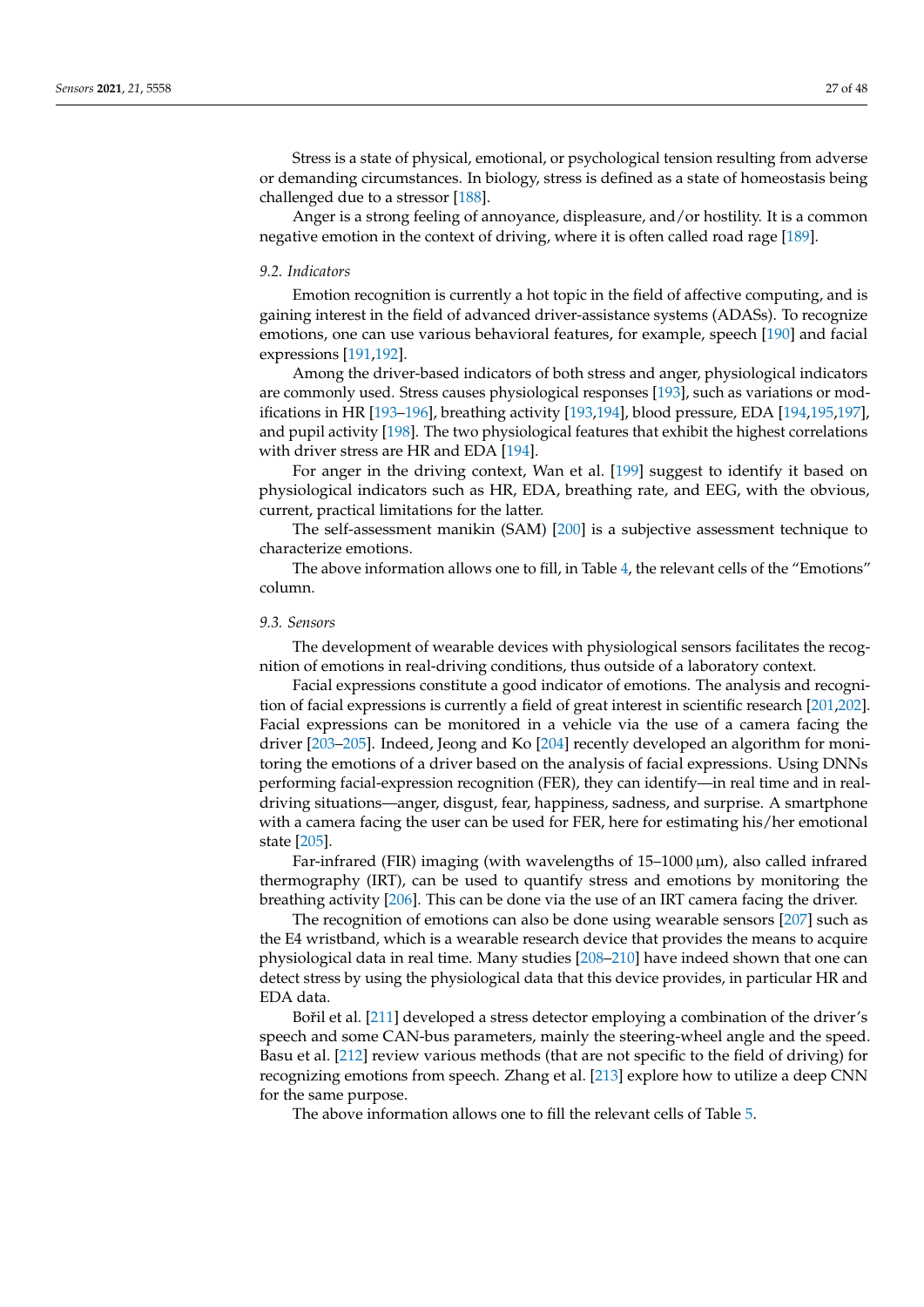### <span id="page-27-0"></span>**10. State 5: Under the Influence**

We provide a detailed description of (the state of) "under the influence", and we then present the indicators and sensors that can be used to characterize it.

#### *10.1. Description*

Driving under the influence (DUI)—also called driving while intoxicated (DWI) and impaired driving—refers to the driving of a vehicle by a person who has consumed a quantity of alcohol or drugs (including prescription medication) that causes him/her to function in an impaired way. If the impaired driving is due only to alcohol, one also talks about drunk driving. While DUI is obviously dangerous, it is also illegal in most countries to drive under the influence of alcohol, cannabis (or marijuana), opioids, methamphetamines, and any potentially-impairing drug (e.g., a psychoactive drug), whether prescribed or over-the-counter.

A psychoactive drug, also called a psychotropic drug, is a chemical substance that changes a person's mental state and results in alterations in perception, mood, and/or consciousness. Based on their effects, psychoactive drugs can be classified into the three main categories of stimulants, depressants, and hallucinogens [\[214,](#page-46-8)[215\]](#page-46-9). Yet, some drugs may fall under different categories at different times (for example, cannabis is both a depressant drug and a hallucinogen drug). Stimulants (e.g., methamphetamines, cocaine) speed up the activity of the central nervous system, often resulting in the user feeling more alert, euphoric, and energetic. Depressants (e.g., heroin) slow down the activity of the central nervous system, often resulting in the user feeling more relaxed, sleepier, and insensitive to pain. Hallucinogens (e.g., LSD) are psychoactive substances that alter human sensory perceptions in such a way that the user perceives a distorted reality in which time, space, colors, and forms are altered.

The substances that are most frequently detected in impaired drivers are alcohol followed by cannabis. Studies have shown that more than one-third of adults and more than half of teenagers admit to DUI of alcohol at some point in their lives [\[216\]](#page-46-10). Alcohol is a depressant drug that affects the central nervous system and slows down brain functions. Any amount of alcohol can affect a person's abilities (1) by degrading attention, perception, information processing skills, memory, reasoning, coordination, motor skills, and reaction time, and (2) by altering the five senses and the emotions [\[217–](#page-46-11)[220\]](#page-46-12). A person's alcohol level is measured by the weight of the alcohol in a specified volume of blood, called blood alcohol concentration (BAC) and measured in grams of alcohol per deciliter  $(g/dL)$  of blood. According to NHTSA, the effects of alcohol vary with BAC in the way shown in Table  $A3$ , in Appendix  $B$ , and the risk of having an accident after consuming alcohol increases exponentially as a function of BAC. For example, every additional 0.08 g of alcohol per deciliter (dL) of blood multiplies by four the risk of accident [\[216\]](#page-46-10). According to the World Health Organization [\[221\]](#page-46-13), best practice for drunk–driving laws includes a BAC limit of 0.05 g/dL for the general population and of 0.02 g/dL for young or novice drivers. Although studies show considerable differences among individuals regarding their responses to alcohol consumption [\[222\]](#page-46-14), young drivers experience significantly stronger effects, putting them at greater risk of accidents [\[223](#page-46-15)[,224\]](#page-46-16). Hangovers, that is, the aftereffects occurring as a result of heavy drinking and as the BAC subsequently approaches zero, are, however, known to also affect the performance of daily-life tasks, such as driving, by impairing cognitive functions, such as memory, psychomotor speed, and sustained attention [\[225](#page-46-17)[,226\]](#page-46-18).

# *10.2. Indicators*

Several physiological indicators are used to monitor DUI such as heart activity [\[219](#page-46-19)[,227\]](#page-46-20), breathing activity [\[227\]](#page-46-20), body temperature [\[219,](#page-46-19)[228\]](#page-46-21), and pupil diameter [\[228\]](#page-46-21). Alcohol is known to increase HR and breathing rate [\[227\]](#page-46-20). Cannabis is known to increase HR and breathing difficulty. Alcohol increases the activity of arteries and other blood vessels, therefore increasing the temperature of the face of a drunk person [\[228\]](#page-46-21). The variations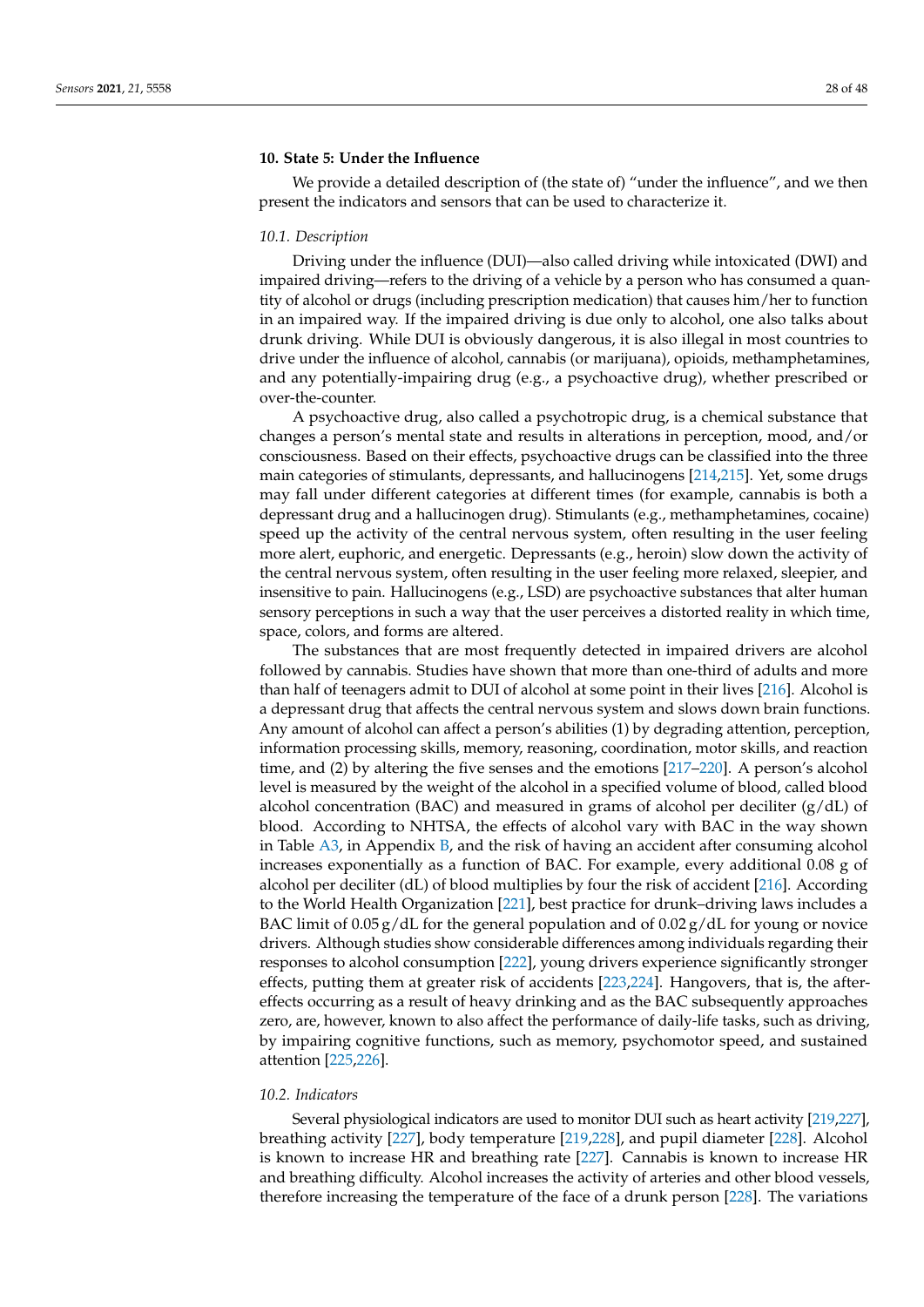of temperature are visible on the nose, eyebrows, chin, and forehead. When people drink alcohol, their irises become darker, because the sclera is replete with blood vessels that increase in temperature with alcohol consumption. In a sober person, the temperatures of the sclera and the iris are the same, but with alcohol intoxication, the temperature of the sclera increases compared to the one of the iris because of the denser blood-vessel network in the sclera.

Behavioral indicators of DUI include parameters of gaze (due to the impairment of some visual functions) and of slurred speech [\[227\]](#page-46-20). Drunk speakers may use prosodic contours differently from sober speakers, using more or less speech emphasis. Drunk speakers may pronounce words differently, choose certain pronunciation variants more frequently than others, and may even select more frequently certain words, the latter affecting the phonotactic patterns [\[229\]](#page-46-22).

NHTSA [\[230\]](#page-46-23) defines four categories of cues to predict that a driver is DUI, namely problems in (1) maintaining proper lane position (e.g., weaving, drifting, swerving), (2) controlling speed and brakes (e.g., varying speed, abnormally driving at low speed, stopping beyond a limit line), (3) maintaining vigilance (e.g., driving erroneously in opposing lanes, responding slowly to traffic signals), and (4) exercising proper judgment (e.g., following too closely, turning illegally). In congruence with the indication by NHTSA that a drunk driver is prone to weaving, drifting, and swerving (and thus to having difficulty keeping his/her vehicle in the center of the lane), an increase in SDLP is recognized in the literature to be an indicator of DUI of alcohol [\[231](#page-47-0)[–233\]](#page-47-1) and hangovers [\[226\]](#page-46-18). Speed and acceleration are other indicators, as drunk drivers often experience difficulty in keeping an appropriate speed, with abrupt accelerations or decelerations, erratic brakings, and jerky stops [\[231](#page-47-0)[,233\]](#page-47-1).

The above information allows one to fill, in Table [4,](#page-30-0) the relevant cells of the "Under the Influence" column.

#### *10.3. Sensors*

In police operations, alcohol levels are typically measured with a breathalyzer using air exhaled through the mouth. The amount of alcohol in breath can then be used to determine the BAC [\[227\]](#page-46-20). If this BAC is above the legally authorized value, the results can, if desired, be confirmed by a blood test. With just 100 microliter  $(\mu L)$  of collected blood, one can not only measure the BAC precisely, but also identify and quantify 37 substances that are of interest in the context of drug-impaired driving [\[234\]](#page-47-2). Many people, however, drive under the influence without necessarily being stopped and checked by police every time they do so.

To solve the issue of DUI, the literature commonly suggests the use of ignition-interlock devices [\[218](#page-46-24)[,235](#page-47-3)[,236\]](#page-47-4). When a driver enters his/her vehicle, he/she must provide a breath sample, and an alcohol sensor then determines whether he/she is drunk (that is, has a BAC above a specified threshold). If this is the case, the ignition-control system prevents the driver from starting the engine. Ignition-interlock devices are usually installed in the vehicles of people with prior DUI convictions and in long-haul, commercial vehicles, for example, trucks and buses [\[216\]](#page-46-10). This solution does not, however, allow for the real-time monitoring of the state of the driver, and does not prevent the driver from drinking alcohol after starting the engine.

To counter this problem, Sakairi [\[237\]](#page-47-5) developed a system using a water-clusterdetecting (WCD) breath sensor that can detect breath from a distance of about 0.5 m, allowing one to monitor the driver's alcohol level while he/she is operating his/her vehicle. The sensor detects breath by separating positively-charged water clusters in breath from negatively-charged ones by using an electric field and by measuring the two corresponding electric currents.

The detection of individuals DUI of alcohol can also be achieved based on the heart activity. Indeed, Kojima et al. [\[238\]](#page-47-6) and Murata et al. [\[239\]](#page-47-7) constructed a seat incorporating an air-pack sensor that monitors, via a body-trunk plethysmogram, both the heart activity and the breathing activity. The analysis, during 5 min, of the extracted body-trunk plethysmo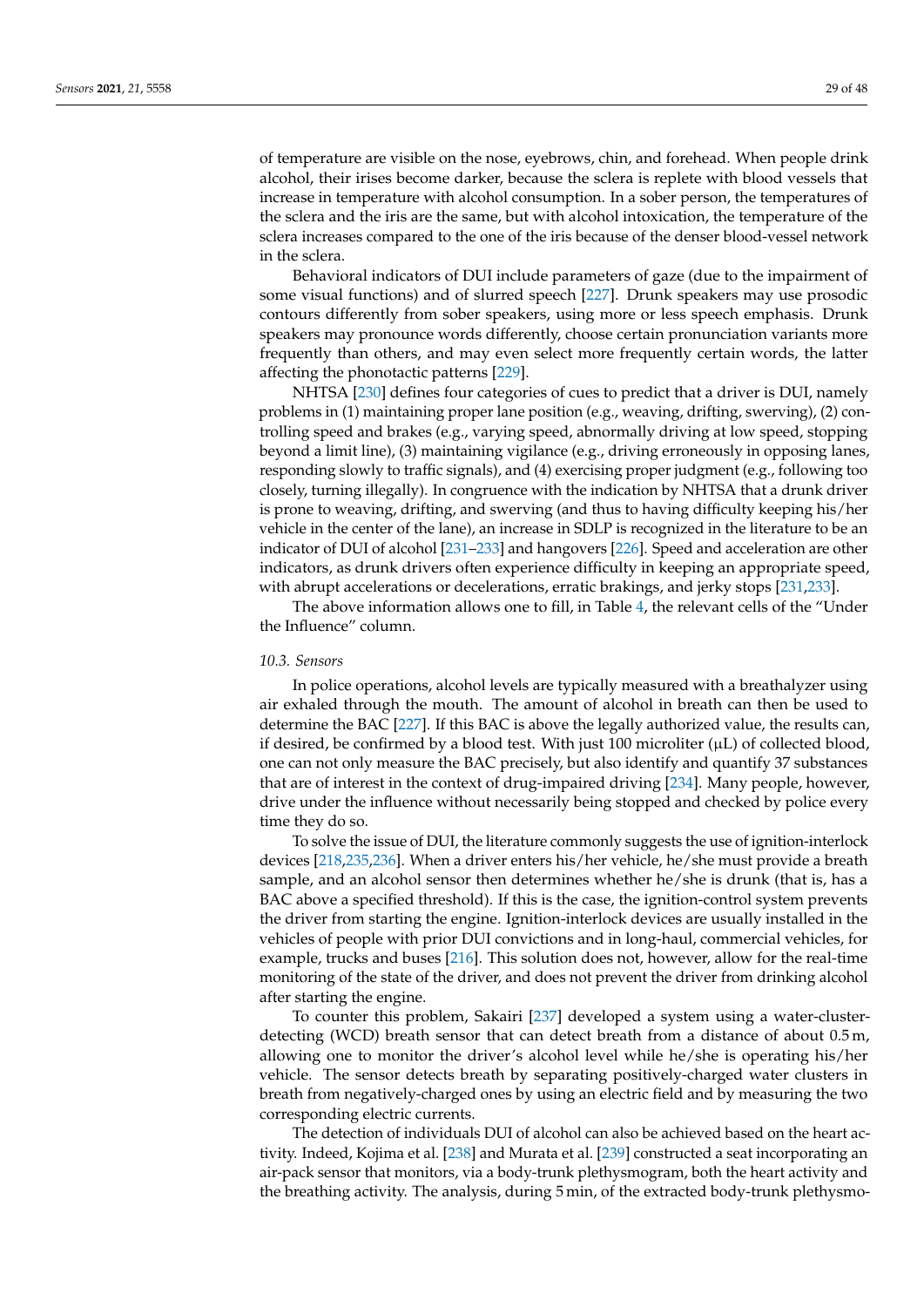gram signal, called the air-pack pulse wave, reveals differences due to the consumption of alcohol, allowing one to distinguish between sobriety and intoxication. Wu et al. [\[240,](#page-47-8)[241\]](#page-47-9) propose to use a wearable ECG sensor, and an SVM to classify the corresponding ECG data as sober or intoxicated.

Recognizing whether drivers are DUI of alcohol can also be achieved using a camera that acquires IR images [\[242–](#page-47-10)[244\]](#page-47-11). For an intoxicated person, vessels on the forehead become more active so that, in an IR image, the intensities of the pixels in this region are affected accordingly. Menon et al. [\[244\]](#page-47-11) developed a system that uses IR images of the driver's face in order to classify him/her as sober or drunk. The system successively (1) locates the face using a CNN, and (2) performs the binary classification based on differences in blood temperatures at 22 points on the face of the driver using a supervisedlearning-classification algorithm based on a probabilistic model called Gaussian-mixture model.

Rosero-Montalvo et al. [\[228\]](#page-46-21) introduce a non-invasive system incorporating a gas sensor, a temperature sensor, and a camera to identify a person having alcohol in the blood, through supervised classification of the data from (1) the two sensors and (2) the results of the analysis of the camera output via computer vision. The authors use the concentration of alcohol in the vehicle environment, the facial temperature of the driver, and the diameters of his/her pupils.

According to NHTSA and its four, above-mentioned cues that a driver is DUI, vehiclebased indicators and related vehicle-centric sensors are of interest. Relevant CAN-bus parameters, and indicators such as wheel steering and lane discipline, are widely used to detect instances of DUI [\[245–](#page-47-12)[250\]](#page-47-13). Harkous et al. [\[247\]](#page-47-14) identify drunk-driving behaviors using HMMs based on vehicle-sensors data, available via the CAN bus. They use wheel-steering parameters, speed, and lateral position as indicators. They found that longitudinal-acceleration sensors achieve the best average classification accuracy for distinguishing between sobriety and intoxication. Harkous and Artail [\[248\]](#page-47-15) extend the above work by replacing each HMM by a recurrent neural network (RNN). Likewise, Berri and Osório [\[245\]](#page-47-12) use features such as speed, acceleration, braking, steering wheel angle, distance to the center lane, and geometry of the road (straight or curved) to detect DUI of alcohol. Their system can also be used to detect the presence of any psychoactive drug that can cause a driver to have abnormal driving behaviors. To detect an intoxicated driver, Dai et al. [\[251\]](#page-47-16) describe a solution that only requires a mobile phone placed in the vehicle. Using the phone's accelerometers, they analyze the longitudinal and lateral accelerations of the vehicle to detect any abnormal or dangerous driving maneuvers typically related to DUI of alcohol.

The above information allows one to fill the relevant cells of Table [5.](#page-31-0)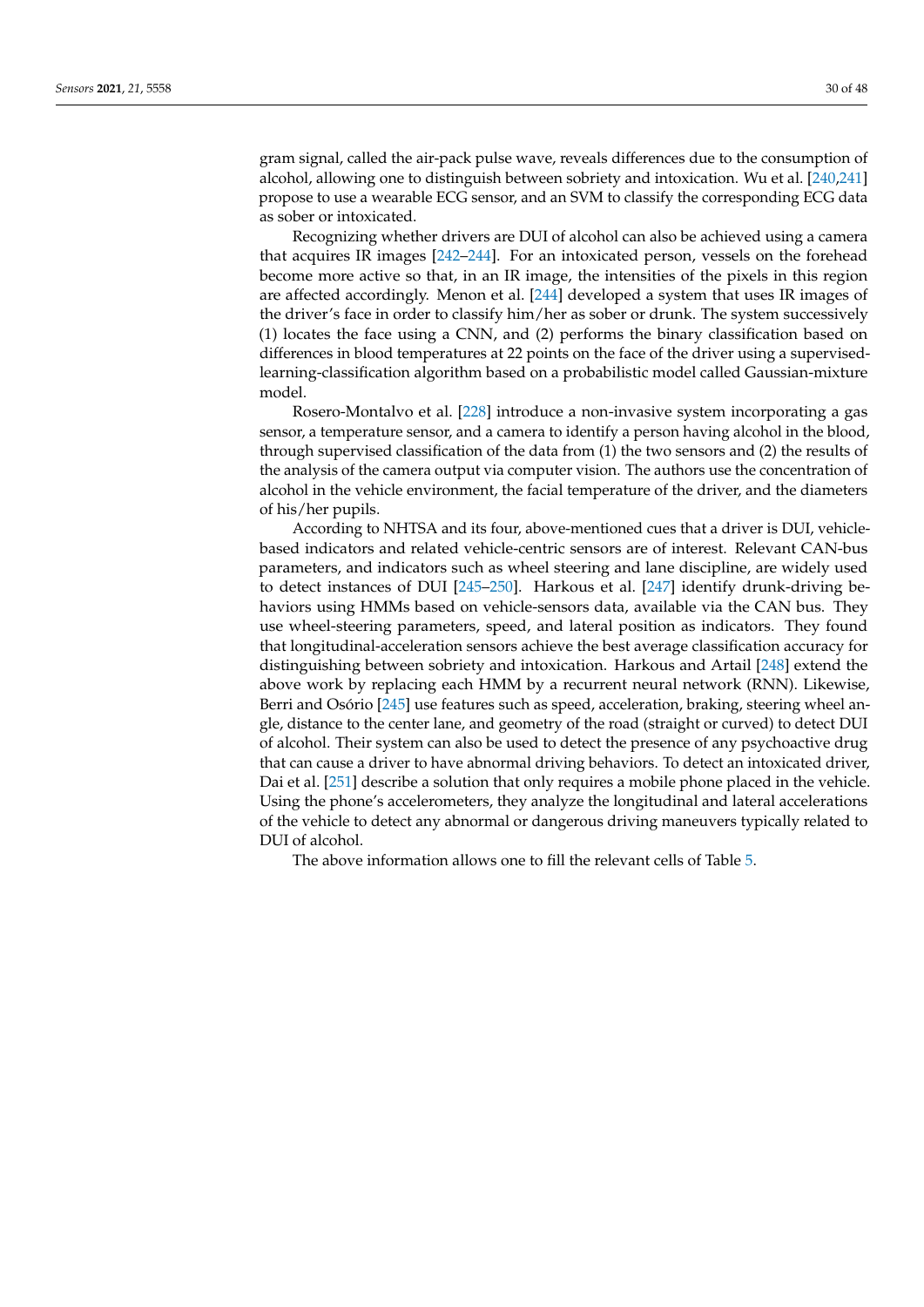<span id="page-30-0"></span>**Table 4.** Detailed "states vs. indicators" table, introduced in simplified form in Figure [3.](#page-11-1) Each cell in the heart of the table gives some references (if any) discussing how the corresponding indicator is useful for characterizing the corresponding state.

|            |             |                      |                           |                           |                   |         |               | <b>States</b> |                 |                    |                    |
|------------|-------------|----------------------|---------------------------|---------------------------|-------------------|---------|---------------|---------------|-----------------|--------------------|--------------------|
|            |             |                      |                           |                           | Mental            |         |               | Distraction   |                 |                    | Under the          |
|            |             |                      |                           | Drowsiness                | Workload          | Manual  | Visual        | Auditory      | Cognitive       | Emotions           | Influence          |
|            |             |                      | <b>Heart Activity</b>     | [75, 76, 102]             | $[132 - 135]$     |         |               |               | [61]            | $[193 - 196, 199]$ | [219, 227]         |
|            |             |                      | <b>Breathing Activity</b> | [77, 102]                 |                   |         |               |               |                 | [193, 194, 199]    | $[227]$            |
|            |             |                      | <b>Brain Activity</b>     | [90]                      | $[136]$           |         |               | [176, 177]    | $[185]$         | $[199]$            |                    |
|            |             | Physiological        | Electrodermal             | $[78]$                    | $[131]$           |         |               |               | [61]            | [194,195,197,      |                    |
|            |             |                      | Activity                  |                           |                   |         |               |               |                 | 199]               |                    |
|            |             |                      | <b>Body Temperature</b>   |                           |                   |         |               |               |                 |                    | [219, 228]         |
|            | Driver      |                      | <b>Pupil Diameter</b>     | $[79 - 81]$               | $[33, 132, 137 -$ |         |               | [152, 174]    |                 | $[198]$            | $[228]$            |
|            |             |                      |                           |                           | 139]              |         |               |               |                 |                    |                    |
|            |             |                      | <b>Gaze Parameters</b>    | $[123]$                   | $[33, 140 -$      |         | [148,164,166, |               | $[181 - 184]$   |                    | $[227]$            |
|            |             |                      |                           |                           | 142,145]          |         | 167]          |               |                 |                    |                    |
|            |             |                      | <b>Blink Dynamics</b>     | $[83, 87 - 89, 102, 123]$ | $[33]$            |         |               | [152, 175]    |                 | $[198]$            |                    |
| Indicators |             | Behavioral           | <b>PERCLOS</b>            | $[84 - 86, 102, 123]$     | $[33]$            |         |               |               |                 |                    |                    |
|            |             |                      | <b>Facial Expressions</b> | $[123]$                   |                   |         |               |               |                 | [191, 192]         |                    |
|            |             |                      | <b>Body Posture</b>       | [102, 123]                |                   |         | [165, 166]    |               |                 |                    |                    |
|            |             |                      | <b>Hands Parameters</b>   |                           |                   | $[157]$ |               |               |                 |                    |                    |
|            |             |                      | Speech                    |                           |                   |         |               |               |                 | [190, 211]         | [227, 229]         |
|            |             |                      | Subjective                | $[90 - 92]$               | $[125]$           |         |               |               | $[125]$         | $[200]$            |                    |
|            |             |                      | <b>Wheel Steering</b>     | [97, 101, 102]            | $[130]$           | $[158]$ | $[158]$       |               | $[169]$         | $[211]$            |                    |
|            | Vehicle     |                      | <b>Lane Discipline</b>    | [96, 97, 99, 102, 123]    | $[130]$           |         | [61, 169]     |               | [169, 179, 180] |                    | $[226, 231 - 233]$ |
|            |             |                      | <b>Braking Behavior</b>   |                           |                   |         |               | $[177]$       | $[181]$         |                    |                    |
|            |             | Speed                |                           | [100, 102]                |                   |         | [61, 168]     |               | $[179]$         | $[211]$            | [231, 233]         |
|            |             |                      | <b>Road Geometry</b>      |                           |                   |         |               |               |                 |                    |                    |
|            |             | <b>Traffic Signs</b> |                           |                           | $[143]$           |         |               |               |                 |                    |                    |
|            | Environment |                      | Road Work                 |                           |                   |         |               |               |                 |                    |                    |
|            |             |                      | <b>Traffic Density</b>    |                           | [143, 146]        |         |               |               |                 |                    |                    |
|            |             |                      | Obstacles                 |                           |                   |         |               |               |                 |                    |                    |
|            |             | Weather              |                           |                           | $[143]$           |         |               |               |                 |                    |                    |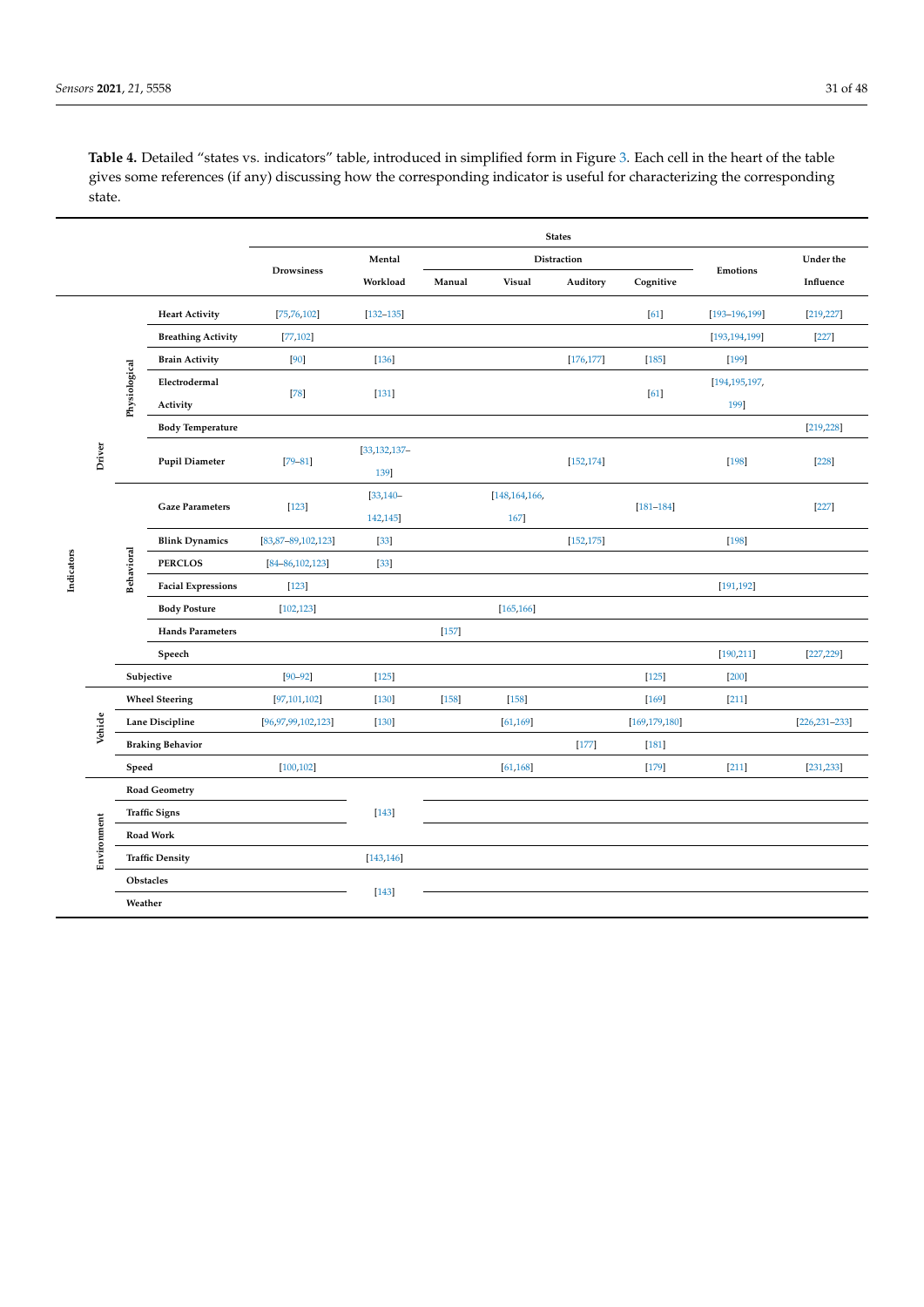|            |             |               |                           |            |          |         |                 | Sensors       |               |                 |             |         |
|------------|-------------|---------------|---------------------------|------------|----------|---------|-----------------|---------------|---------------|-----------------|-------------|---------|
|            |             |               |                           |            |          |         | <b>Driver</b>   |               |               | Vehicle         | Environment |         |
|            |             |               |                           | Seat       | Steering | Safety  | Internal        | Internal      | Wearable      | <b>CAN Bus</b>  | External    | Radar   |
|            |             |               |                           |            | Wheel    | Belt    | Camera          | Microphone    |               |                 | Camera      |         |
|            |             |               |                           | [106, 107, |          |         |                 |               | $[208 - 210,$ |                 |             |         |
|            |             |               | <b>Heart Activity</b>     | 238,239]   | $[105]$  | $[109]$ | $[108]$         |               | 240,241]      |                 |             |         |
|            |             |               | <b>Breathing Activity</b> |            |          |         | [77, 206]       |               |               |                 |             |         |
|            |             | Physiological | <b>Brain Activity</b>     |            |          |         |                 |               |               |                 |             |         |
|            |             |               | Electrodermal             |            |          |         |                 |               |               |                 |             |         |
|            |             |               | Activity                  |            |          |         |                 |               | $[208 - 210]$ |                 |             |         |
|            |             |               | <b>Body Temperature</b>   |            |          |         | $[242 - 244]$   |               |               |                 |             |         |
|            |             |               | <b>Pupil Diameter</b>     |            |          |         | [139, 228]      |               |               |                 |             |         |
|            |             |               |                           |            |          |         | [116, 123, 140, |               |               |                 |             |         |
|            |             |               | <b>Gaze Parameters</b>    |            |          |         | 144, 145, 166,  |               |               |                 |             |         |
|            | Driver      |               |                           |            |          |         | 167, 170, 171]  |               |               |                 |             |         |
|            |             |               | <b>Blink Dynamics</b>     |            |          |         | [104, 112, 114, |               |               |                 |             |         |
|            |             |               |                           |            |          |         | 116-118,123     |               |               |                 |             |         |
|            |             |               | <b>PERCLOS</b>            |            |          |         | [113, 116, 123] |               |               |                 |             |         |
|            |             | Behavioral    | Facial                    |            |          |         | $[123, 203 -$   |               |               |                 |             |         |
|            |             |               | Expressions               |            |          |         | 205]            |               |               |                 |             |         |
|            |             |               | <b>Body Posture</b>       | $[115]$    |          |         | $[114, 116 -$   |               |               |                 |             |         |
| Indicators |             |               |                           |            |          |         | 118,123]        |               |               |                 |             |         |
|            |             |               | <b>Hands Parameters</b>   |            |          |         | $[159 - 163]$   |               |               |                 |             |         |
|            |             |               | Speech                    |            |          |         |                 | $[190, 211 -$ |               |                 |             |         |
|            |             |               |                           |            |          |         |                 | 213           |               |                 |             |         |
|            |             |               | Subjective                |            |          |         |                 |               |               |                 |             |         |
|            |             |               | <b>Wheel Steering</b>     |            |          |         |                 |               |               | [119,120,245,   |             |         |
|            |             |               |                           |            |          |         |                 |               |               | 247-250]        |             |         |
|            | Vehicle     |               | Lane Discipline           |            |          |         |                 |               |               | [245,247,248,   | [122, 123]  |         |
|            |             |               |                           |            |          |         |                 |               |               | 250]            |             |         |
|            |             |               | <b>Braking Behavior</b>   |            |          |         |                 |               |               | [119, 120, 245] |             |         |
|            |             | Speed         |                           |            |          |         |                 |               |               | [119,120,245,   |             |         |
|            |             |               |                           |            |          |         |                 |               |               | 247,248]        |             |         |
|            |             |               | Road Geometry             |            |          |         |                 |               |               |                 |             |         |
|            |             |               | <b>Traffic Signs</b>      |            |          |         |                 |               |               |                 |             |         |
|            | Environment |               | Road Work                 |            |          |         |                 |               |               |                 | $[143]$     |         |
|            |             |               | <b>Traffic Density</b>    |            |          |         |                 |               |               |                 |             |         |
| Obstacles  |             |               |                           |            |          |         |                 |               |               |                 |             | $[252]$ |
|            |             | Weather       |                           |            |          |         |                 |               |               |                 |             |         |

<span id="page-31-0"></span>**Table 5.** Detailed "sensors vs. indicators" table, introduced in simplified form in Figure [3.](#page-11-1) Each cell in the heart of the table gives some references (if any) discussing how the corresponding sensor is useful for characterizing the corresponding indicator. The indicators are identical to the ones in Table [4,](#page-30-0) thereby allowing one to link both tables.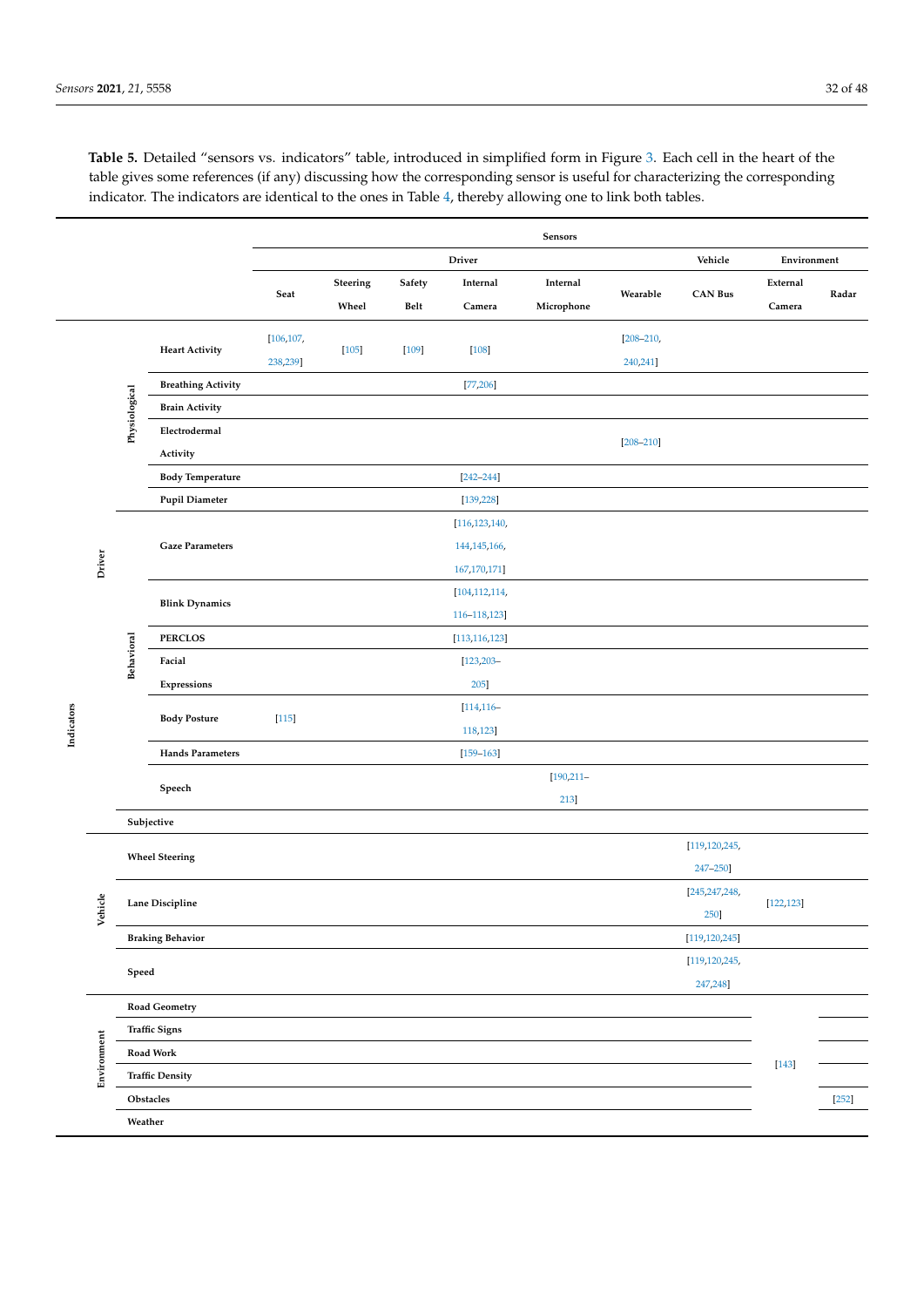### <span id="page-32-0"></span>**11. Summary and Conclusions**

This paper focuses on the characterization of the state of a driver, which is the first key step for driver monitoring (DM) and driver monitoring systems (DMSs). It surveys (in Section [3\)](#page-3-0) the relevant scientific and technical literature on driver-state characterization, and subsequently provides a synthesis (in Sections [4–](#page-9-0)[10\)](#page-27-0) of the main, published techniques for this characterization.

The survey yielded 56 publications in scientific/technical journals and conference proceedings. Their examination led to the conclusion that the state of a driver should be characterized according to five main dimensions—called here "(sub)states "—of drowsiness, mental workload, distraction (further subdivided into four types qualified of manual, visual, auditory, and cognitive), emotions, and under the influence.

In comparison with standard physical quantities, such as voltage and power, these states are not well defined and/or are very difficult—if at all possible—to quantify or to label, not only in a validated way, but also in real time and non-invasively, as is required in the driving context. The only reasonable approach, found almost universally in the literature, is to have recourse to indicators (of each of these states), the value of which can be obtained in a practical and validated way. Examples of indicators are the eye-blink rate, the standard deviation of lane departure (SDLP), and the outside temperature. The values of many indicators (but not all) are obtained by applying algorithms, often complex, to data (typically signals and images) collected from sensors.

The last paragraph brings to light the three ingredients that, in our view, lie at the heart of DM and DMSs, that is, the triad of states, indicators (of these states), and sensors (providing data, which are the source of the values of these indicators). Figure [2](#page-10-0) links these three ingredients.

Our survey confirmed the intuition that one should monitor, not only the driver (D), but also the (driven) vehicle (V) and the (driving) environment (E). Accordingly, we partitioned both the indicators and the sensors into D, V, and E categories, leading to the phrases "X-based indicators" and "X-centric sensors", where X can be D, V, or E. For the Dbased indicators, we further distinguished between three types: physiological, behavioral, and subjective. The three examples of indicators given earlier correspond to D, V, and E, respectively.

The major outcome of the paper is the pair of interlocked tables "states vs indicators" (Table [4\)](#page-30-0) and "sensors vs indicators" (Table [5\)](#page-31-0), where each cell contains zero, one, or more references. These tables bring together, in an organized way, most of the useful information found in the literature, up to the time of this writing, about driver-state characterization for DM and DMSs. These tables constitute an up-to-date, at-a-glance, visual reference guide for anyone active in this field. They provide immediate answers to key questions that arise in the design of DMSs, such as the four questions posed in Section [5.](#page-11-0)

The pair of tables and the references they contain lead to the following main conclusions:

- 1. Each state can be inferred from several indicators (which are often far from perfect), thereby encouraging multimodal fusion.
- 2. The internal camera (possibly with several instances) appears to be the mostcommonly-used sensor.
- 3. Wearable sensors (e.g., smartwatches) are increasingly used to obtain driver-based, physiological indicators and vehicle-based indicators.
- 4. Environment-based indicators are often ignored, even though there is an agreement that they should be used.
- 5. Driver-based, subjective indicators, although sometimes alluded to, cannot be used in real driving but are essential for the validation of some indicators of some states.
- 6. Brain activity is a recognized indicator of several states, but cannot be accessed today in a non-invasive, reliable, and inexpensive way in real driving.
- 7. Several methods for characterizing each of the five states use, without surprise, techniques of machine learning (ML) and, especially, of deep learning.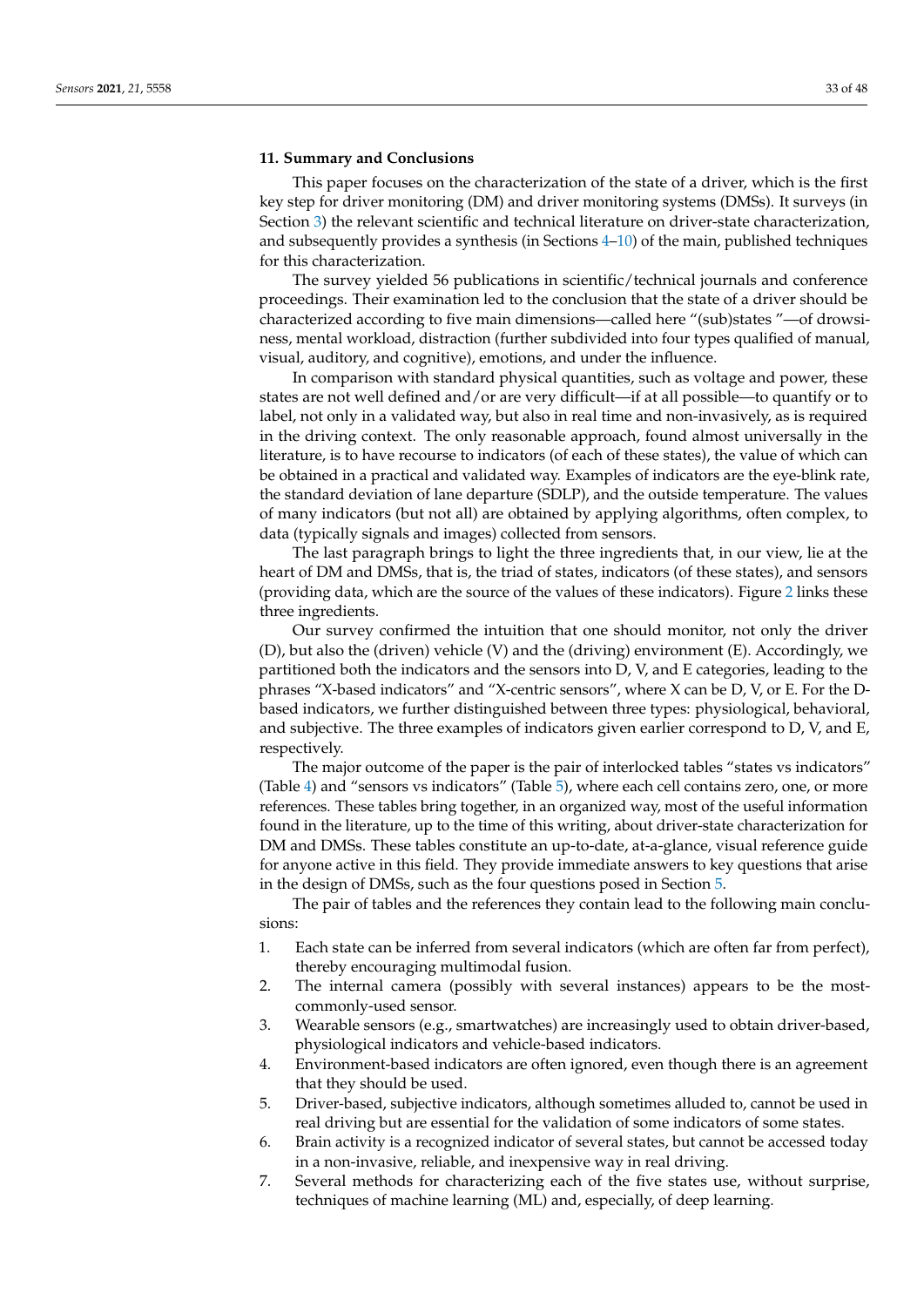<span id="page-33-0"></span>8. The term "predict(ion)" often refers to a present state rather than to a future state, and few papers describe techniques "to tell beforehand", for example, the future values of indicators and levels of states.

The next two paragraphs respectively elaborate on the last two points.

For driving safety, it is paramount that the processing and decisions made by any algorithm used in a vehicle, including for DM, be fully explainable (to a human being) at the time of design and certification of this algorithm. Most algorithms using ML do not, however, have this necessary feature of explainability or interpretability, and this is certainly the case for ML-based algorithms that would learn on-the-fly during one or more trips. Therefore, while ML algorithms and, especially, deep-learning algorithms often provide stellar performances on specific datasets in comparison with other types of algorithms, they will almost certainly not be acceptable to an equipment provider or a vehicle manufacturer. There is, however, a trend toward designing ML algorithms that produce results that can be explained [\[253](#page-47-18)[,254\]](#page-47-19). The above remarks apply not only to ML but also to any approach whose operation cannot be explained simply. Our framework, which implies the use of indicators and states, supports the desired explainability. It indeed prevents any algorithm from going, in one fell swoop, from (nearly-)raw sensor data to driver characterization, by forcing it to estimate both the values of indicators and the levels of states as a stepping stone toward the ultimate characterization of the state of a driver.

The literature on DM focuses almost exclusively on characterizing the "present" state of the driver. We use quotes because the characterization is typically based on data from the recent past, for example, in a window that extends over several tens of seconds and butts against almost the present time. This results in a characterization of the "recent-past" state of the driver. If the driver is in control, a DMS using this characterization may not have sufficient lead time to take proper emergency action (to issue an alarm and/or to take back the control) and, if the vehicle is in control, such a DMS may hand the control over to the driver even though he/she might be falling asleep or getting distracted in a few tens of seconds or more. A major missing link in current DMS research and development is thus the true prediction of the future state of the driver, at least a few tens of seconds into the future.

On the one hand, Tables [4](#page-30-0) and [5](#page-31-0) show, at a glance, which areas of driver-state characterization have been the object of research and with what intensity (as measured by the number of references listed in each cell). For example, Table [4](#page-30-0) shows that significant research has been performed to analyze the emotions of the driver using the driver-based, physiological indicators of heart rate, breathing activity, and electrodermal activity. On the other hand, the two tables show, also at a glance, where little or no research has been performed to date, thereby suggesting new, potentially-fruitful research areas. The two tables should thus prove to be a rich source of information for both research and product development.

Starting from a set of 56 initial references, our exploration of the field of DM led us to examine a total of 254 references. While our criss-crossing of the field, at several different times, led us to identify many relevant publications, our search cannot, obviously, be exhaustive. In any case, the two histograms of "number of references vs year" of Figure [A1](#page-38-17) (for the 56 and 254 references, respectively) constitute a clue that the research activity in DM has been accelerating over the past decade.

The methodology used in this paper can be applied to update the tables at various times in the future to take into account new developments. This can be done by adding and/or removing rows, columns, and/or references, as appropriate.

Characterizing the state of a driver and, more generally, DM will remain important despite the progressive increase in vehicle automation. SAE Level 3 enables vehicles to drive by themselves under certain conditions such as on a highway and in sunny weather, but a driver must still be present and able to take back control of the vehicle at any time and in a relatively short lapse of time. In order to ensure that the driver is able to take back control, technologies for monitoring the state of the driver will become even more critical.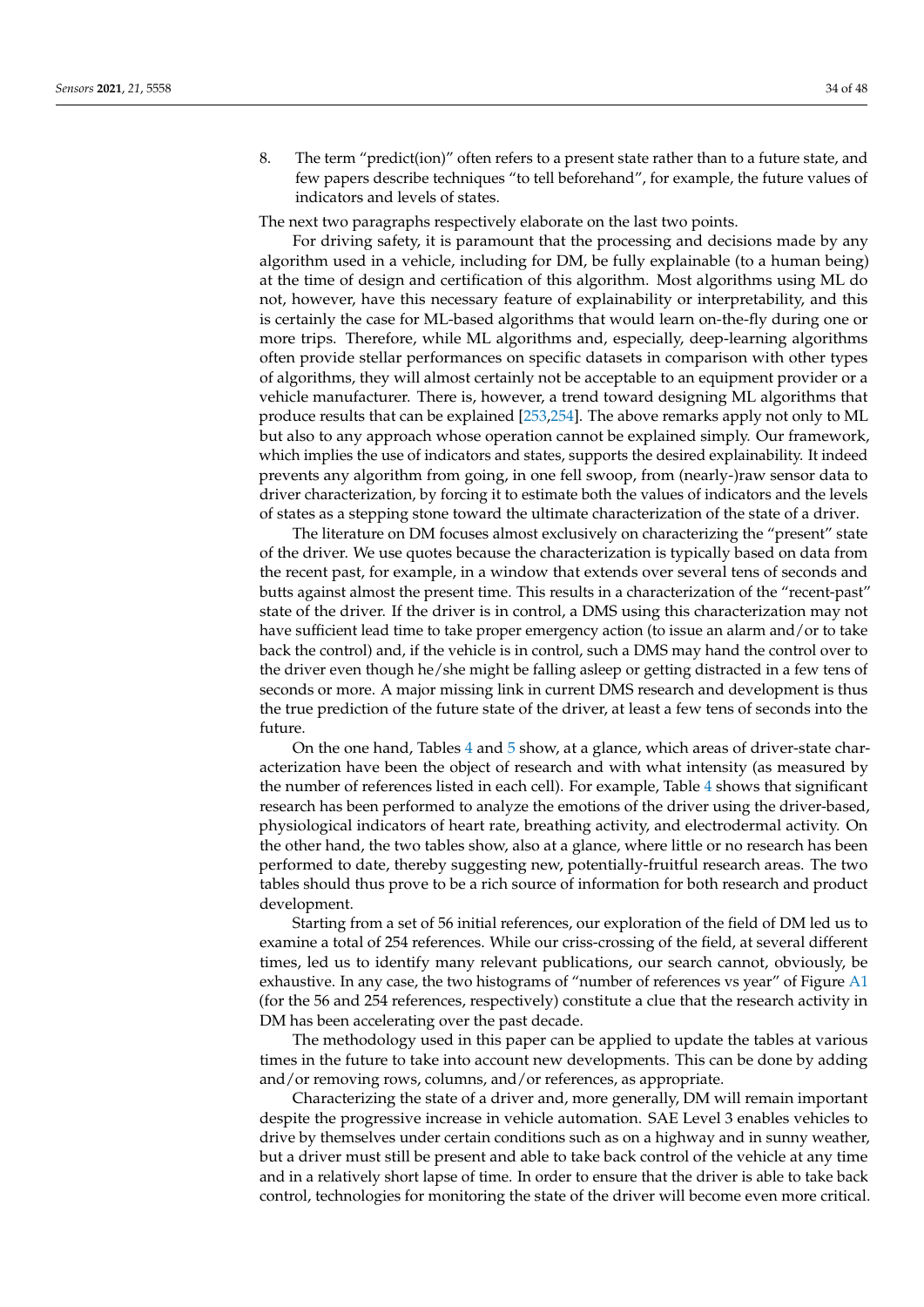These technologies are also needed to monitor the driver during the time he/she is driving, and to possibly allow the vehicle to take back control if necessary.

Currently, some vehicle manufacturers offer DMSs based on the behavior of the driver and/or the behavior of the vehicle, such as the detection of steering-wheel movements and lane deviations, respectively. These systems can be useful in current vehicles with automation up to (SAE) Level 2, but will become obsolete at higher levels of automation. Indeed, when a vehicle drives autonomously, monitoring its behavior does not provide any information about the state of the driver, and technologies that directly monitor both the driver and the driving environment are a necessity as long as the driver is involved in the driving task, at least partially.

To date, the development of driving-automation systems (DASs) has moved at a faster pace than has the development of DMSs. This is, in major part, a consequence of the long-held belief by some automotive-industry players that they would be able to easily leapfrog Levels 3 and 4, and move on directly to Level 5, where there is no need to monitor the driver. However, most experts now agree that it will be decades before most privately-owned vehicles are fully automated, if ever. Along the long and winding road to Level 5, the automotive industry will need to significantly boost the research on, and the development of, DMSs. For Levels 3 and 4, the same industry will need to develop automated-driving systems (ADSs) and DMSs in full synergy. The future could thus not be brighter for the field of DM and DMSs.

**Author Contributions:** Conceptualization, J.G.V., M.V.D. and A.H; methodology, J.G.V., M.V.D. and A.H.; investigation, A.H. and J.G.V.; writing—original draft preparation, A.H.; writing—review and editing, J.G.V., M.V.D. and A.H.; supervision, J.G.V. and M.V.D.; funding acquisition, J.G.V. All authors have read and agreed to the published version of the manuscript.

**Funding:** The work reported in this paper was supported in part by the European Regional Development Fund (ERDF).

**Conflicts of Interest:** The authors declare no conflict of interest.

### <span id="page-34-0"></span>**Appendix A. Printable Version of Table of 56 Initial References**

Tables [A1](#page-34-1) and [A2](#page-36-0) constitute a version of Table [2](#page-5-0) suitable for printing.

<span id="page-34-1"></span>**Table A1.** This table gives the three main columns of Table [2](#page-5-0) labelled "States", "Sensors", and "Tests". The remaining main column "Indicators" is provided in Table [A2.](#page-36-0) This partitioning of Table [2](#page-5-0) allows for more comfortable visualization of its content when printed.

|                                            |                   |                    | <b>States</b>      |          |                        |                                     | <b>Sensors</b> |                |              |
|--------------------------------------------|-------------------|--------------------|--------------------|----------|------------------------|-------------------------------------|----------------|----------------|--------------|
| References                                 | <b>Drowsiness</b> | Mental<br>Workload | <b>Distraction</b> | Emotions | Under the<br>Influence | <b>Driver</b>                       | Vehicle        | Environment    | <b>Tests</b> |
| Ahir and Gohokar <sup>[8]</sup>            | V                 |                    |                    |          |                        | cam, elec                           |                | ext cam        | real, sim    |
| Alluhaibi et al. [9]                       | V                 |                    | V                  | ang      |                        | cam*, mic*                          | $V^*$          |                |              |
| Arun et al. [10]                           |                   |                    | vis, cog           |          |                        | cam, wead, eye t                    | V              |                | sim          |
| Balandong et al. [11]                      | V                 |                    |                    |          |                        | elec                                |                |                | sim          |
| Begum [12]                                 | V                 |                    | V                  | stress   |                        | seat, ste w, saf b, wea d           |                |                | real, sim    |
| Chacon-Murguia and<br>Prieto-Resendiz [13] | V                 |                    |                    |          |                        | ste w, cam                          |                | radar          | real         |
| Chan et al. [14]                           | V                 |                    |                    |          |                        | cam <sup>*</sup> , mic <sup>*</sup> |                |                | real         |
| Chhabra et al. [15]                        | V                 |                    | V                  |          | alc                    | seat, cam*, mic*                    | $V^*$          |                | real, sim    |
| Chowdhury et al. [16]                      | V                 |                    |                    |          |                        |                                     |                |                | sim          |
| Chung et al. [17]                          |                   |                    |                    | stress   |                        | cam, wea d                          | V              |                | real, sim    |
| Coetzer and Hancke <sup>[18]</sup>         | V                 |                    |                    |          |                        | cam                                 | V              |                | real, sim    |
| Dababneh and El-Gindy [19]                 | V                 |                    |                    |          |                        | cam, wea d                          |                | radar          | real, sim    |
| Dahiphale and Rao [20]                     | V                 |                    | V                  |          |                        | cam                                 |                |                | real         |
| Dong et al. [21]                           | V                 |                    | $\overline{V}$     |          |                        | cam                                 | V              |                | real         |
| El Khatib et al. [5]                       | V                 |                    | man, vis, cog      |          |                        | cam                                 | $V^*$          | ext cam, radar | real, sim    |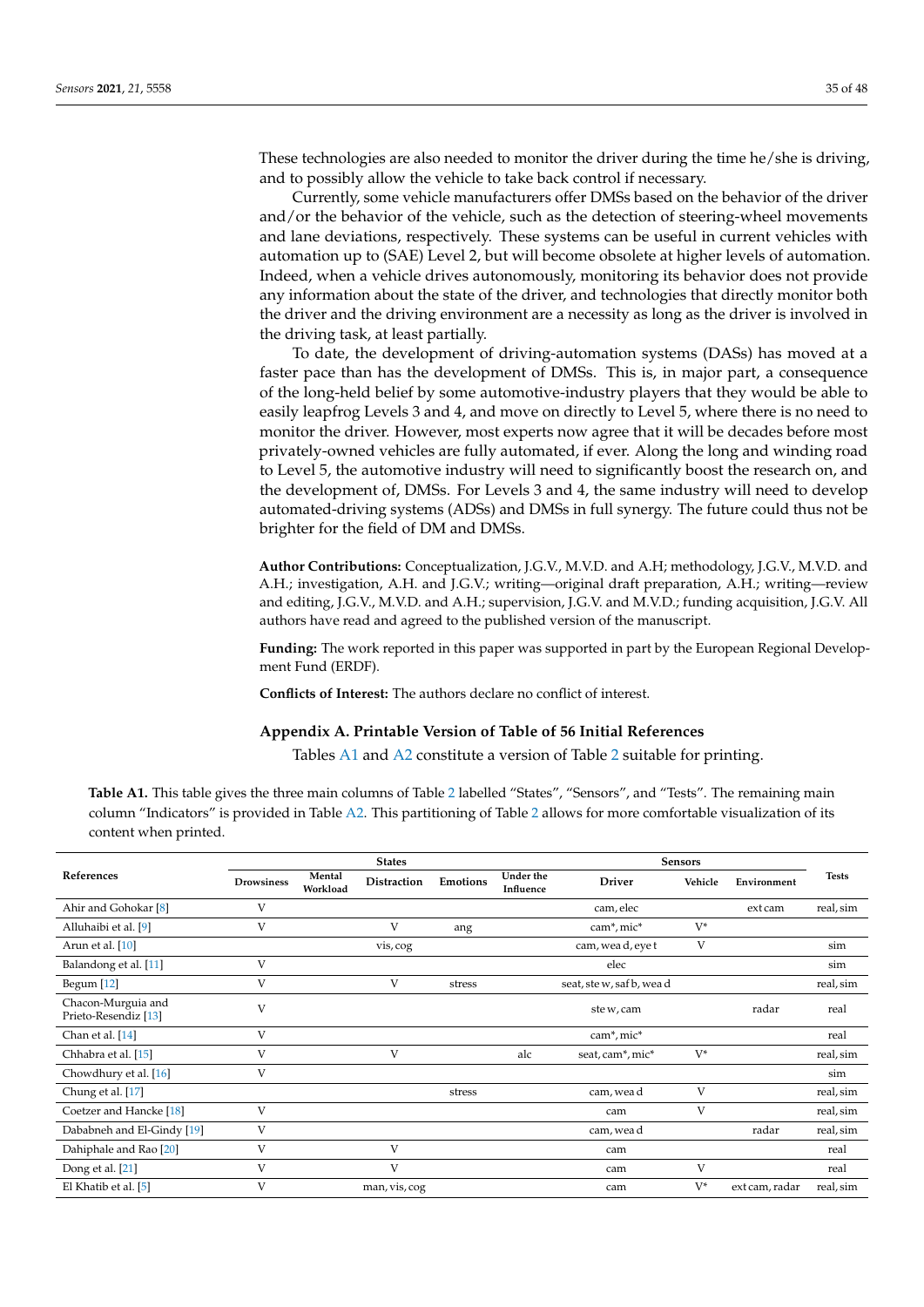|                                    |                           |                           | <b>States</b>             |              | Sensors                       |                                      |                           |                |              |
|------------------------------------|---------------------------|---------------------------|---------------------------|--------------|-------------------------------|--------------------------------------|---------------------------|----------------|--------------|
| References                         | <b>Drowsiness</b>         | Mental<br>Workload        | Distraction               | Emotions     | <b>Under the</b><br>Influence | <b>Driver</b>                        | Vehicle                   | Environment    | <b>Tests</b> |
| Ghandour et al. [22]               |                           |                           | man, vis, aud, cog        | stress       |                               | cam, wea d                           |                           |                | real, sim    |
| Hecht et al. [23]                  | $\ensuremath{\mathbf{V}}$ | $\ensuremath{\mathbf{V}}$ | V                         |              |                               | elec, eye t                          |                           |                | real, sim    |
| Kang <sup>[24]</sup>               | $\mathbf V$               |                           | V                         |              |                               | seat, ste w, cam                     | V                         |                | real, sim    |
| Kaplan et al. [25]                 | $\mathbf V$               |                           | V                         |              |                               | ste w, cam*, mic*, wea d             | V                         |                | real, sim    |
| Kaye et al. [26]                   | $\ensuremath{\mathsf{V}}$ |                           |                           | stress       |                               |                                      |                           |                | real, sim    |
| Khan and Lee [27]                  | $\mathbf V$               |                           | man, vis, aud, cog        |              |                               | wea d                                |                           |                | real         |
| Kumari and Kumar <sup>[28]</sup>   | $\mathbf{V}$              |                           |                           |              |                               | cam                                  |                           |                |              |
| Lal and Craig [29]                 | $\mathbf V$               |                           |                           |              |                               | cam                                  |                           |                | sim          |
| Laouz et al. [30]                  | $\mathbf V$               |                           |                           |              |                               | seat, cam, wead                      |                           | ext cam        | real         |
| Leonhardt et al. [31]              |                           |                           |                           |              |                               | seat, ste w, saf b, cam              |                           |                | real         |
| Liu et al. [32]                    | V                         |                           |                           |              |                               | cam                                  | V                         |                | real         |
| Marquart et al. [33]               |                           | $\mathbf V$               |                           |              |                               | eye t                                |                           |                | real, sim    |
| Marina Martinez et al. [34]        |                           |                           |                           | ang          |                               |                                      | $V^*$                     |                |              |
| Mashko <sup>[35]</sup>             | $\ensuremath{\mathbf{V}}$ |                           |                           |              |                               | cam, wea d                           | $\ensuremath{\mathbf{V}}$ | ext cam, radar | real, sim    |
| Mashru and Gandhi [36]             | $\ensuremath{\mathbf{V}}$ |                           |                           |              |                               | seat, ste w, cam, wea d              |                           |                | sim          |
| Melnicuk et al. [37]               | $\mathbf{V}$              | $\mathbf{V}$              | cog                       | stress, ang  |                               | seat, ste w, saf b, cam*, wea d      | $V^*$                     |                | real         |
| Mittal et al. [38]                 | $\ensuremath{\mathbf{V}}$ |                           |                           |              |                               | cam, elec                            | $\mathbf V$               | ext cam        | real         |
| Murugan et al. [39]                | V                         |                           |                           |              |                               | cam, elec                            | V                         |                | sim          |
| Nair et al. [40]                   | $\ensuremath{\mathbf{V}}$ |                           | V                         |              | alc                           | seat, cam*                           | $\ensuremath{\mathbf{V}}$ | radar          |              |
| Němcová et al. [41]                | $\ensuremath{\mathbf{V}}$ |                           |                           | stress       |                               | seat, ste w, cam, wea d, eye t       | V                         |                | real, sim    |
| Ngxande et al. [42]                | $\mathbf V$               |                           |                           |              |                               | cam                                  |                           |                |              |
| Oviedo-Trespalacios et al. [43]    |                           | V                         | V                         |              |                               |                                      |                           |                | real, sim    |
| Papantoniou et al. [44]            |                           | $\mathbf{V}$              | V                         |              |                               | cam                                  |                           | ext cam, radar | real, sim    |
| Pratama et al. [45]                | $\mathbf{V}$              |                           |                           |              |                               | cam, wea d, elec                     |                           | ext cam        | real, sim    |
| Ramzan et al. [46]                 | $\mathbf V$               |                           |                           |              |                               | cam, wea d, elec                     | V                         |                | real, sim    |
| Sahayadhas et al. [47]             | $\mathbf{V}$              |                           |                           |              |                               | seat, ste w, cam, wea d              | V                         |                | real, sim    |
| Scott-Parker <sup>[48]</sup>       |                           |                           |                           | stress, ang  |                               | eye t                                |                           | ext cam        | real, sim    |
| Seth [49]                          | $\mathbf{V}$              |                           |                           |              |                               | cam                                  | V                         |                | real         |
| Shameen et al. [50]                | $\ensuremath{\mathbf{V}}$ |                           |                           |              |                               | elec                                 |                           |                | sim          |
| Sigari et al. [51]                 | $\ensuremath{\mathbf{V}}$ |                           |                           |              |                               | cam                                  |                           |                | real         |
| Sikander and Anwar <sup>[52]</sup> | $\mathbf V$               |                           |                           |              |                               | seat, ste w, saf b, cam, wea d, elec |                           |                | real         |
| Singh and Kathuria <sup>[53]</sup> | $\mathbf V$               | $\ensuremath{\mathbf{V}}$ | $\ensuremath{\mathbf{V}}$ | $\mathbf{V}$ |                               | cam, wea d                           | $\mathbf V$               | ext cam, radar | real         |
| Subbaiah et al. [54]               | V                         |                           |                           |              |                               | cam                                  |                           |                | real, sim    |
| Tu et al. [55]                     | $\ensuremath{\mathbf{V}}$ |                           |                           |              |                               | cam*, wea d, elec                    | V                         |                | real, sim    |
| Ukwuoma and Bo <sup>[56]</sup>     | $\ensuremath{\mathbf{V}}$ |                           |                           |              |                               | cam, wea d, elec                     |                           |                | real         |
| Vilaca et al. [57]                 | $\mathbf V$               |                           | V                         |              |                               | cam, mic                             | V                         | ext cam        |              |
| Vismaya and Saritha [58]           |                           |                           | $\ensuremath{\mathbf{V}}$ |              |                               | cam, eye t                           |                           |                | real, sim    |
| Wang et al. [59]                   | $\mathbf{V}$              |                           |                           |              |                               | cam, wea d                           |                           |                | real, sim    |
| Welch et al. [60]                  |                           |                           |                           | stress, ang  |                               | seat, ste w, cam, wea d              | V                         |                | real, sim    |
| Yusoff et al. [61]                 |                           |                           | vis, cog                  |              |                               | eye t                                |                           |                |              |
| Zhang et al. [62]                  | $\mathbf{V}$              |                           |                           |              |                               | cam                                  |                           | ext cam        | real, sim    |

### **Table A1.** *Cont.*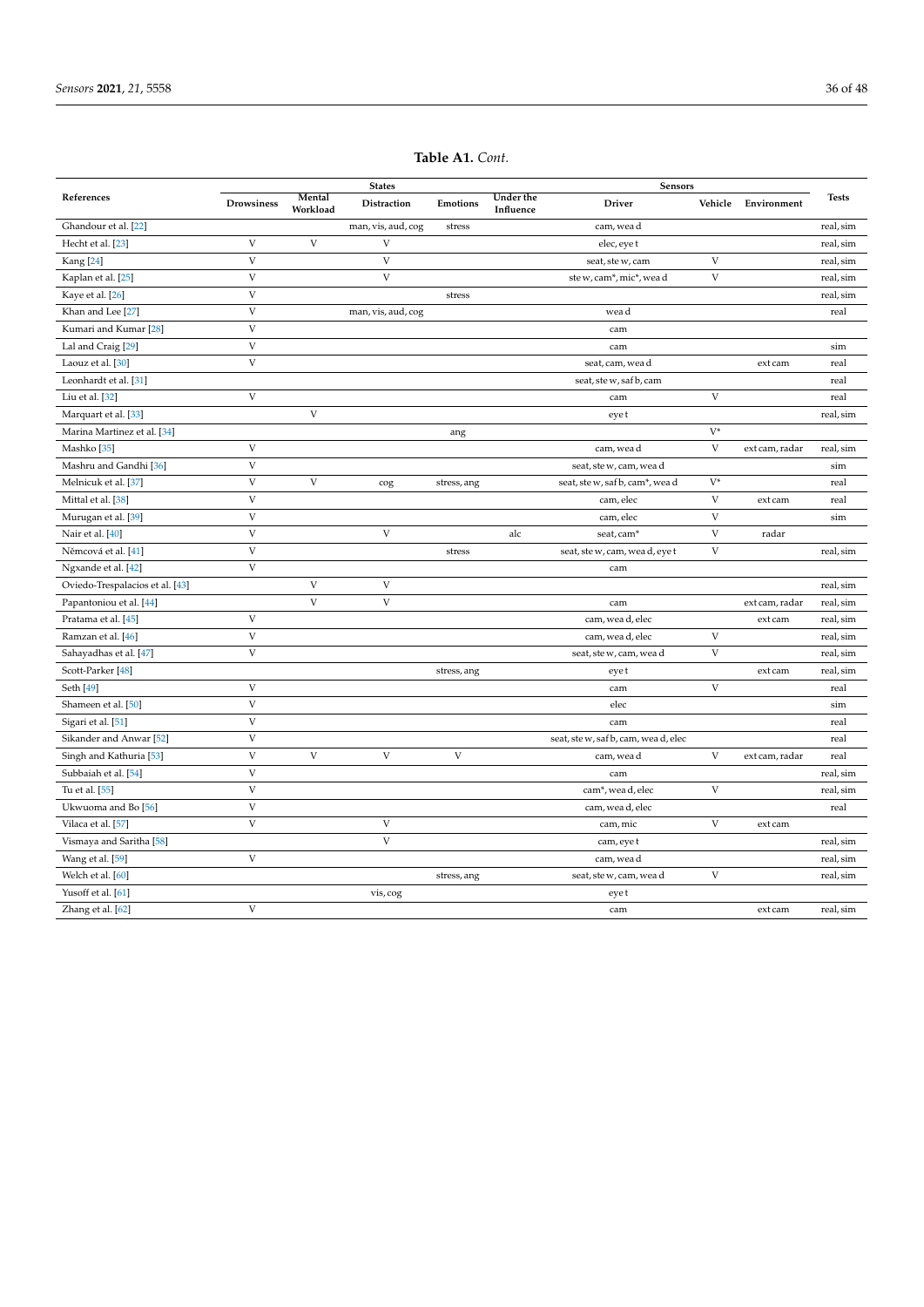<span id="page-36-0"></span>**Table A2.** This table gives the main column of Table [2](#page-5-0) labelled "Indicators". The three remaining main columns "States", "Sensors", and "Tests" are provided in Table [A1.](#page-34-1) This partitioning of Table [2](#page-5-0) allows for more comfortable visualization of its content when printed.

|                                            |                               | Indicators                                 |            |                           |                 |
|--------------------------------------------|-------------------------------|--------------------------------------------|------------|---------------------------|-----------------|
| References                                 |                               | <b>Driver</b>                              |            | Vehicle                   | Environment     |
|                                            | Physiological                 | <b>Behavioral</b>                          | Subjective |                           |                 |
| Ahir and Gohokar <sup>[8]</sup>            | HR, brain                     | gaze, blink, PERCLOS, facial, body         |            | wheel, lane, speed        |                 |
| Alluhaibi et al. [9]                       |                               | speech                                     |            | wheel, lane, brake, speed |                 |
| Arun et al. [10]                           | HR, brain, EDA, pupil         | gaze, blink, body                          | V          | wheel, lane, brake, speed |                 |
| Balandong et al. [11]                      | HR, brain                     | gaze, blink, PERCLOS, body                 | V          | wheel, lane, brake, speed |                 |
| Begum [12]                                 | HR, brain                     |                                            |            |                           |                 |
| Chacon-Murguia and<br>Prieto-Resendiz [13] | HR, brain, EDA                | gaze, blink, body                          |            | wheel, lane, brake, speed |                 |
| Chan et al. [14]                           | HR, brain                     | blink, PERCLOS, facial, body               |            | wheel, brake, speed       |                 |
| Chhabra et al. [15]                        | breath                        | gaze, PERCLOS, facial, body                |            | wheel                     | road            |
| Chowdhury et al. [16]                      | HR, brain, EDA                | blink, PERCLOS                             |            |                           |                 |
| Chung et al. [17]                          | HR, breath, brain, EDA, pupil | speech                                     | V          | wheel, lane, brake, speed |                 |
| Coetzer and Hancke [18]                    | brain                         | gaze, PERCLOS, facial, body                |            | wheel, lane, speed        |                 |
| Dababneh and El-Gindy [19]                 | brain, EDA, pupil             | blink, PERCLOS, body                       |            | wheel, lane, speed        | road            |
| Dahiphale and Rao [20]                     |                               | gaze, blink, facial, body                  |            | wheel                     |                 |
| Dong et al. [21]                           | HR, brain, pupil              | gaze, blink, PERCLOS, facial, body         | V          | wheel, lane, speed        | road, wea       |
| El Khatib et al. [5]                       | HR, breath, brain, EDA, pupil | gaze, blink, PERCLOS, facial, body, hands  |            | wheel, lane, speed        |                 |
| Ghandour et al. [22]                       | HR, breath, brain, EDA        | gaze, facial, body, speech                 | V          | wheel, brake, speed       |                 |
| Hecht et al. [23]                          | HR, brain, EDA, pupil         | gaze, blink, PERCLOS, facial, body         | V          |                           |                 |
| Kang [24]                                  | HR, breath, brain, EDA        | gaze, blink, facial, body                  |            | wheel, lane, brake, speed |                 |
| Kaplan et al. [25]                         | HR, brain                     | gaze, blink, PERCLOS, facial, body, speech |            | wheel, lane, brake, speed |                 |
| Kaye et al. [26]                           | HR, breath, brain, EDA        |                                            | V          |                           |                 |
| Khan and Lee [27]                          | HR, brain, EDA                | gaze, PERCLOS, body                        |            | wheel, lane, brake, speed |                 |
| Kumari and Kumar <sup>[28]</sup>           | HR, brain                     | gaze, blink, PERCLOS, body                 | V          | wheel, lane               |                 |
| Lal and Craig [29]                         | HR, brain, EDA                | PERCLOS, facial                            |            |                           |                 |
| Laouz et al. [30]                          | HR, brain, EDA                | blink, PERCLOS, facial, body               | V          | wheel, speed              |                 |
| Leonhardt et al. [31]                      | HR, breath                    |                                            |            |                           |                 |
| Liu et al. [32]                            | HR, brain, pupil              | gaze, blink, PERCLOS, body                 |            | wheel, lane, speed        |                 |
| Marquart et al. [33]                       | pupil                         | gaze, blink, PERCLOS                       | V          |                           |                 |
| Marina Martinez et al. [34]                |                               |                                            |            | brake, speed              |                 |
| Mashko [35]                                | HR, brain, EDA                | gaze, blink, body                          |            | wheel, lane, brake, speed |                 |
| Mashru and Gandhi <sup>[36]</sup>          | HR, breath                    | blink, PERCLOS, facial, body               | V          | wheel, lane               |                 |
| Melnicuk et al. [37]                       | HR, brain                     | blink, PERCLOS, facial                     |            | wheel, brake, speed       | road, traf, wea |
| Mittal et al. [38]                         | HR, brain, pupil              | blink, PERCLOS, body                       | V          | wheel, lane, brake, speed |                 |
| Murugan et al. [39]                        | HR, breath, brain, EDA, pupil | blink, PERCLOS, body                       | V          | wheel, lane, speed        |                 |
| Nair et al. [40]                           |                               | gaze, PERCLOS, facial, body                |            | lane                      |                 |
| Němcová et al. [41]                        | HR, breath, brain, EDA        | gaze, blink, PERCLOS, facial, body         |            | wheel, lane, brake, speed |                 |
| Ngxande et al. [42]                        |                               | blink, PERCLOS, facial, body               |            |                           |                 |
| Oviedo-Trespalacios et al. [43]            |                               | gaze                                       |            | wheel, lane, brake, speed |                 |
| Papantoniou et al. [44]                    | HR, breath, brain             | gaze, blink, speech                        | V          | wheel, lane, speed        |                 |
| Pratama et al. [45]                        | HR, brain, EDA                | gaze, blink, PERCLOS, facial, body, hands  | V          | wheel, lane               |                 |
| Ramzan et al. [46]                         | HR, breath, brain             | blink, PERCLOS, facial, body               |            | wheel, lane, speed        |                 |
| Sahayadhas et al. [47]                     | HR, brain, pupil              | gaze, blink, PERCLOS, body                 | V          | wheel, lane               |                 |
| Scott-Parker <sup>[48]</sup>               | HR, brain, EDA                | gaze, facial                               | V          | wheel, lane, brake, speed | traf            |
| Seth [49]                                  |                               |                                            |            |                           |                 |
| Shameen et al. [50]                        | brain                         | gaze, blink                                |            |                           |                 |
| Sigari et al. [51]                         |                               | gaze, blink, PERCLOS, facial, body         |            |                           |                 |
| Sikander and Anwar [52]                    | HR, brain, pupil              | gaze, blink, PERCLOS, body                 | V          | wheel, lane               |                 |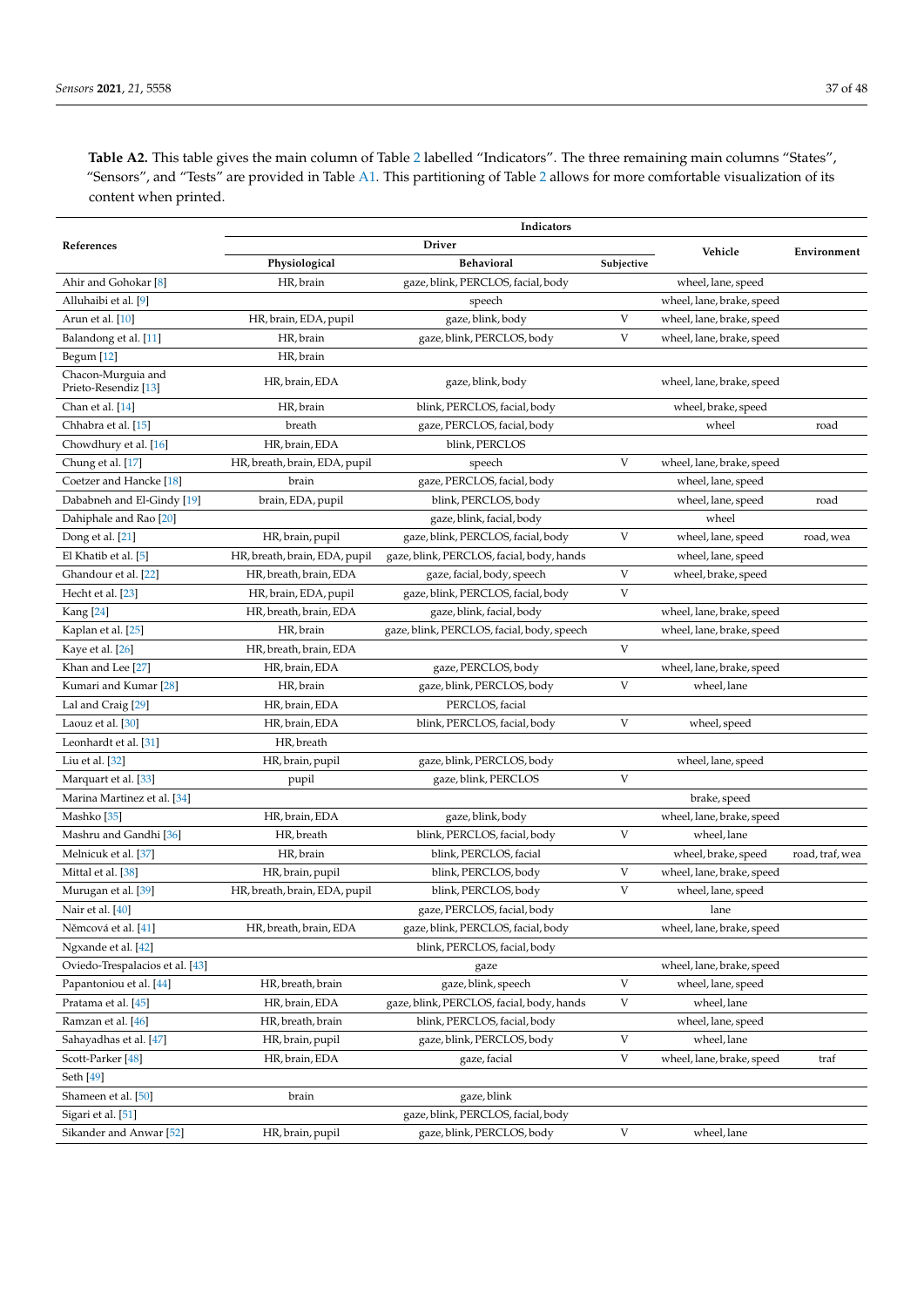|                          | Indicators             |                              |            |                           |             |  |  |  |  |
|--------------------------|------------------------|------------------------------|------------|---------------------------|-------------|--|--|--|--|
| <b>References</b>        |                        | <b>Driver</b>                |            | Vehicle                   | Environment |  |  |  |  |
|                          | Physiological          | <b>Behavioral</b>            | Subjective |                           |             |  |  |  |  |
| Singh and Kathuria [53]  | pupil                  | gaze, blink, PERCLOS, facial |            | wheel, brake, speed       | road, traf  |  |  |  |  |
| Subbaiah et al. [54]     | HR, brain, pupil       | blink, PERCLOS, facial, body |            |                           |             |  |  |  |  |
| Tu et al. [55]           | HR, brain              | blink, PERCLOS, facial, body |            | wheel, lane, speed        |             |  |  |  |  |
| Ukwuoma and Bo [56]      | HR, breath, brain      | blink, PERCLOS, facial, body |            | wheel, lane, brake        |             |  |  |  |  |
| Vilaca et al. [57]       | brain                  | gaze, body                   |            | wheel, lane, brake, speed |             |  |  |  |  |
| Vismaya and Saritha [58] |                        | gaze, blink, PERCLOS, body   |            |                           |             |  |  |  |  |
| Wang et al. [59]         | brain, pupil           | gaze, blink, PERCLOS, body   |            | lane                      |             |  |  |  |  |
| Welch et al. [60]        | HR, breath, brain, EDA | blink, facial, speech        |            | wheel, brake, speed       |             |  |  |  |  |
| Yusoff et al. [61]       | HR, brain, EDA, pupil  | gaze, body                   | V          | lane, speed               |             |  |  |  |  |
| Zhang et al. [62]        | HR, brain              | gaze, blink, PERCLOS, body   |            | lane, speed               |             |  |  |  |  |

**Table A2.** *Cont.*

### <span id="page-37-1"></span>**Appendix B. Effects of Blood Alcohol Concentration**

As of this writing (in mid 2021), the NHTSA website contains a webpage about "Drunk Driving", which features a table entitled "The Effects of Blood Alcohol Concentration". Table [A3](#page-37-0) reproduces this table, nearly verbatim, in compliance with the "Terms of Use" of the website. The table shows, as a function of the level of blood alcohol concentration  $(BAC)$  (in  $g/dL$ ), (1) the typical effects, independently of any task, and (2) the predictable effects for the specific task of driving.

<span id="page-37-0"></span>**Table A3.** This table gives the effects of blood alcohol concentration (BAC). It is a nearly-verbatim reproduction of a table present on the NHTSA website in mid 2021.

| <b>BAC</b><br>(in g/dL) | <b>Typical Effects</b>                                                                                                                                                                  | <b>Predictable Effects on Driving</b>                                                                                                                              |
|-------------------------|-----------------------------------------------------------------------------------------------------------------------------------------------------------------------------------------|--------------------------------------------------------------------------------------------------------------------------------------------------------------------|
| 0.02                    | Some loss of judgment; relaxation, slight body warmth,<br>altered mood                                                                                                                  | Decline in visual functions (rapid tracking of a moving<br>target), decline in ability to perform two tasks at the same<br>time (divided attention)                |
| 0.05                    | Exaggerated behavior, may have loss of small-muscle<br>control (e.g., focusing your eyes), impaired judgment,<br>usually good feeling, lowered alertness, release of inhibition         | Reduced coordination, reduced ability to track moving<br>objects, difficulty steering, reduced response to emergency<br>driving situations                         |
| 0.08                    | Muscle coordination becomes poor (e.g., balance, speech,<br>vision, reaction time, and hearing), harder to detect danger;<br>judgment, self-control, reasoning, and memory are impaired | Concentration, short-term memory loss, speed control,<br>reduced information processing capability (e.g., signal<br>detection, visual search), impaired perception |
| 0.10                    | Clear deterioration of reaction time and control, slurred<br>speech, poor coordination, and slowed thinking                                                                             | Reduced ability to maintain lane position and brake<br>appropriately                                                                                               |
| 0.15                    | Far less muscle control than normal, vomiting may occur<br>(unless this level is reached slowly or a person has<br>developed a tolerance for alcohol), major loss of balance            | Substantial impairment in vehicle control, attention to<br>driving task, and in necessary visual and auditory<br>information processing                            |

# **Appendix C. Growth of Literature on Driver Monitoring**

The survey of Section [3](#page-3-0) provided an initial set of 56 references for the field of DM. They appear in Table [2.](#page-5-0) Our overall analysis and synthesis of the field led us to examine in detail a total of 254 references, including the 56 initial ones. They all appear in the "References" section.

To characterize, in an approximate way, the evolution of the number of publications on DM over recent years, (1) we computed, for the 56 initial references, the number of them published during each of the years they cover, and (2) we did the same for the 254 examined references. Figure [A1](#page-38-17) gives the corresponding graphs, or histograms, of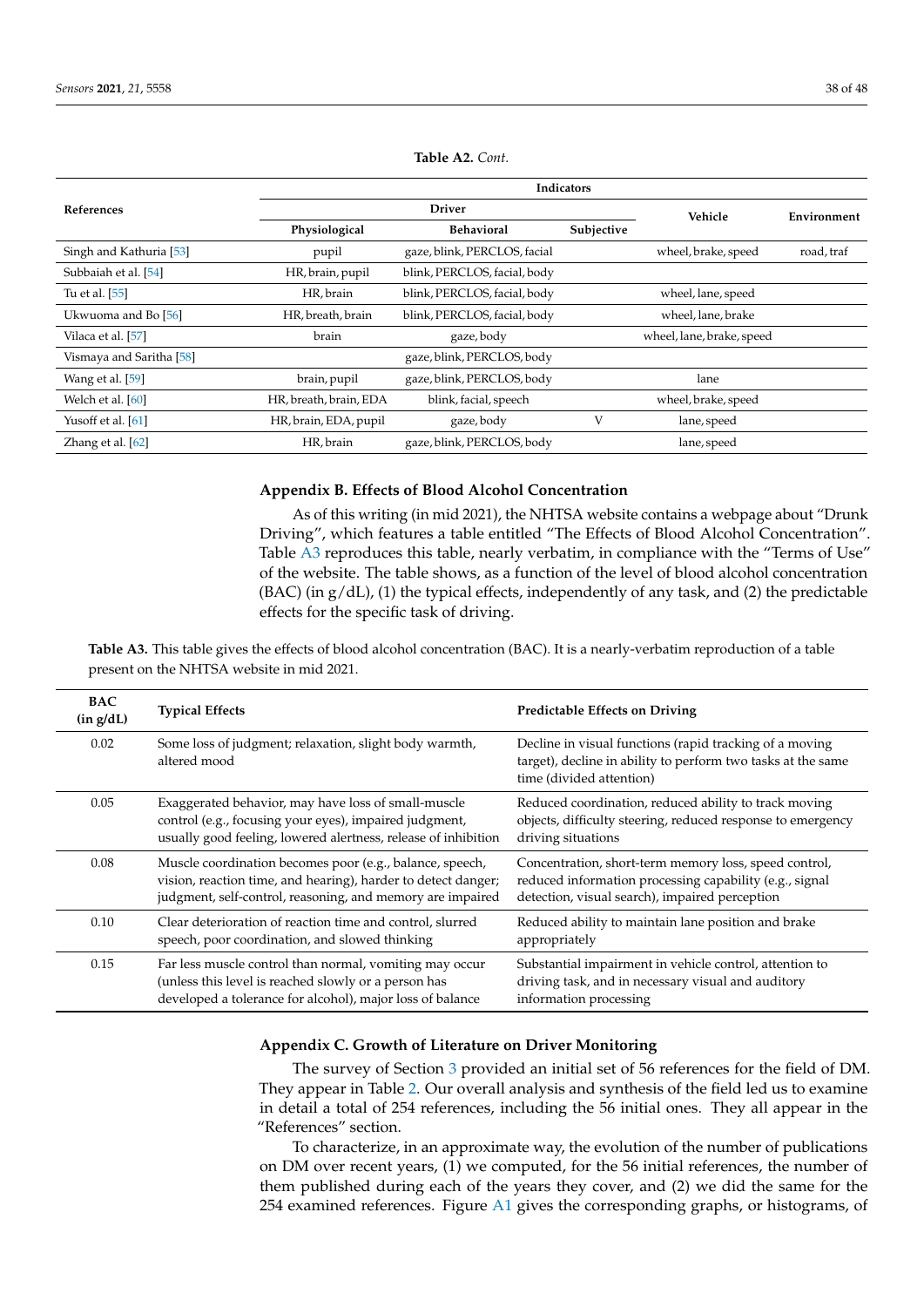<span id="page-38-17"></span>

"number of references vs year". Each histogram shows a significant growth over the last 10 years or so. The significant dip in 2020 could be an effect of the difficult worldwide situation during that year.

<span id="page-38-14"></span><span id="page-38-8"></span><span id="page-38-7"></span>**Figure A1.** Graph (**a**) is the histogram of the number of references vs. year for the 56 initial references on driver monitoring (DM), and graph (**b**) is the corresponding histogram for the 254 examined references. These histograms suggest that the field of DM has been the object of growing interest over the years and, in particular, over the last 10 years.

## <span id="page-38-9"></span>**References**

- <span id="page-38-10"></span><span id="page-38-0"></span>1. Singh, S. *Critical Reasons for Crashes Investigated in the National Motor Vehicle Crash Causation Survey*; Technical Report; National Highway Traffic Safety Administration: Washington, DC, USA, 2018.
- <span id="page-38-11"></span><span id="page-38-1"></span>2. Wouters, P.; Bos, J. Traffic accident reduction by monitoring driver behaviour with in-car data recorders. *Accid. Anal. Prev.* **2000**, *32*, 643–650. [\[CrossRef\]](http://doi.org/10.1016/S0001-4575(99)00095-0)
- <span id="page-38-2"></span>3. Aidman, E.; Chadunow, C.; Johnson, K.; Reece, J. Real-time driver drowsiness feedback improves driver alertness and selfreported driving performance. *Accid. Anal. Prev.* **2015**, *81*, 8–13. [\[CrossRef\]](http://dx.doi.org/10.1016/j.aap.2015.03.041)
- <span id="page-38-12"></span><span id="page-38-3"></span>4. SAE International. *Taxonomy and Definitions for Terms Related to Driving Automation Systems for On-Road Motor Vehicles*; Technical Report SAE Standard J3016\_202104; Society of Automobile Engineers: Warrendale, PA, USA, 2021. [\[CrossRef\]](http://dx.doi.org/10.4271/J3016_202104)
- <span id="page-38-13"></span><span id="page-38-4"></span>5. El Khatib, A.; Ou, C.; Karray, F. Driver inattention detection in the context of next-generation autonomous vehicles design: A survey. *IEEE Trans. Intell. Transp. Syst.* **2020**, *21*, 4483–4496. [\[CrossRef\]](http://dx.doi.org/10.1109/TITS.2019.2940874)
- <span id="page-38-5"></span>6. Johns, M.; Sibi, S.; Ju, W. Effect of cognitive load in autonomous vehicles on driver performance during transfer of control. In *Proceedings of the 6th International Conference on Automotive User Interfaces and Interactive Vehicular Applications*; Association for Computing Machinery: Seattle, WA, USA, 2014; pp. 1–4. [\[CrossRef\]](http://dx.doi.org/10.1145/2667239.2667296)
- <span id="page-38-6"></span>7. Gutiérrez, J.; Rodríguez, V.; Martin, S. Comprehensive Review of Vision-Based Fall Detection Systems. *Sensors* **2021**, *21*, 947. [\[CrossRef\]](http://dx.doi.org/10.3390/s21030947) [\[PubMed\]](http://www.ncbi.nlm.nih.gov/pubmed/33535373)
- <span id="page-38-18"></span>8. Ahir, A.; Gohokar, V. Driver inattention monitoring system: A review. In Proceedings of the 2019 International Conference on Innovative Trends and Advances in Engineering and Technology (ICITAET), Shegoaon, India, 27–28 December 2019; pp. 188–194. [\[CrossRef\]](http://dx.doi.org/10.1109/ICITAET47105.2019.9170249)
- <span id="page-38-15"></span>9. Alluhaibi, S.; Al-Din, M.; Moyaid, A. Driver behavior detection techniques: A survey. *Int. J. Appl. Eng. Res.* **2018**, *13*, 8856–8861.
- <span id="page-38-19"></span>10. Arun, S.; Sundaraj, K.; Murugappan, M. Driver inattention detection methods: A review. In Proceedings of the 2012 IEEE Conference on Sustainable Utilization and Development in Engineering and Technology (STUDENT), Kuala Lumpur, Malaysia, 6–9 October 2012; pp. 1–6. [\[CrossRef\]](http://dx.doi.org/10.1109/STUDENT.2012.6408351)
- <span id="page-38-20"></span>11. Balandong, R.; Ahmad, R.; Saad, M.; Malik, A. A Review on EEG-Based Automatic Sleepiness Detection Systems for Driver. *IEEE Access* **2018**, *6*, 22908–22919. [\[CrossRef\]](http://dx.doi.org/10.1109/ACCESS.2018.2811723)
- <span id="page-38-21"></span>12. Begum, S. Intelligent driver monitoring systems based on physiological sensor signals: A review. In Proceedings of the 16th International IEEE Conference on Intelligent Transportation Systems (ITSC 2013), The Hague, The Netherlands, 6–9 October 2013; pp. 282–289. [\[CrossRef\]](http://dx.doi.org/10.1109/ITSC.2013.6728246)
- <span id="page-38-22"></span>13. Chacon-Murguia, M.; Prieto-Resendiz, C. Detecting driver drowsiness: A survey of system designs and technology. *IEEE Consum. Electron. Mag.* **2015**, *4*, 107–119. [\[CrossRef\]](http://dx.doi.org/10.1109/MCE.2015.2463373)
- <span id="page-38-16"></span>14. Chan, T.; Chin, C.; Chen, H.; Zhong, X. A Comprehensive Review of Driver Behavior Analysis Utilizing Smartphones. *IEEE Trans. Intell. Transp. Syst.* **2020**, *21*, 4444–4475. [\[CrossRef\]](http://dx.doi.org/10.1109/TITS.2019.2940481)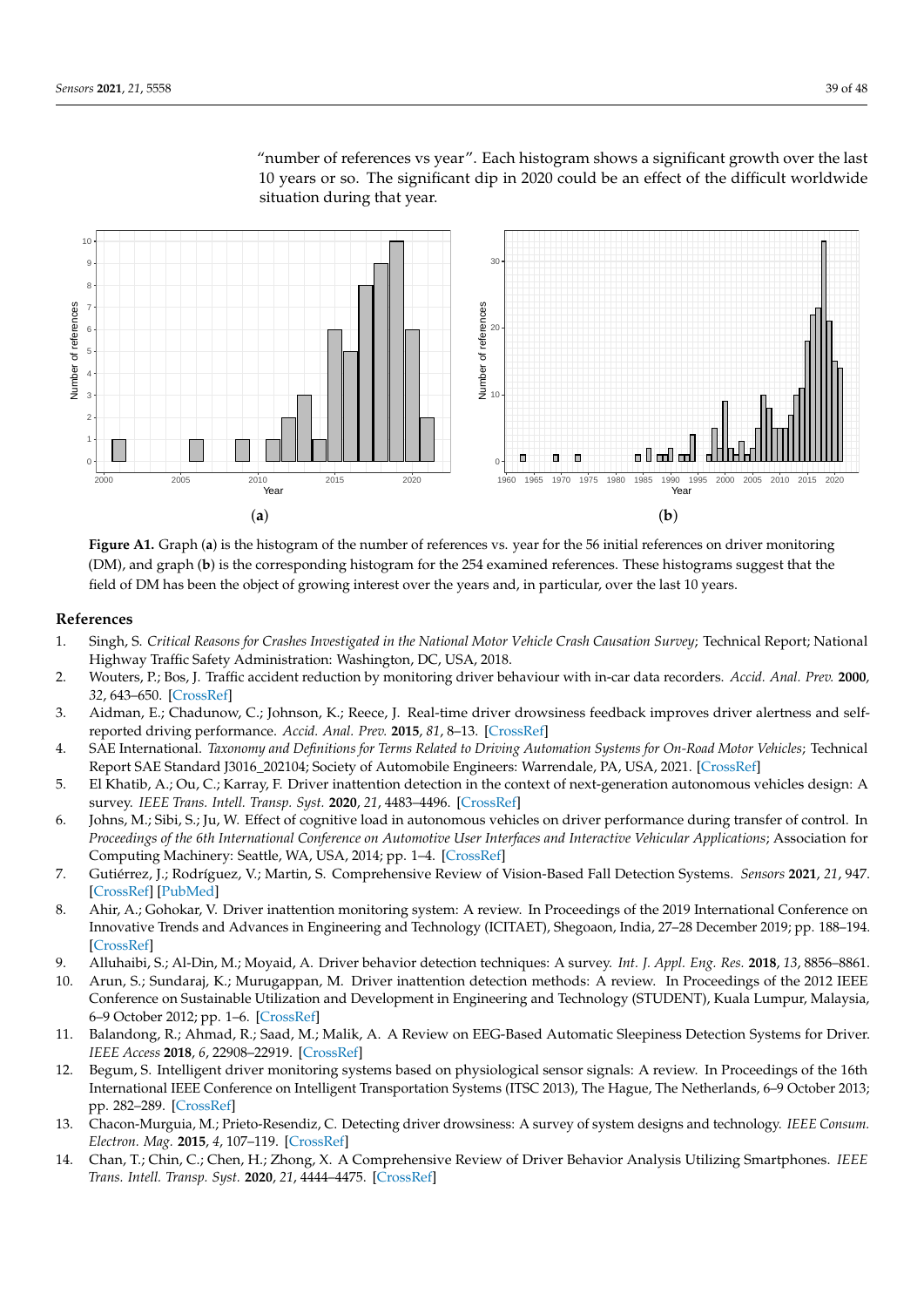- <span id="page-39-27"></span><span id="page-39-10"></span><span id="page-39-9"></span><span id="page-39-8"></span><span id="page-39-7"></span><span id="page-39-6"></span><span id="page-39-5"></span><span id="page-39-4"></span><span id="page-39-3"></span><span id="page-39-2"></span><span id="page-39-1"></span><span id="page-39-0"></span>15. Chhabra, R.; Verma, S.; Krishna, C.R. A survey on driver behavior detection techniques for intelligent transportation systems. In Proceedings of the 2017 7th International Conference on Cloud Computing, Data Science & Engineering—Confluence, Noida, India, 12–13 January 2017; pp. 36–41. [\[CrossRef\]](http://dx.doi.org/10.1109/CONFLUENCE.2017.7943120)
- <span id="page-39-34"></span><span id="page-39-11"></span>16. Chowdhury, A.; Shankaran, R.; Kavakli, M.; Haque, M.M. Sensor applications and physiological features in drivers' drowsiness detection: A review. *IEEE Sens. J.* **2018**, *18*, 3055–3067. [\[CrossRef\]](http://dx.doi.org/10.1109/JSEN.2018.2807245)
- <span id="page-39-35"></span><span id="page-39-12"></span>17. Chung, W.Y.; Chong, T.W.; Lee, B.G. Methods to detect and reduce driver stress: A review. *Int. J. Automot. Technol.* **2019**, *20*, 1051–1063. [\[CrossRef\]](http://dx.doi.org/10.1007/s12239-019-0099-3)
- <span id="page-39-36"></span><span id="page-39-13"></span>18. Coetzer, R.; Hancke, G. Driver fatigue detection: A survey. In Proceedings of the 2006 6th World Congress on Intelligent Control and Automation, Dalian, China, 21–23 June 2006; pp. 1–6. [\[CrossRef\]](http://dx.doi.org/10.1109/AFRCON.2009.5308101)
- <span id="page-39-37"></span><span id="page-39-15"></span><span id="page-39-14"></span>19. Dababneh, L.; El-Gindy, M. Driver vigilance level detection systems: A literature survey. *Int. J. Veh. Perform. (IJVP)* **2015**, *2*, 1–29. [\[CrossRef\]](http://dx.doi.org/10.1504/IJVP.2015.074120)
- <span id="page-39-38"></span><span id="page-39-16"></span>20. Dahiphale, V.; Rao, S. A review paper on portable driver monitoring system for teal time fatigue. In Proceedings of the 2015 International Conference on Computing Communication Control and Automation, Pune, India, 26–27 Febuary 2015; pp. 558–560. [\[CrossRef\]](http://dx.doi.org/10.1109/ICCUBEA.2015.115)
- <span id="page-39-26"></span><span id="page-39-17"></span>21. Dong, Y.; Hu, Z.; Uchimura, K.; Murayama, N. Driver inattention monitoring system for intelligent vehicles: A review. *IEEE Trans. Intell. Transp. Syst.* **2011**, *12*, 596–614. [\[CrossRef\]](http://dx.doi.org/10.1109/TITS.2010.2092770)
- <span id="page-39-39"></span><span id="page-39-18"></span>22. Ghandour, R.; Neji, B.; El-Rifaie, A.; Al Barakeh, Z. Driver distraction and stress detection systems: A review. *Int. J. Eng. Appl. Sci. (IJEAS)* **2020**, *7*. [\[CrossRef\]](http://dx.doi.org/10.31873/IJEAS.7.04.10)
- <span id="page-39-40"></span><span id="page-39-20"></span><span id="page-39-19"></span>23. Hecht, T.; Feldhütter, A.; Radlmayr, J.; Nakano, Y.; Miki, Y.; Henle, C.; Bengler, K. A review of driver state monitoring systems in the context of automated driving. In *Congress of the International Ergonomics Association (IEA)*; Springer: Florence, Italy, 2018; pp. 398–408. [\[CrossRef\]](http://dx.doi.org/10.1007/978-3-319-96074-6_43)
- <span id="page-39-28"></span><span id="page-39-21"></span>24. Kang, H. Various approaches for driver and driving behavior monitoring: A review. In Proceedings of the IEEE International Conference on Computer Vision Workshops, Sydney, NSW, Australia, 2–8 December 2013; pp. 616–623. [\[CrossRef\]](http://dx.doi.org/10.1109/ICCVW.2013.85)
- <span id="page-39-29"></span>25. Kaplan, S.; Guvensan, M.; Yavuz, A.; Karalurt, Y. Driver behavior analysis for safe driving: A survey. *IEEE Trans. Intell. Transp. Syst.* **2015**, *16*, 3017–3032. [\[CrossRef\]](http://dx.doi.org/10.1109/TITS.2015.2462084)
- <span id="page-39-41"></span><span id="page-39-22"></span>26. Kaye, S.A.; Lewis, I.; Freeman, J. Comparison of self-report and objective measures of driving behavior and road safety: A systematic review. *J. Saf. Res.* **2018**, *65*, 141–151. [\[CrossRef\]](http://dx.doi.org/10.1016/j.jsr.2018.02.012)
- <span id="page-39-42"></span><span id="page-39-23"></span>27. Khan, M.; Lee, S. A Comprehensive Survey of Driving Monitoring and Assistance Systems. *Sensors* **2019**, *19*, 2574. [\[CrossRef\]](http://dx.doi.org/10.3390/s19112574)
- <span id="page-39-43"></span>28. Kumari, B.; Kumar, P. A survey on drowsy driver detection system. In Proceedings of the International Conference on Big Data Analytics and Computational Intelligence (ICBDAC), Chirala, India, 23–25 March 2017; pp. 272–279. [\[CrossRef\]](http://dx.doi.org/10.1109/ICBDACI.2017.8070847)
- <span id="page-39-44"></span><span id="page-39-24"></span>29. Lal, S.; Craig, A. A critical review of the psychophysiology of driver fatigue. *Biol. Psychol.* **2001**, *55*, 173–194. [\[CrossRef\]](http://dx.doi.org/10.1016/S0301-0511(00)00085-5)
- <span id="page-39-45"></span>30. Laouz, H.; Ayad, S.; Terrissa, L. Literature review on drivers drowsiness and fatigue detection. In Proceedings of the International Conference on Intelligent Systems and Computer Vision (ISCV), Fez, Morocco, 9–11 June 2020; pp. 1–7. [\[CrossRef\]](http://dx.doi.org/10.1109/ISCV49265.2020.9204306)
- <span id="page-39-46"></span><span id="page-39-25"></span>31. Leonhardt, S.; Leicht, L.; Teichmann, D. Unobtrusive Vital Sign Monitoring in Automotive Environments—A Review. *Sensors* **2018**, *18*, 3080. [\[CrossRef\]](http://dx.doi.org/10.3390/s18093080)
- <span id="page-39-47"></span>32. Liu, F.; Li, X.; Lv, T.; Xu, F. A review of driver fatigue detection: Progress and prospect. In Proceedings of the IEEE International Conference on Consumer Electronics (ICCE), Las Vegas, NV, USA, 11–13 January 2019; pp. 1–6. [\[CrossRef\]](http://dx.doi.org/10.1109/ICCE.2019.8662098)
- <span id="page-39-33"></span>33. Marquart, G.; Cabrall, C.; de Winter, J. Review of Eye-related Measures of Drivers' Mental Workload. *Procedia Manuf.* **2015**, *3*, 2854–2861. [\[CrossRef\]](http://dx.doi.org/10.1016/j.promfg.2015.07.783)
- <span id="page-39-30"></span>34. Marina Martinez, C.; Heucke, M.; Wang, F.; Gao, B.; Cao, D. Driving style recognition for intelligent vehicle control and advanced driver assistance: A survey. *IEEE Trans. Intell. Transp. Syst.* **2018**, *19*, 666–676. [\[CrossRef\]](http://dx.doi.org/10.1109/TITS.2017.2706978)
- <span id="page-39-48"></span>35. Mashko, A. Review of approaches to the problem of driver fatigue and drowsiness. In Proceedings of the Smart Cities Symposium Prague (SCSP), Prague, Czech Republic, 24–25 June 2015; pp. 1–5. [\[CrossRef\]](http://dx.doi.org/10.1109/SCSP.2015.7181569)
- <span id="page-39-49"></span>36. Mashru, D.; Gandhi, V. Detection of a drowsy state of the driver on road using wearable sensors: A survey. In Proceedings of the International Conference on Inventive Communication and Computational Technologies (ICICCT), Coimbatore, India, 20–21 April 2018; pp. 691–695. [\[CrossRef\]](http://dx.doi.org/10.1109/ICICCT.2018.8473245)
- <span id="page-39-31"></span>37. Melnicuk, V.; Birrell, S.; Crundall, E.; Jennings, P. Towards hybrid driver state monitoring: Review, future perspectives and the role of consumer electronics. In Proceedings of the IEEE Intelligent Vehicles Symposium, Gothenburg, Sweden, 19–22 June 2016; Volume IV, pp. 1392–1397. [\[CrossRef\]](http://dx.doi.org/10.1109/IVS.2016.7535572)
- <span id="page-39-50"></span>38. Mittal, A.; Kumar, K.; Dhamija, S.; Kaur, M. Head movement-based driver drowsiness detection: A review of state-of-art techniques. In Proceedings of the IEEE International Conference on Engineering and Technology (ICETECH), Coimbatore, India, 17–18 March 2016; pp. 903–908. [\[CrossRef\]](http://dx.doi.org/10.1109/ICETECH.2016.7569378)
- <span id="page-39-51"></span>39. Murugan, S.; Selvaraj, J.; Sahayadhas, A. Analysis of different measures to detect driver states: A review. In Proceedings of the IEEE International Conference on System, Computation, Automation and Networking (ICSCAN), Pondicherry, India, 29–30 March 2019; pp. 1–6. [\[CrossRef\]](http://dx.doi.org/10.1109/ICSCAN.2019.8878844)
- <span id="page-39-32"></span>40. Nair, I.; Ebrahimkutty, N.; Priyanka, B.; Sreeja, M.; Gopu, D. A survey on driver fatigue-drowsiness detection system. *Int. J. Eng. Comput. Sci.* **2016**, *5*, 19237–19240. [\[CrossRef\]](http://dx.doi.org/10.18535/ijecs/v5i11.92)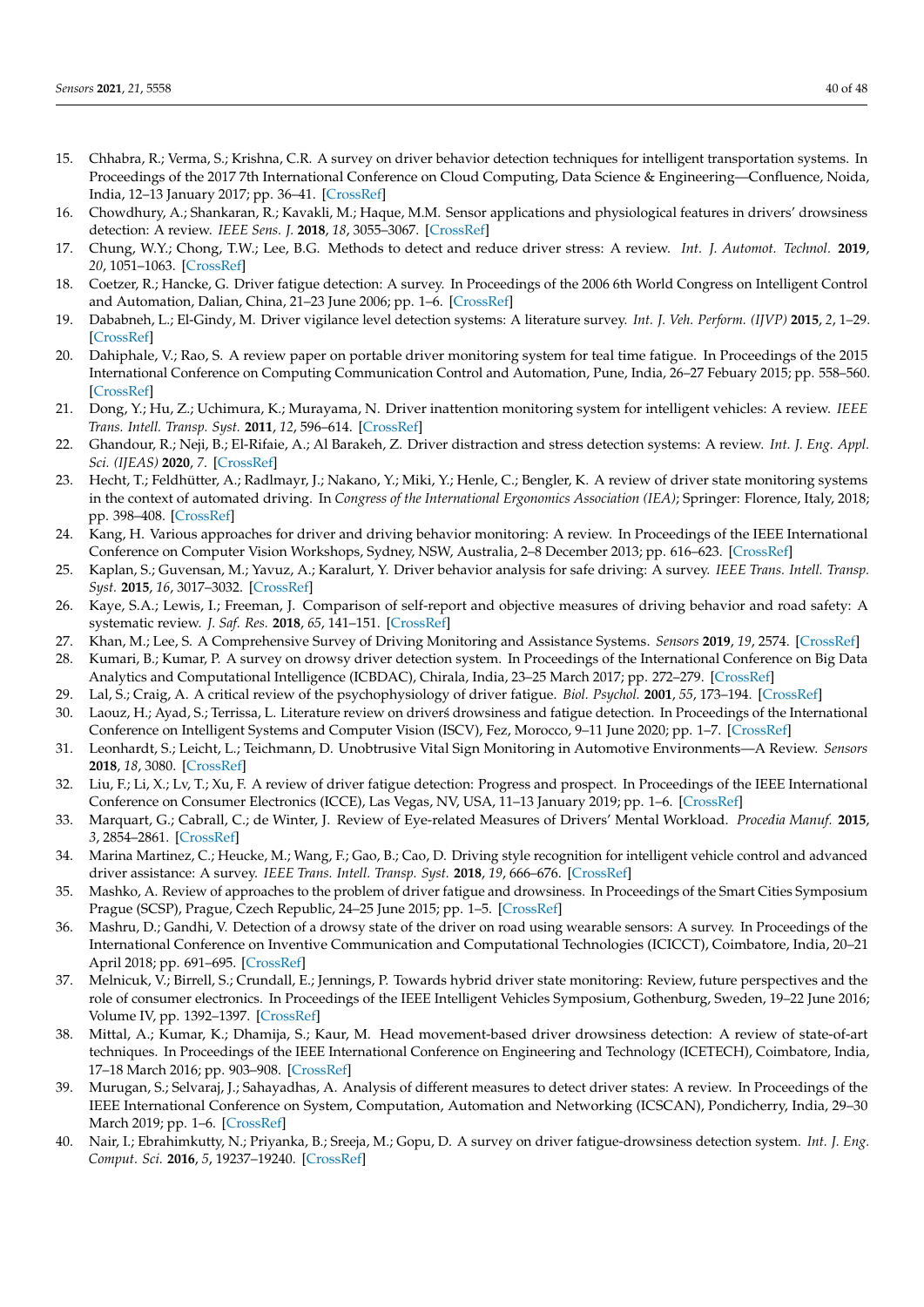- <span id="page-40-32"></span><span id="page-40-10"></span><span id="page-40-9"></span><span id="page-40-8"></span><span id="page-40-7"></span><span id="page-40-6"></span><span id="page-40-5"></span><span id="page-40-4"></span><span id="page-40-3"></span><span id="page-40-2"></span><span id="page-40-1"></span><span id="page-40-0"></span>41. Němcová, A.; Svozilová, V.; Bucsuházy, K.; Smišek, R.; Mézl, M.; Hesko, B.; Belák, M.; Bilik, M.; Maxera, P.; Seitl, M.; et al. Multimodal features for detection of driver stress and fatigue: Review. *IEEE Trans. Intell. Transp. Syst.* **2021**, *22*, 3214–3233. [\[CrossRef\]](http://dx.doi.org/10.1109/TITS.2020.2977762)
- <span id="page-40-33"></span><span id="page-40-12"></span><span id="page-40-11"></span>42. Ngxande, M.; Tapamo, J.; Burke, M. Driver drowsiness detection using behavioral measures and machine learning techniques: A review of state-of-art techniques. In Proceedings of the Pattern Recognition Association of South Africa and Robotics and Mechatronics (PRASA-RobMech), Bloemfontein, South Africa, 30 November–1 December 2017; pp. 156–161. [\[CrossRef\]](http://dx.doi.org/10.1109/RoboMech.2017.8261140)
- <span id="page-40-34"></span><span id="page-40-13"></span>43. Oviedo-Trespalacios, O.; Haque, M.; King, M.; Washington, S. Understanding the impacts of mobile phone distraction on driving performance: A systematic review. *Transp. Res. Part C Emerg. Technol.* **2016**, *72*, 360–380. [\[CrossRef\]](http://dx.doi.org/10.1016/j.trc.2016.10.006)
- <span id="page-40-35"></span><span id="page-40-14"></span>44. Papantoniou, P.; Papadimitriou, E.; Yannis, G. Review of driving performance parameters critical for distracted driving research. *Transp. Res. Procedia* **2017**, *25*, 1796–1805. [\[CrossRef\]](http://dx.doi.org/10.1016/j.trpro.2017.05.148)
- <span id="page-40-36"></span><span id="page-40-15"></span>45. Pratama, B.; Ardiyanto, I.; Adji, T. A review on driver drowsiness based on image, bio-signal, and driver behavior. In Proceedings of the International Conference on Science and Technology—Computer (ICST); Yogyakarta, Indonesia, 11–12 July 2017; pp. 70–75. [\[CrossRef\]](http://dx.doi.org/10.1109/ICSTC.2017.8011855)
- <span id="page-40-37"></span><span id="page-40-16"></span>46. Ramzan, M.; Khan, H.; Awan, S.; Ismail, A.; Ilyas, M.; Mahmood, A. A Survey on State-of-the-Art Drowsiness Detection Techniques. *IEEE Access* **2019**, *7*, 61904–61919. [\[CrossRef\]](http://dx.doi.org/10.1109/ACCESS.2019.2914373)
- <span id="page-40-22"></span><span id="page-40-17"></span>47. Sahayadhas, A.; Sundaraj, K.; Murugappan, M. Detecting driver drowsiness based on sensors: A review. *Sensors* **2012**, *12*, 16937–16953. [\[CrossRef\]](http://dx.doi.org/10.3390/s121216937)
- <span id="page-40-38"></span><span id="page-40-18"></span>48. Scott-Parker, B. Emotions, behaviour, and the adolescent driver: A literature review. *Transp. Res. Part F Traffic Psychol. Behav.* **2017**, *50*, 1–37. [\[CrossRef\]](http://dx.doi.org/10.1016/j.trf.2017.06.019)
- <span id="page-40-39"></span><span id="page-40-19"></span>49. Seth, I. A Survey on Driver Behavior Detection Techniques. *Int. J. Sci. Res. Sci. Technol.* **2020**, *7*, 401–404. [\[CrossRef\]](http://dx.doi.org/10.32628/IJSRST207384)
- <span id="page-40-40"></span>50. Shameen, Z.; Yusoff, M.; Saad, M.; Malik, A.; Muzammel, M. Electroencephalography (EEG) based drowsiness detection for drivers: A review. *ARPN J. Eng. Appl. Sci.* **2018**, *13*, 1458–1464.
- <span id="page-40-41"></span><span id="page-40-20"></span>51. Sigari, M.; Pourshahabi, M.; Soryani, M.; Fathy, M. A review on driver face monitoring systems for fatigue and distraction detection. *Int. J. Adv. Sci. Technol.* **2014**, *64*, 73–100. [\[CrossRef\]](http://dx.doi.org/10.14257/ijast.2014.64.07)
- <span id="page-40-42"></span><span id="page-40-21"></span>52. Sikander, G.; Anwar, S. Driver Fatigue Detection Systems: A Review. *IEEE Trans. Intell. Transp. Syst.* **2019**, *20*, 2339–2352. [\[CrossRef\]](http://dx.doi.org/10.1109/TITS.2018.2868499)
- <span id="page-40-43"></span>53. Singh, H.; Kathuria, A. Analyzing driver behavior under naturalistic driving conditions: A review. *Accid. Anal. Prev.* **2021**, *150*, 1–21. [\[CrossRef\]](http://dx.doi.org/10.1016/j.aap.2020.105908)
- <span id="page-40-44"></span>54. Subbaiah, D.; Reddy, P.; Rao, K. Driver drowsiness detection methods: A comprehensive survey. *Int. J. Res. Advent Technol.* **2019**, *7*, 992–997. [\[CrossRef\]](http://dx.doi.org/10.32622/ijrat.73201918)
- <span id="page-40-23"></span>55. Tu, W.; Wei, L.; Hu, W.; Sheng, Z.; Nicanfar, H.; Hu, X.; Ngai, E.; Leung, V. A Survey on Mobile Sensing Based Mood-Fatigue Detection for Drivers. In *Smart City* 360<sup>0</sup>; Springer: Berlin/Heidelberg, Germany, 2016; Volume 166, pp. 3–15. [\[CrossRef\]](http://dx.doi.org/10.1007/978-3-319-33681-7_1)
- <span id="page-40-45"></span>56. Ukwuoma, C.; Bo, C. Deep learning review on drivers drowsiness detection. In Proceedings of the Technology Innovation Management and Engineering Science International Conference (TIMES-iCON), Bangkok, Thailand, 11–13 December 2019; pp. 1–5. [\[CrossRef\]](http://dx.doi.org/10.1109/TIMES-iCON47539.2019.9024642)
- <span id="page-40-46"></span>57. Vilaca, A.; Cunha, P.; Ferreira, A. Systematic literature review on driving behavior. In Proceedings of the International Conference on Intelligent Transportation Systems (ITSC), Yokohama, Japan, 16–19 October 2017; pp. 1–8. [\[CrossRef\]](http://dx.doi.org/10.1109/ITSC.2017.8317786)
- <span id="page-40-47"></span>58. Vismaya, U.; Saritha, E. A review on driver distraction detection methods. In Proceedings of the International Conference on Communication and Signal Processing (ICCSP), Chennai, India, 28–30 July 2020; pp. 483–487. [\[CrossRef\]](http://dx.doi.org/10.1109/ICCSP48568.2020.9182316)
- <span id="page-40-48"></span>59. Wang, Q.; Yang, J.; Ren, M.; Zheng, Y. Driver fatigue detection: A survey. In Proceedings of the World Congress on Intelligent Control and Automation, Dalian, China, 21–23 June 2006; Volume 2, pp. 8587–8591. [\[CrossRef\]](http://dx.doi.org/10.1109/WCICA.2006.1713656)
- <span id="page-40-49"></span>60. Welch, K.; Harnett, C.; Lee, Y.C. A Review on Measuring Affect with Practical Sensors to Monitor Driver Behavior. *Safety* **2019**, *5*, 72. [\[CrossRef\]](http://dx.doi.org/10.3390/safety5040072)
- <span id="page-40-31"></span>61. Yusoff, N.; Ahmad, R.; Guillet, C.; Malik, A.; Saad, N.; Mérienne, F. Selection of measurement method for detection of driver visual cognitive distraction: A review. *IEEE Access* **2017**, *5*, 22844–22854. [\[CrossRef\]](http://dx.doi.org/10.1109/ACCESS.2017.2750743)
- <span id="page-40-50"></span>62. Zhang, J.; Qiu, W.; Fu, H.; Zhang, M.; Ma, Q. Review of Techniques for Driver Fatigue Detection. *Appl. Mech. Mater.* **2013**, *433–435*, 928–931. [\[CrossRef\]](http://dx.doi.org/10.4028/www.scientific.net/AMM.433-435.928)
- <span id="page-40-24"></span>63. Johns, M. A sleep physiologist's view of the drowsy driver. *Transp. Res. Part F Traffic Psychol. Behav.* **2000**, *3*, 241–249. [\[CrossRef\]](http://dx.doi.org/10.1016/S1369-8478(01)00008-0)
- <span id="page-40-25"></span>64. Massoz, Q. Non-Invasive, Automatic, and Real-Time Characterization of Drowsiness Based on Eye Closure Dynamics. Ph.D. Thesis, University of Liège, Liège, Belgium, 2019.
- <span id="page-40-26"></span>65. Johns, M. Assessing the Drowsiness of Drivers. Unpublished Report, 2001.
- <span id="page-40-27"></span>66. National Center for Statistics and Analysis. *Overview of Motor Vehicle Crashes in 2019*; Traffic Safety Facts Research Note. Report No. DOT HS 813 060; Technical Report; National Highway Traffic Safety Administration: Washington, DC, USA, 2020.
- <span id="page-40-28"></span>67. Critchley, M. On Sleepening. *Clin. Neurol. Neurosurg.* **1992**, *94*, 121–122. [\[CrossRef\]](http://dx.doi.org/10.1016/0303-8467(92)90044-4)
- <span id="page-40-29"></span>68. May, J.; Baldwin, C. Driver fatigue: The importance of identifying causal factors of fatigue when considering detection and countermeasure technologies. *Transp. Res. Part F Traffic Psychol. Behav.* **2008**, *12*, 218–224. [\[CrossRef\]](http://dx.doi.org/10.1016/j.trf.2008.11.005)
- <span id="page-40-30"></span>69. Ebrahimbabaie, P. Prediction of Risk of an Event Using Sensor Signals, with Application to the Prevention of Driving Accidents Due to Drowsiness. Ph.D. Thesis, University of Liège, Liège, Belgium, 2020.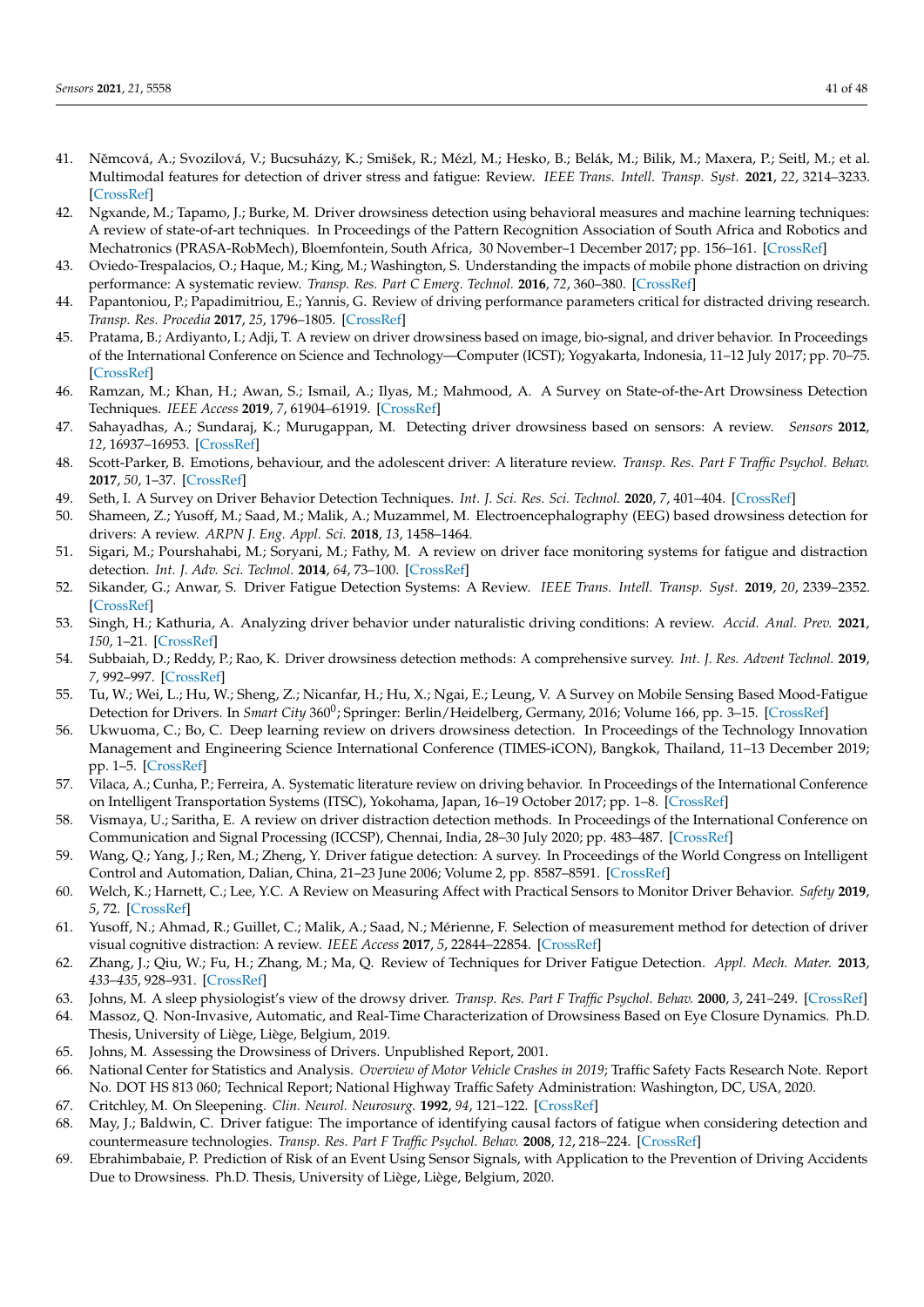- <span id="page-41-24"></span>70. François, C. Development and Validation of Algorithms for Automatic and Real-Time Characterization of Drowsiness. Ph.D. Thesis, University of Liège, Liège, Belgium, 2018.
- <span id="page-41-0"></span>71. Johns, M.; Tucker, A.; Chapman, R. Monitoring the drowsiness of drivers: A new method based on the velocity of eyelid movements. In Proceedings of the World Congress on Intelligent Transport Systems, San Francisco, CA, USA, 6–11 November 2005; pp. 1–16.
- <span id="page-41-1"></span>72. Aaronson, L.; Teel, C.; Cassmeyer, V.; Neuberger, G.; Pallikkathayil, L.; Pierce, J.; Press, A.; Williams, P.; Wingate, A. Defining and Measuring Fatigue. *J. Nurs. Scholarsh.* **2007**, *31*, 45–50. [\[CrossRef\]](http://dx.doi.org/10.1111/j.1547-5069.1999.tb00420.x)
- <span id="page-41-2"></span>73. Shen, J.; Barbera, J.; Shapiro, C. Distinguishing sleepiness and fatigue: Focus on definition and measurement. *Sleep Med. Rev.* **2006**, *10*, 63–76. [\[CrossRef\]](http://dx.doi.org/10.1016/j.smrv.2005.05.004)
- <span id="page-41-3"></span>74. Tantisatirapong, S.; Senavongse, W.; Phothisonothai, M. Fractal dimension based electroencephalogram analysis of drowsiness patterns. In Proceedings of the International Conference on Electrical Engineering/Electronics, Computer, Telecommunications and Information Technology (ECTI-CON), Chiang Mai, Thailand, 19–21 May 2010; pp. 497–500.
- <span id="page-41-4"></span>75. Vicente, J.; Laguna, P.; Bartra, A.; Bailón, R. Drowsiness detection using heart rate variability. *Med. Biol. Eng. Comput.* **2016**, *54*, 927–937. [\[CrossRef\]](http://dx.doi.org/10.1007/s11517-015-1448-7)
- <span id="page-41-5"></span>76. Persson, A.; Jonasson, H.; Fredriksson, I.; Wiklund, U.; Ahlström, C. Heart rate variability for classification of alert versus sleep deprived drivers in real road driving conditions. *IEEE Trans. Intell. Transp. Syst.* **2021**, *22*, 3316–3325. [\[CrossRef\]](http://dx.doi.org/10.1109/TITS.2020.2981941)
- <span id="page-41-6"></span>77. Kiashari, S.; Nahvi, A.; Bakhoda, H.; Homayounfard, A.; Tashakori, M. Evaluation of driver drowsiness using respiration analysis by thermal imaging on a driving simulator. *Multimed. Tools Appl.* **2020**, *79*, 17793–17815. [\[CrossRef\]](http://dx.doi.org/10.1007/s11042-020-08696-x)
- <span id="page-41-7"></span>78. Michael, L.; Passmann, S.; Becker, R. Electrodermal lability as an indicator for subjective sleepiness during total sleep deprivation. *J. Sleep Res.* **2012**, *21*, 470–478. [\[CrossRef\]](http://dx.doi.org/10.1111/j.1365-2869.2011.00984.x)
- <span id="page-41-8"></span>79. Lowenstein, O.; Feinberg, R.; Loewenfeld, I. Pupillary movements during acute and chronic fatigue: A new test for the objective evaluation of tiredness. *Investig. Ophthalmol. Vis. Sci.* **1963**, *2*, 138–157.
- 80. Nishiyama, J.; Tanida, K.; Kusumi, M.; Hirata, Y. The pupil as a possible premonitor of drowsiness. In Proceedings of the Annual International Conference of the IEEE Engineering in Medicine and Biology Society (EMBC), Lyon, France, 22–26 August 2007; pp. 1586–1589. [\[CrossRef\]](http://dx.doi.org/10.1109/IEMBS.2007.4352608)
- <span id="page-41-9"></span>81. Wilhelm, B.; Wilhelm, H.; Lüdtke, H.; Streicher, P.; Adler, M. Pupillographic Assessment of Sleepiness in Sleep-deprived Healthy Subjects. *Sleep* **1998**, *21*, 258–265. [\[PubMed\]](http://www.ncbi.nlm.nih.gov/pubmed/9595604)
- <span id="page-41-10"></span>82. Brown, M.; Marmor, M.; Vaegan.; Zrenner, E.; Brigell, M.; Bach, M. ISCEV Standard for Clinical Electro-oculography (EOG) 2006. *Doc. Ophthalmol.* **2006**, *113*, 205–212. [\[CrossRef\]](http://dx.doi.org/10.1007/s10633-006-9030-0)
- <span id="page-41-11"></span>83. Schleicher, R.; Galley, N.; Briest, S.; Galley, L. Blinks and saccades as indicators of fatigue in sleepiness warnings: Looking tired? *Ergonomics* **2008**, *51*, 982–1010. [\[CrossRef\]](http://dx.doi.org/10.1080/00140130701817062) [\[PubMed\]](http://www.ncbi.nlm.nih.gov/pubmed/18568959)
- <span id="page-41-12"></span>84. Dinges, D.; Mallis, M.; Maislin, G.; Powell, J. *Evaluation of Techniques for Ocular Measurement as an Index of Fatigue and the Basis for Alertness Management*; Technical Report DOT HS 808 762; National Highway Traffic Safety Administration: Washington, DC, USA, 1998.
- 85. Dinges, D.; Mallis, M.; Maislin, G.; Powell, J. *PERCLOS, a Valid Psychophysiological Measure of Alertness as Assessed by Psychomotor Vigilance*; Technical Report FHWA-MCRT-98-006; FHWA: Washington, DC, USA, 1998.
- <span id="page-41-13"></span>86. Wierwille, W.; Ellsworth, L.; Wreggit, S.; Fairbanks, R.; Kirn, C. *Research on Vehicle-Based Driver Status/performance Monitoring; Development, Validation, and Refinement of Algorithms for Detection of Driver Drowsiness*; Technical Report DOT HS 808 247; National Highway Traffic Safety Administration: Washington, DC, USA, 1994.
- <span id="page-41-14"></span>87. Anund, A.; Kecklund, G.; Peters, B.; Forsman, Å.; Arne, L.; Åkerstedt, T. Driver impairment at night and its relation to physiological sleepiness. *Scand. J. Work. Environ. Health* **2008**, *34*, 142–150. [\[CrossRef\]](http://dx.doi.org/10.5271/sjweh.1193)
- <span id="page-41-15"></span>88. Lisper, H.O.; Laurell, H.; van Loon, J. Relation between time to falling asleep behind the wheel on a closed track and changes in subsidiary reaction time during prolonged driving on a motorway. *Ergonomics* **1986**, *29*, 445–453. [\[CrossRef\]](http://dx.doi.org/10.1080/00140138608968278) [\[PubMed\]](http://www.ncbi.nlm.nih.gov/pubmed/3698972)
- <span id="page-41-16"></span>89. Hultman, M.; Johansson, I.; Lindqvist, F.; Ahlström, C. Driver sleepiness detection with deep neural networks using electrophysiological data. *Physiol. Meas.* **2021**, *42*, 034001. [\[CrossRef\]](http://dx.doi.org/10.1088/1361-6579/abe91e) [\[PubMed\]](http://www.ncbi.nlm.nih.gov/pubmed/33621961)
- <span id="page-41-17"></span>90. Åkerstedt, T.; Gillberg, M. Subjective and objective sleepiness in the active individual. *Int. J. Neurosci.* **1990**, *52*, 29–37. [\[CrossRef\]](http://dx.doi.org/10.3109/00207459008994241)
- <span id="page-41-18"></span>91. Hoddes, E.; Zarcone, V.; Smythe, H.; Phillips, R.; Dement, W. Quantification of sleepiness: A new approach. *Psychophysiology* **1973**, *10*, 431–436. [\[CrossRef\]](http://dx.doi.org/10.1111/j.1469-8986.1973.tb00801.x)
- <span id="page-41-19"></span>92. Monk, T. A visual analogue scale technique to measure global vigor and affect. *Psychiatry Res.* **1989**, *27*, 89–99. [\[CrossRef\]](http://dx.doi.org/10.1016/0165-1781(89)90013-9)
- <span id="page-41-20"></span>93. Forsman, P.; Vila, B.; Short, R.; Mott, C.; Van Dongen, H. Efficient driver drowsiness detection at moderate levels of drowsiness. *Accid. Anal. Prev.* **2013**, *50*, 341–350. [\[CrossRef\]](http://dx.doi.org/10.1016/j.aap.2012.05.005)
- 94. Kircher, A.; Uddman, M.; Sandin, J. *Vehicle Control and Drowsiness*; Technical Report; VTI: Linköping, Sweden, 2002.
- <span id="page-41-21"></span>95. Wierwille, W.; Ellsworth, L. Evaluation of driver drowsiness by trained raters. *Accid. Anal. Prev.* **1994**, *26*, 571–581. [\[CrossRef\]](http://dx.doi.org/10.1016/0001-4575(94)90019-1)
- <span id="page-41-22"></span>96. Godthelp, H.; Milgram, P.; Blaauw, G. The Development of a Time-Related Measure to Describe Driving Strategy. *Hum. Factors* **1984**, *26*, 257–268. [\[CrossRef\]](http://dx.doi.org/10.1177/001872088402600302)
- <span id="page-41-23"></span>97. Liang, Y.; Horrey, W.; Howard, M.; Lee, M.; Anderson, C.; Shreeve, M.; O'Brien, C.; Czeisler, C. Prediction of drowsiness events in night shift workers during morning driving. *Accid. Anal. Prev.* **2019**, *126*, 105–114. [\[CrossRef\]](http://dx.doi.org/10.1016/j.aap.2017.11.004) [\[PubMed\]](http://www.ncbi.nlm.nih.gov/pubmed/29126462)
- 98. Liu, C.; Hosking, S.; Lenné, M. Predicting driver drowsiness using vehicle measures: Recent insights and future challenges. *J. Saf. Res.* **2009**, *40*, 239–245. [\[CrossRef\]](http://dx.doi.org/10.1016/j.jsr.2009.04.005) [\[PubMed\]](http://www.ncbi.nlm.nih.gov/pubmed/19778647)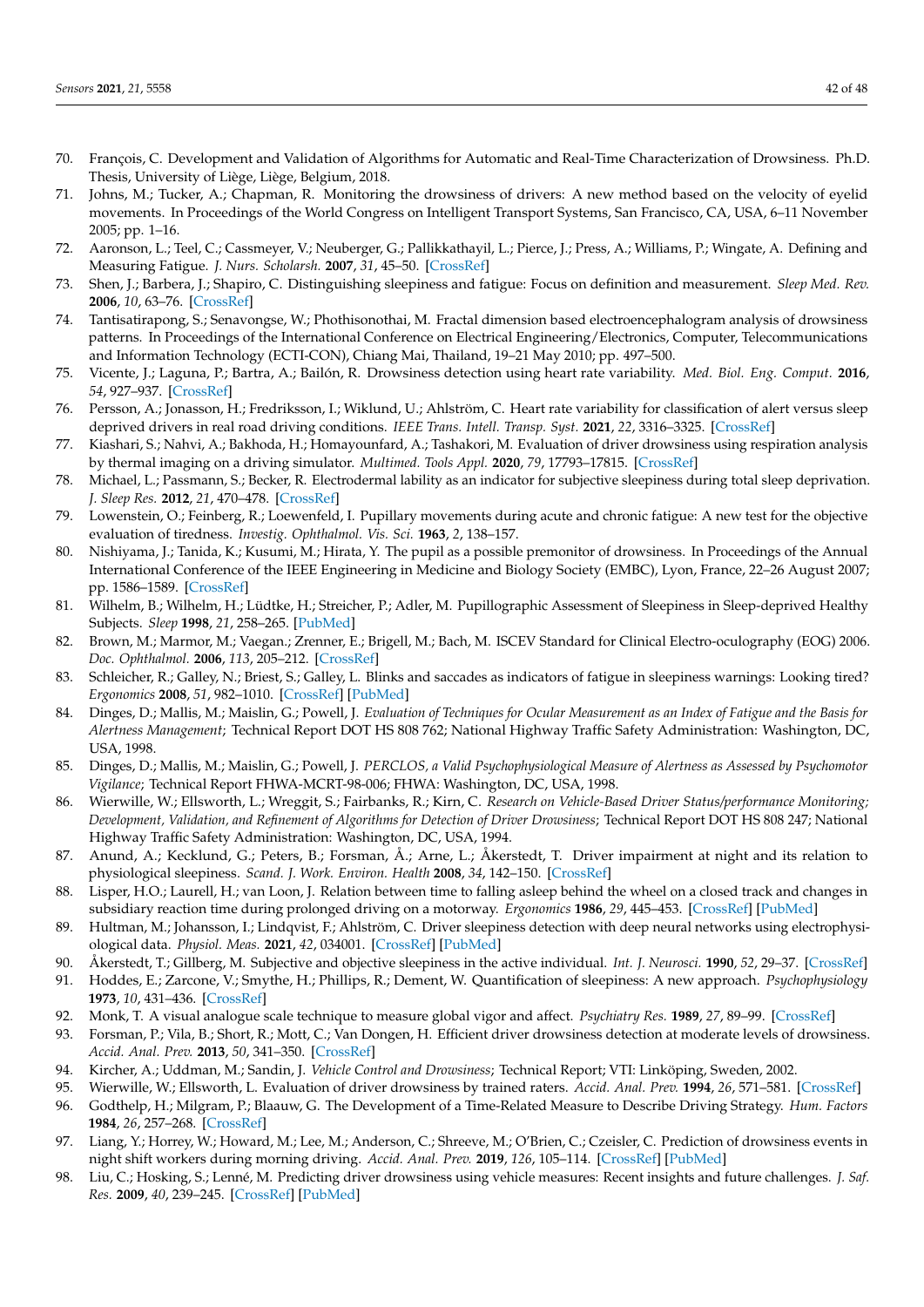- <span id="page-42-0"></span>99. Verwey, W.; Zaidel, D. Predicting drowsiness accidents from personal attributes, eye blinks and ongoing driving behaviour. *Personal. Individ. Differ.* **2000**, *28*, 123–142. [\[CrossRef\]](http://dx.doi.org/10.1016/S0191-8869(99)00089-6)
- <span id="page-42-1"></span>100. Arnedt, J.; Wilde, G.; Munt, P.; MacLean, A. Simulated driving performance following prolonged wakefulness and alcohol consumption: Separate and combined contributions to impairment. *J. Sleep Res.* **2000**, *9*, 233–241. [\[CrossRef\]](http://dx.doi.org/10.1046/j.1365-2869.2000.00216.x) [\[PubMed\]](http://www.ncbi.nlm.nih.gov/pubmed/11012861)
- <span id="page-42-2"></span>101. Thiffault, P.; Bergeron, J. Monotony of road environment and driver fatigue: A simulator study. *Accid. Anal. Prev.* **2003**, *35*, 381–391. [\[CrossRef\]](http://dx.doi.org/10.1016/S0001-4575(02)00014-3)
- <span id="page-42-3"></span>102. Jacobé de Naurois, C.; Bourdin, C.; Stratulat, A.; Diaz, E.; Vercher, J.L. Detection and prediction of driver drowsiness using artificial neural network models. *Accid. Anal. Prev.* **2019**, *126*, 95–104. [\[CrossRef\]](http://dx.doi.org/10.1016/j.aap.2017.11.038)
- <span id="page-42-4"></span>103. Ebrahimbabaie, P.; Verly, J. Excellent Potential of Geometric Brownian Motion (GBM) as a Random Process Model for Level of Drowsiness Signals. In *International Joint Conference on Biomedical Engineering Systems and Technologies—BIOSIGNAL*; SciTePress: Madeira, Portugal, 2018; pp. 105–112. [\[CrossRef\]](http://dx.doi.org/10.5220/0006545101050112)
- <span id="page-42-5"></span>104. François, C.; Hoyoux, T.; Langohr, T.; Wertz, J.; Verly, J. Tests of a New Drowsiness Characterization and Monitoring System Based on Ocular Parameters. *Int. J. Environ. Res. Public Health* **2016**, *13*, 174. [\[CrossRef\]](http://dx.doi.org/10.3390/ijerph13020174)
- <span id="page-42-6"></span>105. Silva, H.; Lourenço, A.; Fred, A. In-vehicle driver recognition based on hand ECG signals. In Proceedings of the ACM International Conference on Intelligent User Interfaces, 14–17 February 2012; pp. 25–28. [\[CrossRef\]](http://dx.doi.org/10.1145/2166966.2166971)
- <span id="page-42-7"></span>106. Leicht, L.; Skobel, E.; Mathissen, M.; Leonhardt, S.; Weyer, S.; Wartzek, T.; Reith, S.; Möhler, W.; Teichmann, D. Capacitive ECG recording and beat-to-beat interval estimation after major cardiac event. In Proceedings of the Annual International Conference of the IEEE Engineering in Medicine and Biology Society (EMBC), Milan, Italy, 25–29 August 2015; pp. 7614–7617. [\[CrossRef\]](http://dx.doi.org/10.1109/EMBC.2015.7320155)
- <span id="page-42-8"></span>107. Wusk, G.; Gabler, H. Non-invasive detection of respiration and heart rate with a vehicle seat sensor. *Sensors* **2018**, *18*, 1463. [\[CrossRef\]](http://dx.doi.org/10.3390/s18051463) [\[PubMed\]](http://www.ncbi.nlm.nih.gov/pubmed/29738456)
- <span id="page-42-9"></span>108. Zhang, Q.; Wu, Q.; Zhou, Y.; Wu, X.; Ou, Y.; Zhou, H. Webcam-based, non-contact, real-time measurement for the physiological parameters of drivers. *Measurement* **2017**, *100*, 311–321. [\[CrossRef\]](http://dx.doi.org/10.1016/j.measurement.2017.01.007)
- <span id="page-42-10"></span>109. Izumi, S.; Matsunaga, D.; Nakamura, R.; Kawaguchi, H.; Yoshimoto, M. A Contact-Less Heart Rate Sensor System for Driver Health Monitoring. 2017. Available online: <https://pdfs.semanticscholar.org/9059/6a41f8642c5854f88e02a3e121a151747434.pdf> (accessed on 17 August 2021).
- <span id="page-42-11"></span>110. Schires, E.; Georgiou, P.; Lande, T. Vital sign monitoring through the back using an UWB impulse radar with body coupled antennas. *IEEE Trans. Biomed. Circuits Syst.* **2018**, *12*, 292–302. [\[CrossRef\]](http://dx.doi.org/10.1109/TBCAS.2018.2799322)
- <span id="page-42-12"></span>111. Zhang, K.; Zhang, L.; Liu, Q.; Zhang, D.; Yang, M.H. Fast Visual Tracking via Dense Spatio-temporal Context Learning. In *European Conference on Computer Vision (ECCV)*; Springer: Berlin/Heidelberg, Germany, 2014; Volume 8693, pp. 127–141. [\[CrossRef\]](http://dx.doi.org/10.1007/978-3-319-10602-1_9)
- <span id="page-42-13"></span>112. Massoz, Q.; Verly, J.; Van Droogenbroeck, M. Multi-Timescale Drowsiness Characterization Based on a Video of a Driver's Face. *Sensors* **2018**, *18*, 2801. [\[CrossRef\]](http://dx.doi.org/10.3390/s18092801)
- <span id="page-42-14"></span>113. Zin, Z.; Rodzi, A.; Ibrahim, N. Vision based eye closeness classification for driver's distraction and drowsiness using PERCLOS and support vector machines. In *International Conference on Machine Vision (ICMV)*; SPIE: Bellingham, WA, USA, 2018; Volume 11041. [\[CrossRef\]](http://dx.doi.org/10.1117/12.2522949)
- <span id="page-42-15"></span>114. Teyeb, I.; Jemai, O.; Zaied, M.; Amar, C. Vigilance measurement system through analysis of visual and emotional driver's signs using wavelet networks. In Proceedings of the International Conference on Intelligent Systems Design and Applications (ISDA), Marrakech, Morocco, 14–16 December 2015; pp. 140–147. [\[CrossRef\]](http://dx.doi.org/10.1109/ISDA.2015.7489215)
- <span id="page-42-16"></span>115. Teyeb, I.; Jemai, O.; Zaied, M.; Amar, C. Towards a smart car seat design for drowsiness detection based on pressure distribution of the driver's body. In Proceedings of the International Conference on Software Engineering Advances (ICSEA), Rome, Italy, 21–25 August 2016; pp. 217–222.
- <span id="page-42-17"></span>116. Bergasa, L.; Nuevo, J.; Sotelo, M.; Barea, R.; Lopez, M. Real-time system for monitoring driver vigilance. *IEEE Trans. Intell. Transp. Syst.* **2006**, *7*, 63–77. [\[CrossRef\]](http://dx.doi.org/10.1109/TITS.2006.869598)
- <span id="page-42-18"></span>117. Baccour, M.; Driewer, F.; Schack, T.; Kasneci, E. Camera-based driver drowsiness state classification using logistic regression models. In Proceedings of the IEEE International Conference on Systems, Man, and Cybernetics (SMC), Toronto, ON, Canada, 11–14 October 2020; pp. 1–8. [\[CrossRef\]](http://dx.doi.org/10.1109/SMC42975.2020.9282918)
- <span id="page-42-19"></span>118. Dreißig, M.; Baccour, M.; Schäck, T.; Kasneci, E. Driver drowsiness classification based on eye blink and head movement features using the k-NN algorithm. In Proceedings of the Symposium Series on Computational Intelligence (SSCI), Canberra, ACT, Australia, 1–4 December 2020; pp. 889–896. [\[CrossRef\]](http://dx.doi.org/10.1109/SSCI47803.2020.9308133)
- <span id="page-42-20"></span>119. Fridman, L.; Brown, D.; Glazer, M.; Angell, W.; Dodd, S.; Jenik, B.; Terwilliger, J.; Patsekin, A.; Kindelsberger, J.; Ding, L.; et al. MIT advanced vehicle technology study: Large-scale naturalistic driving study of driver behavior and interaction with automation. *IEEE Access* **2019**, *7*, 102021–102038. [\[CrossRef\]](http://dx.doi.org/10.1109/ACCESS.2019.2926040)
- <span id="page-42-21"></span>120. Li, R.; Liu, C.; Luo, F. A design for automotive CAN bus monitoring system. In Proceedings of the IEEE Vehicle Power and Propulsion Conference, Harbin, China, 3–5 September 2008; pp. 1–5. [\[CrossRef\]](http://dx.doi.org/10.1109/VPPC.2008.4677544)
- <span id="page-42-22"></span>121. Campbell, K. The SHRP 2 Naturalistic Driving Study. *TR News* **2012**, *282*, 30–35.
- <span id="page-42-23"></span>122. Apostoloff, N.; Zelinsky, A. Robust vision based lane tracking using multiple cues and particle filtering. In Proceedings of the IEEE Intelligent Vehicles Symposium, Columbus, OH, USA, 9–11 June 2003; pp. 558–563. [\[CrossRef\]](http://dx.doi.org/10.1109/IVS.2003.1212973)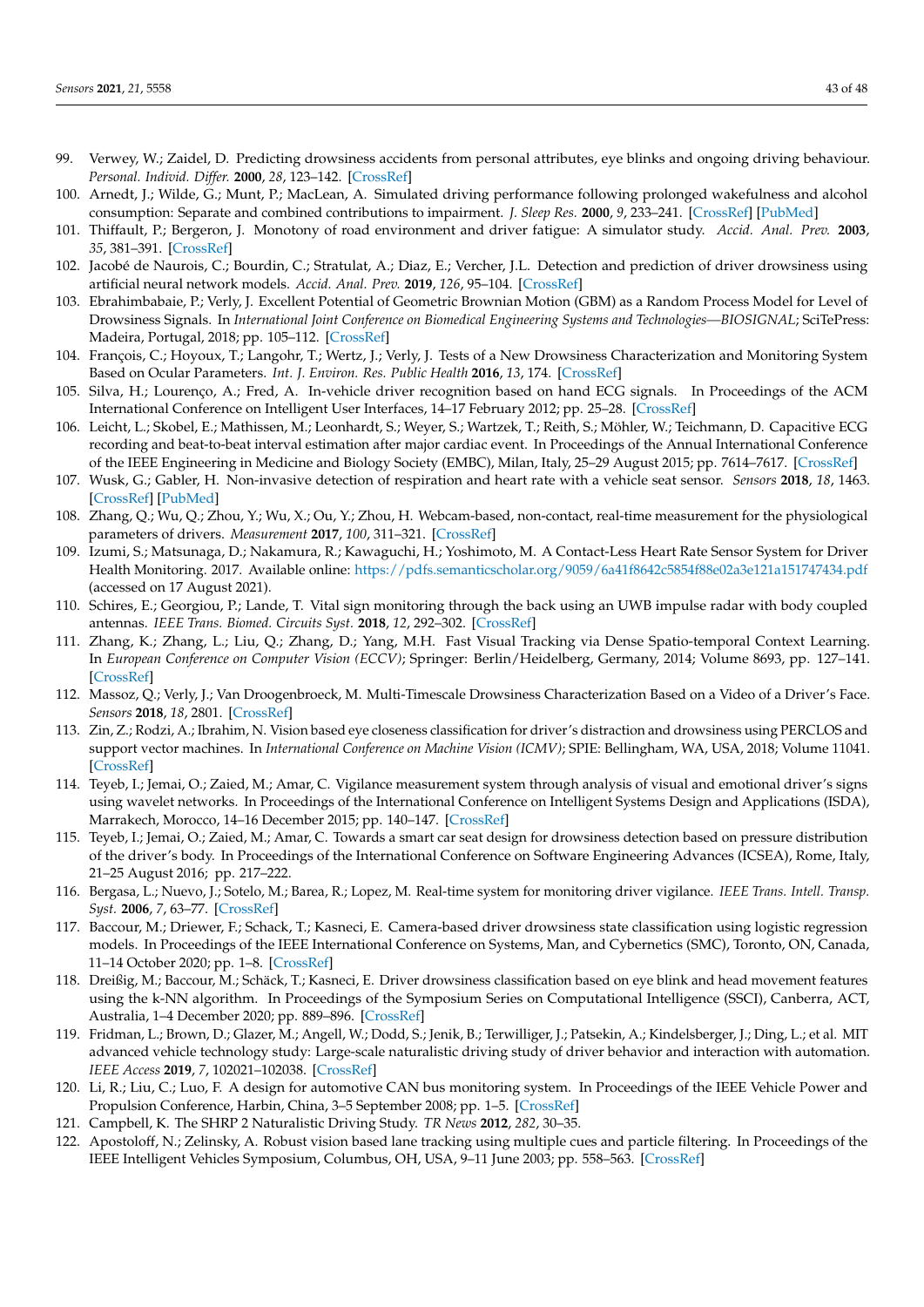- <span id="page-43-0"></span>123. Bakker, B.; Zabłocki, B.; Baker, A.; Riethmeister, V.; Marx, B.; Iyer, G.; Anund, A.; Ahlström, C. A Multi-Stage, Multi-Feature Machine Learning Approach to Detect Driver Sleepiness in Naturalistic Road Driving Conditions. *IEEE Trans. Intell. Transp. Syst.* **2021**, 1–10. [\[CrossRef\]](http://dx.doi.org/10.1109/TITS.2021.3090272)
- <span id="page-43-1"></span>124. Marquart, G.; de Winter, J. Workload assessment for mental arithmetic tasks using the task-evoked pupillary response. *PeerJ Comput. Sci.* **2015**, *1*, 1–20. [\[CrossRef\]](http://dx.doi.org/10.7717/peerj-cs.16)
- <span id="page-43-2"></span>125. Hart, S.; Staveland, L. Development of NASA-TLX (Task Load Index): Results of empirical and theoretical research. *Adv. Psychol.* **1988**, *52*, 139–183. [\[CrossRef\]](http://dx.doi.org/10.1016/s0166-4115(08)62386-9)
- <span id="page-43-3"></span>126. Borghini, G.; Astolfi, L.; Vecchiato, G.; Mattia, D.; Babiloni, F. Measuring neurophysiological signals in aircraft pilots and car drivers for the assessment of mental workload, fatigue and drowsiness. *Neurosci. Biobehav. Rev.* **2014**, *44*, 58–75. [\[CrossRef\]](http://dx.doi.org/10.1016/j.neubiorev.2012.10.003)
- <span id="page-43-4"></span>127. O'Donnel, R.; Eggemeier, F., Workload assessment methodology. In *Cognitive Processes and Performance*; Wiley: Hoboken, NJ, USA, 1986; Chapter 42, pp. 1–49.
- <span id="page-43-5"></span>128. Sanders, M.; McCormick, E. *Human Factors in Engineering and Design*; Mcgraw-Hill Book Company: New York, NY, USA, 1998; Volume 25. [\[CrossRef\]](http://dx.doi.org/10.1108/ir.1998.25.2.153.2)
- <span id="page-43-6"></span>129. Wickens, C.; Hollands, J.; Banbury, S.; Parasuraman, R. *Engineering Psychology and Human Performance*; Psychology Press: New York, NY, USA, 2015. [\[CrossRef\]](http://dx.doi.org/10.4324/9781315665177)
- <span id="page-43-7"></span>130. Schaap, T.; Van der Horst, A.; van Arem, B.; Brookhuis, K., The relationship between driver distraction and mental workload. In *Driver Distraction and Inattention: Advances in Research and Countermeasures*; CRC Press: Boca Raton, FL, USA, 2013; Volume 1, pp. 63–80.
- <span id="page-43-8"></span>131. Kajiwara, S. Evaluation of driver's mental workload by facial temperature and electrodermal activity under simulated driving conditions. *Int. J. Autom. Technol.* **2014**, *15*, 65–70. [\[CrossRef\]](http://dx.doi.org/10.1007/s12239-014-0007-9)
- <span id="page-43-9"></span>132. Gable, T.; Kun, A.; Walker, B.; Winton, R. Comparing heart rate and pupil size as objective measures of workload in the driving context: Initial look. In Proceedings of the 7th International Conference on Automotive User Interfaces and Interactive Vehicular Applications, Nottingham, UK, 1–3 September 2015; pp. 20–25. [\[CrossRef\]](http://dx.doi.org/10.1145/2809730.2809745)
- <span id="page-43-10"></span>133. Paxion, J.; Galy, E.; Berthelon, C. Mental workload and driving. *Front. Psychol.* **2014**, *5*, 1344. [\[CrossRef\]](http://dx.doi.org/10.3389/fpsyg.2014.01344)
- <span id="page-43-11"></span>134. Reimer, B.; Mehler, B.; Coughlin, J.; Godfrey, K.; Tan, C. An on-road assessment of the impact of cognitive workload on physiological arousal in young adult drivers. In Proceedings of the International Conference on Automotive User Interfaces and Interactive Vehicular Applications, Essen, Germany, September 21–22. 2009; pp. 115–118. [\[CrossRef\]](http://dx.doi.org/10.1145/1620509.1620531)
- <span id="page-43-12"></span>135. Fournier, L.; Wilson, G.; Swain, C. Electrophysiological, behavioral, and subjective indexes of workload when performing multiple tasks: Manipulations of task difficulty and training. *Int. J. Psychophysiol.* **1999**, *31*, 129–145. [\[CrossRef\]](http://dx.doi.org/10.1016/S0167-8760(98)00049-X)
- <span id="page-43-13"></span>136. Kim, J.; Jeong, C.; Jung, M.; Park, J.; Jung, D. Highly reliable driving workload analysis using driver electroencephalogram (EEG) activities during driving. *Int. J. Autom. Technol.* **2013**, *14*, 965–970. [\[CrossRef\]](http://dx.doi.org/10.1007/s12239-013-0106-z)
- <span id="page-43-14"></span>137. Kosch, T.; Hassib, M.; Buschek, D.; Schmidt, A. Look into my eyes: Using pupil dilation to estimate mental workload for task complexity adaptation. In *Extended Abstracts of the CHI Conference on Human Factors in Computing Systems*; ACM: Montréal, QC, Canada, 2018; pp. 1–6. [\[CrossRef\]](http://dx.doi.org/10.1145/3170427.3188643)
- <span id="page-43-15"></span>138. Pfleging, B.; Fekety, D.; Schmidt, A.; Kun, A. A model relating pupil diameter to mental workload and lighting conditions. In Proceedings of the CHI Conference on Human Factors in Computing Systems, San Jose, CA, USA, 7–12 May, 2016; pp. 5776–5788. [\[CrossRef\]](http://dx.doi.org/10.1145/2858036.2858117)
- <span id="page-43-16"></span>139. Yokoyama, H.; Eihata, K.; Muramatsu, J.; Fujiwara, Y. Prediction of driver's workload from slow fluctuations of pupil diameter. In Proceedings of the International Conference on Intelligent Transportation Systems (ITSC), Maui, HI, USA, 4–7 November 2018; pp. 1775–1780. [\[CrossRef\]](http://dx.doi.org/10.1109/ITSC.2018.8569279)
- <span id="page-43-17"></span>140. Fridman, L.; Reimer, B.; Mehler, B.; Freeman, W. Cognitive Load Estimation in the Wild. In Proceedings of the 2018 CHI Conference on Human Factors in Computing Systems, Montreal, Canada, 21–26 April 2018; pp. 1–9. [\[CrossRef\]](http://dx.doi.org/10.1145/3173574.3174226)
- <span id="page-43-18"></span>141. Liao, Y.; Li, S.; Wang, W.; Wang, Y.; Li, G.; Cheng, B. Detection of driver cognitive distraction: A comparison study of stop-controlled intersection and speed-limited highway. *IEEE Trans. Intell. Transp. Syst.* **2016**, *17*, 1628–1637. [\[CrossRef\]](http://dx.doi.org/10.1109/TITS.2015.2506602)
- <span id="page-43-19"></span>142. May, J.; Kennedy, R.; Williams, M.; Dunlap, W.; Brannan, J. Eye movement indices of mental workload. *Acta Psychol.* **1990**, *75*, 75–89. [\[CrossRef\]](http://dx.doi.org/10.1016/0001-6918(90)90067-P)
- <span id="page-43-20"></span>143. Palasek, P.; Lavie, N.; Palmer, L. Attentional demand estimation with attentive driving models. In Proceedings of the British Machine Vision Conference (BMVC), Cardiff, Wales, UK, 9–12 September, 2019; pp. 1–13.
- <span id="page-43-21"></span>144. Musabini, A.; Chetitah, M. Heatmap-based method for estimating drivers' cognitive distraction. *arXiv* **2020**, arXiv:abs/2005.14136.
- <span id="page-43-22"></span>145. Le, A.; Suzuki, T.; Aoki, H. Evaluating driver cognitive distraction by eye tracking: From simulator to driving. *Transp. Res. Interdiscip. Perspect.* **2020**, *4*, 1–7. [\[CrossRef\]](http://dx.doi.org/10.1016/j.trip.2019.100087)
- <span id="page-43-23"></span>146. Hao, X.; Wang, Z.; Yang, F.; Wang, Y.; Guo, Y.; Zhang, K. The effect of traffic on situation awareness and mental workload: Simulator-based study. In *International Conference on Engineering Psychology and Cognitive Ergonomics (EPCE)*; Springer: Berlin/Heidelberg, Germany, 2007; pp. 288–296. [\[CrossRef\]](http://dx.doi.org/10.1007/978-3-540-73331-7_31)
- <span id="page-43-24"></span>147. Young, K.; Regan, M.; Lee, J., Measuring the effects of driver distraction: Direct driving performance methods and measures. In *Driver Distraction: Theory, Effects & Mitigation*; CRC Press: Boca Raton, FL, USA, 2009; Chapter 7, pp. 85–105.
- <span id="page-43-25"></span>148. Ranney, T.; Mazzae, E.; Garrott, R.; Goodman, M. *NHTSA Driver Distraction Research: Past, Present, and Future*; Technical Report; SAE: Warrendale, PA, USA, 2000.
- <span id="page-43-26"></span>149. Regan, M.; Lee, J.; Young, K. *Driver Distraction: Theory, Effects, and Mitigation*; CRC Press: Boca Raton, FL, USA, 2008.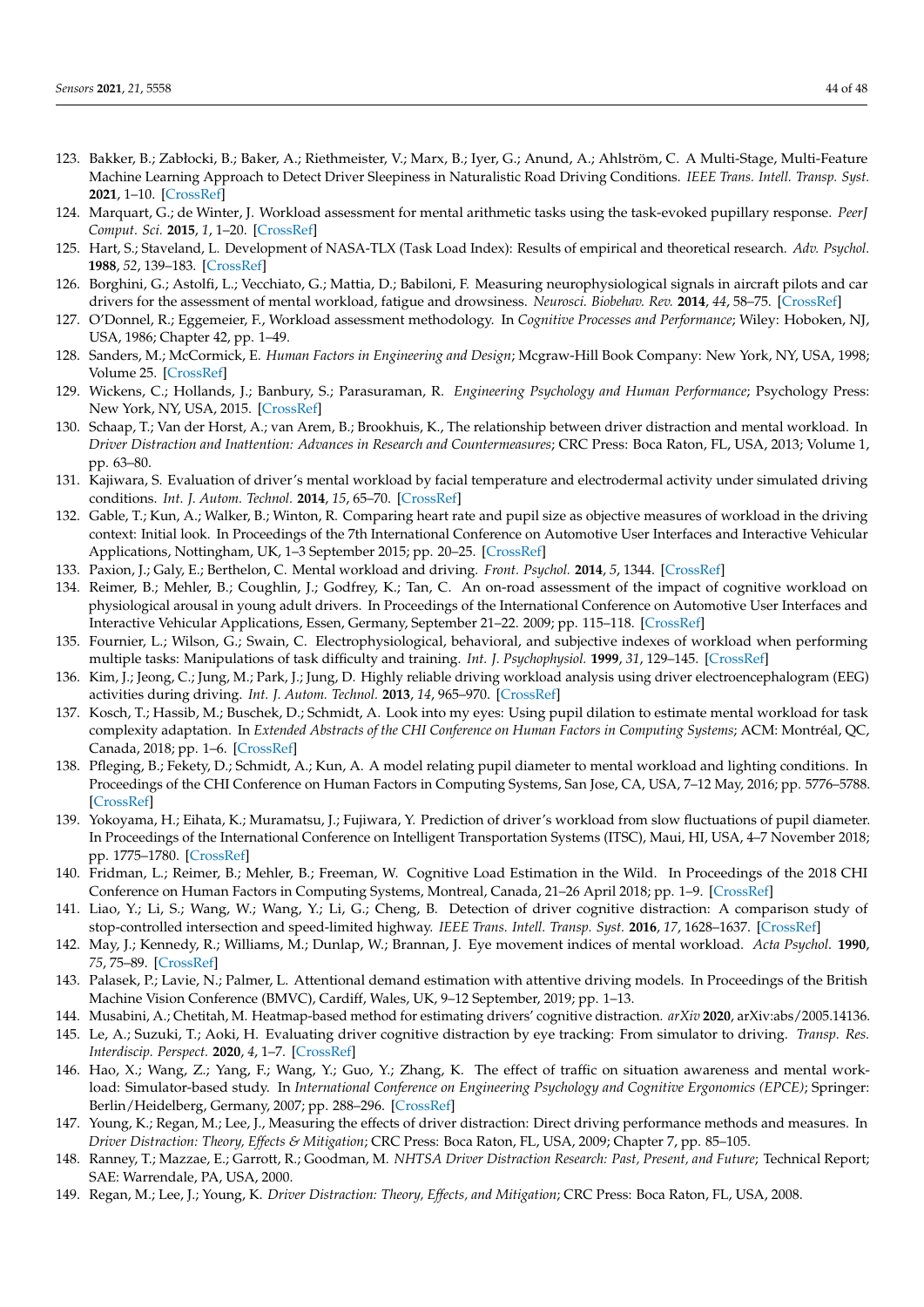- <span id="page-44-0"></span>150. Regan, M.; Hallett, C.; Gordon, C. Driver distraction and driver inattention: Definition, relationship and taxonomy. *Accid. Anal. Prev.* **2011**, *43*, 1771–1781. [\[CrossRef\]](http://dx.doi.org/10.1016/j.aap.2011.04.008)
- <span id="page-44-1"></span>151. Almahasneh, H.; Chooi, W.T.; Kamel, N.; Malik, A. Deep in thought while driving: An EEG study on drivers' cognitive distraction. *Transp. Res. Part F Traffic Psychol. Behav.* **2014**, *26*, 218–226. [\[CrossRef\]](http://dx.doi.org/10.1016/j.trf.2014.08.001)
- <span id="page-44-2"></span>152. Gonçalves, J.; Bengler, K. Driver state monitoring systems–Transferable knowledge manual driving to HAD. *Procedia Manuf.* **2015**, *3*, 3011–3016. [\[CrossRef\]](http://dx.doi.org/10.1016/j.promfg.2015.07.845)
- <span id="page-44-3"></span>153. Durso, F.; Gronlund, S., Situation awareness. In *Handbook of Applied Cognition*; John Wiley & Sons Ltd.: Hoboken, NJ, USA, 1999; pp. 283–314.
- <span id="page-44-4"></span>154. Kass, S.; Cole, K.; Stanny, C. Effects of distraction and experience on situation awareness and simulated driving. *Transp. Res. Part F Traffic Psychol. Behav.* **2007**, *10*, 321–329. [\[CrossRef\]](http://dx.doi.org/10.1016/j.trf.2006.12.002)
- <span id="page-44-5"></span>155. Kircher, K.; Ahlström, C. Minimum required attention: A human-centered approach to driver inattention. *Hum. Factors* **2016**, *59*, 471–484. [\[CrossRef\]](http://dx.doi.org/10.1177/0018720816672756)
- <span id="page-44-6"></span>156. Ahlström, C.; Georgoulas, G.; Kircher, K. Towards a context-dependent multi-buffer driver distraction detection algorithm. *IEEE Trans. Intell. Transp. Syst.* **2021**, 1–13. [\[CrossRef\]](http://dx.doi.org/10.1109/TITS.2021.3060168)
- <span id="page-44-7"></span>157. Tijerina, L. Issues in the evaluation of driver distraction associated with in-vehicle information and telecommunications systems. *Transp. Res. Inc* **2000**, *12*, 54–67.
- <span id="page-44-8"></span>158. Li, Z.; Bao, S.; Kolmanovsky, I.; Yin, X. Visual-manual distraction detection using driving performance indicators with naturalistic driving data. *IEEE Trans. Intell. Transp. Syst.* **2017**, *19*, 2528–2535. [\[CrossRef\]](http://dx.doi.org/10.1109/TITS.2017.2754467)
- <span id="page-44-9"></span>159. Le, T.; Zhu, C.; Zheng, Y.; Luu, K.; Savvides, M. Robust hand detection in Vehicles. In Proceedings of the IEEE International Conference on Pattern Recognition (ICPR), Cancun, Mexico, 4–8 December 2016; pp. 573–578. [\[CrossRef\]](http://dx.doi.org/10.1109/ICPR.2016.7899695)
- <span id="page-44-10"></span>160. Le, T.; Quach, K.; Zhu, C.; Duong, C.; Luu, K.; Savvides, M. Robust hand detection and classification in vehicles and in the wild. In Proceedings of the IEEE International Conference on Computer Vision and Pattern Recognition Workshops (CVPRW), Honolulu, HI, USA, 21–26 July 2017; pp. 39–46. [\[CrossRef\]](http://dx.doi.org/10.1109/CVPRW.2017.159)
- <span id="page-44-11"></span>161. Yan, S.; Teng, Y.; Smith, J.; Zhang, B. Driver behavior recognition based on deep convolutional neural networks. In Proceedings of the International Conference on Natural Computation, Fuzzy Systems and Knowledge Discovery (ICNC-FSKD), Changsha, China, 13–15 August 2016; pp. 636–641. [\[CrossRef\]](http://dx.doi.org/10.1109/FSKD.2016.7603248)
- <span id="page-44-12"></span>162. Baheti, B.; Gajre, S.; Talbar, S. Detection of distracted driver using convolutional neural network. In Proceedings of the IEEE International Conference on Computer Vision and Pattern Recognition Workshops (CVPRW), Salt Lake City, UT, USA, 18–22 June 2018; pp. 1032–1038. [\[CrossRef\]](http://dx.doi.org/10.1109/CVPRW.2018.00150)
- <span id="page-44-13"></span>163. Masood, S.; Rai, A.; Aggarwal, A.; Doja, M.; Ahmad, M. Detecting distraction of drivers using Convolutional Neural Network. *Pattern Recognit. Lett.* **2020**, *139*, 79–85. [\[CrossRef\]](http://dx.doi.org/10.1016/j.patrec.2017.12.023)
- <span id="page-44-14"></span>164. Young, K.; Regan, M. Driver distraction: A review of the literature. In *Distracted Driving*; Australasian College of Road Safety: Pearce, ACT, Australia, 2007; pp. 379–405.
- <span id="page-44-15"></span>165. Fridman, L.; Langhans, P.; Lee, J.; Reimer, B. Driver Gaze Region Estimation without Use of Eye Movement. *IEEE Trans. Intell. Transp. Syst.* **2016**, *31*, 49–56. [\[CrossRef\]](http://dx.doi.org/10.1109/MIS.2016.47)
- <span id="page-44-16"></span>166. Fridman, L.; Lee, J.; Reimer, B.; Victor, T. 'Owl' and 'Lizard': Patterns of head pose and eye pose in driver gaze classification. *IET Comput. Vis.* **2016**, *10*, 308–313. [\[CrossRef\]](http://dx.doi.org/10.1049/iet-cvi.2015.0296)
- <span id="page-44-17"></span>167. Vicente, F.; Huang, Z.; Xiong, X.; De la Torre, F.; Zhang, W.; Levi, D. Driver gaze tracking and eyes off the road detection system. *IEEE Trans. Intell. Transp. Syst.* **2015**, *16*, 2014–2027. [\[CrossRef\]](http://dx.doi.org/10.1109/TITS.2015.2396031)
- <span id="page-44-18"></span>168. Engström, J.; Markkula, G. Effects of visual and cognitive distraction on lane change test performance. In Proceedings of the International Driving Symposium on Human Factors in Driver Assessment, Stevenson, WA, USA, 10 July 2007; pp. 199–205. [\[CrossRef\]](http://dx.doi.org/10.17077/drivingassessment.1237)
- <span id="page-44-19"></span>169. Liang, Y.; Lee, J. Combining cognitive and visual distraction: Less than the sum of its parts. *Accid. Anal. Prev.* **2010**, *42*, 881–890. [\[CrossRef\]](http://dx.doi.org/10.1016/j.aap.2009.05.001) [\[PubMed\]](http://www.ncbi.nlm.nih.gov/pubmed/20380916)
- <span id="page-44-20"></span>170. Naqvi, R.; Arsalan, M.; Batchuluun, G.; Yoon, H.; Park, K. Deep learning-based gaze detection system for automobile drivers using a NIR camera sensor. *Sensors* **2018**, *18*, 456. [\[CrossRef\]](http://dx.doi.org/10.3390/s18020456)
- <span id="page-44-21"></span>171. Mukherjee, S.; Robertson, N. Deep head pose: Gaze-direction estimation in multimodal video. *IEEE Trans. Multimed.* **2015**, *17*, 2094–2107. [\[CrossRef\]](http://dx.doi.org/10.1109/TMM.2015.2482819)
- <span id="page-44-22"></span>172. Sodnik, J.; Dicke, C.; Tomažič, S.; Billinghurst, M. A user study of auditory versus visual interfaces for use while driving. *Int.* J. *-Hum.-Comput. Stud.* **2008**, *66*, 318–332. [\[CrossRef\]](http://dx.doi.org/10.1016/j.ijhcs.2007.11.001)
- <span id="page-44-23"></span>173. Vincent, E.; Gribonval, R.; Fevotte, C. Performance measurement in blind audio source separation. *IEEE Trans. Audio Speech Lang. Process.* **2006**, *14*, 1462–1469. [\[CrossRef\]](http://dx.doi.org/10.1109/TSA.2005.858005)
- <span id="page-44-24"></span>174. Kahneman, D.; Tursky, B.; Shapiro, D.; Crider, A. Pupillary, heart rate, and skin resistance changes during a mental task. *J. Exp. Psychol.* **1969**, *79*, 164–167. [\[CrossRef\]](http://dx.doi.org/10.1037/h0026952)
- <span id="page-44-25"></span>175. Hargutt, V.; Kruger, H. Eyelid movements and their predictive value for fatigue stages. In Proceedings of the International Conference on Traffic and Transport Psychology (ICTTP), Berne, Switzerland, 4–7 September 2000.
- <span id="page-44-26"></span>176. Schröger, E.; Giard, M.H.; Wolff, C. Auditory distraction: Event-related potential and behavioral indices. *Clin. Neurophysiol.* **2000**, *111*, 1450–1460. [\[CrossRef\]](http://dx.doi.org/10.1016/S1388-2457(00)00337-0)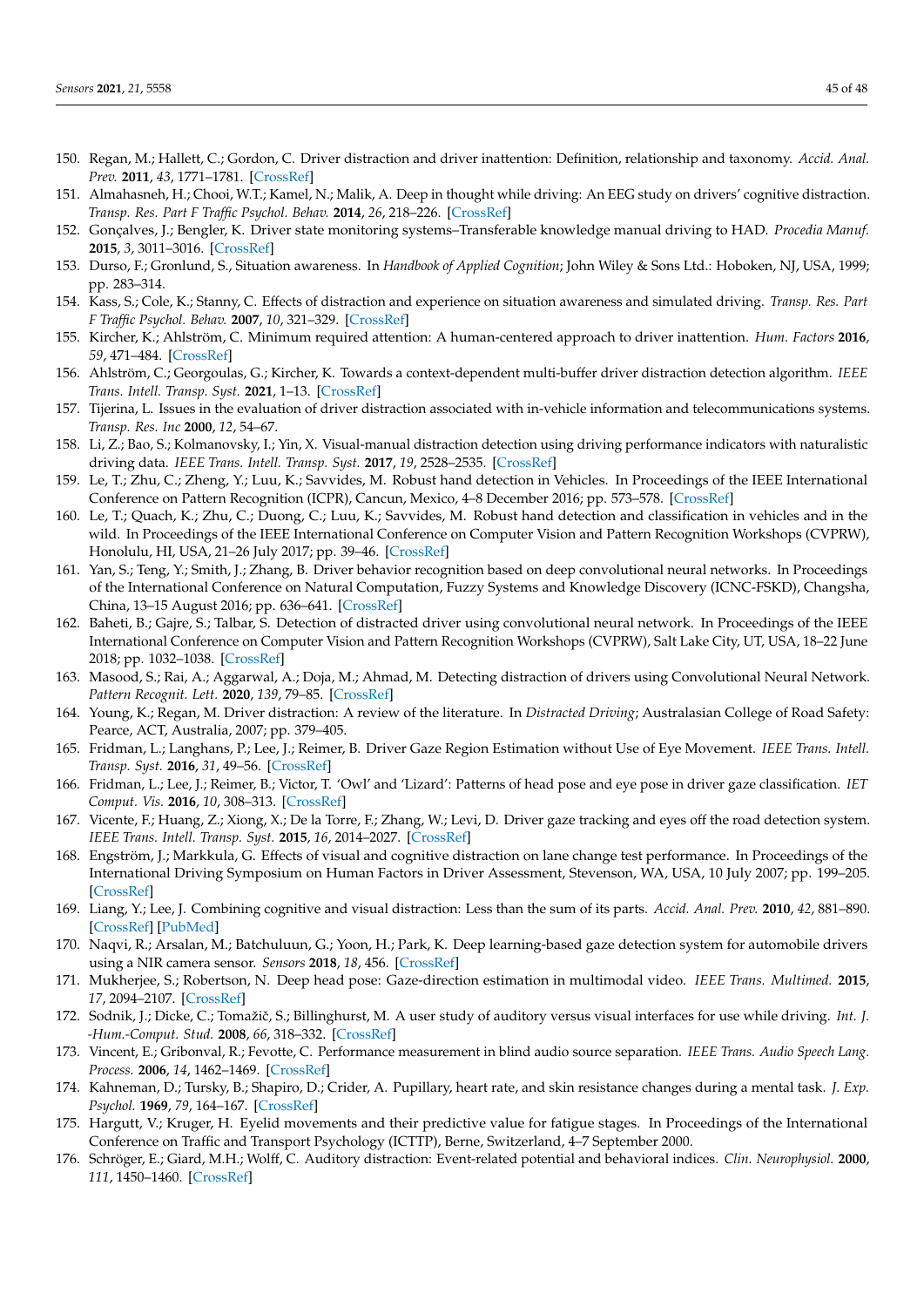- <span id="page-45-0"></span>177. Sonnleitner, A.; Treder, M.; Simon, M.; Willmann, S.; Ewald, A.; Buchner, A.; Schrauf, M. EEG alpha spindles and prolonged brake reaction times during auditory distraction in an on-road driving study. *Accid. Anal. Prev.* **2014**, *62*, 110–118. [\[CrossRef\]](http://dx.doi.org/10.1016/j.aap.2013.08.026)
- <span id="page-45-1"></span>178. NHTSA. *Overview of the National Highway Traffic Safety Administration's Driver Distraction Program*; Technical Report; National Highway Traffic Safety Administration: Washington, DC, USA, 2010.
- <span id="page-45-2"></span>179. Ranney, T. *Driver Distraction: A Review of the Current State-of-Knowledge*; Technical Report; National Highway Traffic Safety Administration: Washington, DC, USA, 2008.
- <span id="page-45-3"></span>180. Strayer, D.; Cooper, J.; Turrill, J.; Coleman, J.; Medeiros-Ward, N.; Biondi, F. *Measuring Cognitive Distraction in the Automobile*; Technical Report; AAA, Foundation for Traffic Safety: Washington, DC, USA, 2013.
- <span id="page-45-4"></span>181. Harbluk, J.; Noy, Y.; Trbovich, P.; Eizenman, M. An on-road assessment of cognitive distraction: Impacts on drivers' visual behavior and braking performance. *Accid. Anal. Prev.* **2007**, *39*, 372–379. [\[CrossRef\]](http://dx.doi.org/10.1016/j.aap.2006.08.013) [\[PubMed\]](http://www.ncbi.nlm.nih.gov/pubmed/17054894)
- 182. Liang, Y.; Reyes, M.; Lee, J. Real-time detection of driver cognitive distraction using support vector machines. *IEEE Trans. Intell. Transp. Syst.* **2007**, *8*, 340–350. [\[CrossRef\]](http://dx.doi.org/10.1109/TITS.2007.895298)
- 183. Son, L.; Suzuki, T.; Aoki, H. Evaluation of cognitive distraction in a real vehicle based on the reflex eye movement. *Int. J. Automot. Eng.* **2018**, *9*, 1–8. [\[CrossRef\]](http://dx.doi.org/10.20485/jsaeijae.9.1_1)
- <span id="page-45-5"></span>184. Strayer, D.; Turrill, J.; Cooper, J.; Coleman, J.; Medeiros-Ward, N.; Biondi, F. Assessing cognitive distraction in the automobile. *Hum. Factors* **2015**, *57*, 1300–1324. [\[CrossRef\]](http://dx.doi.org/10.1177/0018720815575149)
- <span id="page-45-6"></span>185. Strayer, D.; Drews, F. Cell-Phone—Induced Driver Distraction. *Curr. Dir. Psychol. Sci.* **2007**, *16*, 128–131. [\[CrossRef\]](http://dx.doi.org/10.1111/j.1467-8721.2007.00489.x)
- <span id="page-45-7"></span>186. Hu, T.Y.; Xie, X.; Li, J. Negative or positive? The effect of emotion and mood on risky driving. *Transp. Res. Part F Traffic Psychol. Behav.* **2013**, *16*, 29–40. [\[CrossRef\]](http://dx.doi.org/10.1016/j.trf.2012.08.009)
- <span id="page-45-8"></span>187. Pecher, C.; Lemercier, C.; Cellier, J.M. The Influence of Emotions on Driving Behavior. In *Traffic Psychology: An International Perspective*; Hennessy, D., Ed.; Nova Science Publishers: Hauppauge, NY, USA, 2010; Chapter 9, pp. 1–27.
- <span id="page-45-9"></span>188. Lu, S.; Wei, F.; Li, G. The evolution of the concept of stress and the framework of the stress system. *Cell Stress* **2021**, *5*, 76–85. [\[CrossRef\]](http://dx.doi.org/10.15698/cst2021.06.250)
- <span id="page-45-10"></span>189. Hu, H.; Zhu, Z.; Gao, Z.; Zheng, R. Analysis on biosignal characteristics to evaluate road rage of younger drivers: A driving simulator study. In Proceedings of the IEEE Intelligent Vehicles Symposium, Changshu, China, 26–30 June 2018; Volume IV, pp. 156–161. [\[CrossRef\]](http://dx.doi.org/10.1109/IVS.2018.8500444)
- <span id="page-45-11"></span>190. Gavrilescu, M.; Vizireanu, N. Feedforward Neural Network-Based Architecture for Predicting Emotions from Speech. *Data* **2019**, *4*, 101. [\[CrossRef\]](http://dx.doi.org/10.3390/data4030101)
- <span id="page-45-12"></span>191. Ekman, P. Facial expression and emotion. *Am. Psychol.* **1993**, *48*, 384–392. [\[CrossRef\]](http://dx.doi.org/10.1037/0003-066X.48.4.384) [\[PubMed\]](http://www.ncbi.nlm.nih.gov/pubmed/8512154)
- <span id="page-45-13"></span>192. Russell, J. Is there universal recognition of emotion from facial expression? A review of the cross-cultural studies. *Psychol. Bull.* **1994**, *115*, 102. [\[CrossRef\]](http://dx.doi.org/10.1037/0033-2909.115.1.102) [\[PubMed\]](http://www.ncbi.nlm.nih.gov/pubmed/8202574)
- <span id="page-45-14"></span>193. Diverrez, J.M.; Martin, N.; Pallamin, N. Stress interface inducer, a way to generate stress in laboratory conditions. In Proceedings of the International Conference on Methods and Techniques in Behavioral Research (Measuring Behavior), Dublin, Ireland, 25–27 May 2016; pp. 25–27.
- <span id="page-45-16"></span>194. Healey, J.; Picard, R. Detecting stress during real-world driving tasks using physiological sensors. *IEEE Trans. Intell. Transp. Syst.* **2005**, *6*, 156–166. [\[CrossRef\]](http://dx.doi.org/10.1109/TITS.2005.848368)
- <span id="page-45-17"></span>195. de Santos Sierra, A.; Ávila, C.; del Pozo, G.; Casanova, J. Stress detection by means of stress physiological template. In Proceedings of the World Congress on Nature and Biologically Inspired Computing, Salamanca, Spain, 19–21 October 2011; pp. 131–136. [\[CrossRef\]](http://dx.doi.org/10.1109/NaBIC.2011.6089448)
- <span id="page-45-15"></span>196. Zhao, M.; Adib, F.; Katabi, D. Emotion recognition using wireless signals. In Proceedings of the Annual International Conference on Mobile Computing and Networking, New York, NY, USA, 3–7 October 2016; pp. 95–108. [\[CrossRef\]](http://dx.doi.org/10.1145/2973750.2973762)
- <span id="page-45-18"></span>197. Shi, Y.; Ruiz, N.; Taib, R.; Choi, E.; Chen, F. Galvanic skin response (GSR) as an index of cognitive load. In Proceedings of the CHI Extended Abstracts on Human Factors in Computing Systems, San Jose, CA, USA, 28 April–3 May 2007; pp. 2651–2656. [\[CrossRef\]](http://dx.doi.org/10.1145/1240866.1241057)
- <span id="page-45-19"></span>198. Partala, T.; Surakka, V. Pupil size variation as an indication of affective processing. *Int. J. -Hum.-Comput. Stud.* **2003**, *59*, 185–198. [\[CrossRef\]](http://dx.doi.org/10.1016/S1071-5819(03)00017-X)
- <span id="page-45-20"></span>199. Wan, P.; Wu, C.; Lin, Y.; Ma, X. On-road experimental study on driving anger identification model based on physiological features by ROC curve analysis. *IET Intell. Transp. Syst.* **2017**, *11*, 290–298. [\[CrossRef\]](http://dx.doi.org/10.1049/iet-its.2016.0127)
- <span id="page-45-21"></span>200. Bradley, M.; Lang, P. Measuring emotion: The self-assessment manikin and the semantic differential. *J. Behav. Ther. Exp. Psychiatry* **1994**, *25*, 49–59. [\[CrossRef\]](http://dx.doi.org/10.1016/0005-7916(94)90063-9)
- <span id="page-45-22"></span>201. Li, H.; Sun, J.; Xu, Z.; Chen, L. Multimodal 2D+3D facial expression recognition with deep fusion convolutional neural network. *IEEE Trans. Multimed.* **2017**, *19*, 2816–2831. [\[CrossRef\]](http://dx.doi.org/10.1109/TMM.2017.2713408)
- <span id="page-45-23"></span>202. Zhang, T.; Zheng, W.; Cui, Z.; Zong, Y.; Yan, J.; Yan, K. A deep neural network-driven feature learning method for multi-view facial expression recognition. *IEEE Trans. Multimed.* **2016**, *18*, 2528–2536. [\[CrossRef\]](http://dx.doi.org/10.1109/TMM.2016.2598092)
- <span id="page-45-24"></span>203. Gao, H.; Yüce, A.; Thiran, J.P. Detecting emotional stress from facial expressions for driving safety. In Proceedings of the IEEE International Conference on Image Processing (ICIP), Paris, France, 27–30 October 2014; pp. 5961–5965. [\[CrossRef\]](http://dx.doi.org/10.1109/ICIP.2014.7026203)
- <span id="page-45-25"></span>204. Jeong, M.; Ko, B. Driver's Facial Expression Recognition in Real-Time for Safe Driving. *Sensors* **2018**, *18*, 4270. [\[CrossRef\]](http://dx.doi.org/10.3390/s18124270)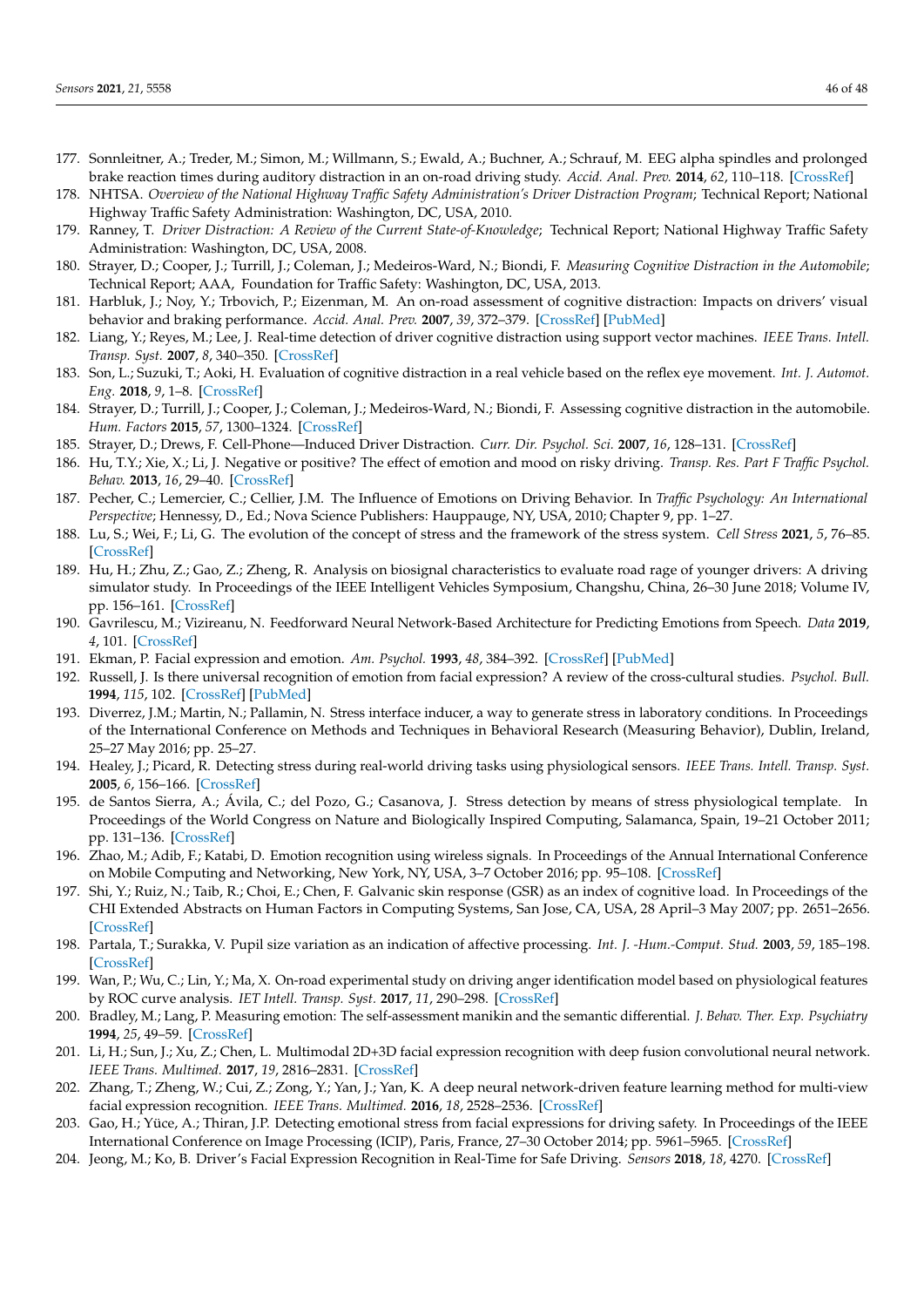- <span id="page-46-0"></span>205. Melnicuk, V.; Birrell, S.; Crundall, E.; Jennings, P. Employing consumer electronic devices in physiological and emotional evaluation of common driving activities. In Proceedings of the IEEE Intelligent Vehicles Symposium, Los Angeles, CA, USA, 11–14 June 2017; Volume IV; pp. 1529–1534. [\[CrossRef\]](http://dx.doi.org/10.1109/IVS.2017.7995926)
- <span id="page-46-1"></span>206. Murthy, R.; Pavlidis, I.; Tsiamyrtzis, P. Touchless monitoring of breathing function. In Proceedings of the Annual International Conference of the IEEE Engineering in Medicine and Biology Society, San Francisco, CA, USA, 1–5 September 2004; pp. 1196–1199. [\[CrossRef\]](http://dx.doi.org/10.1109/IEMBS.2004.1403382)
- <span id="page-46-2"></span>207. Ragot, M.; Martin, N.; Em, S.; Pallamin, N.; Diverrez, J.M. Emotion recognition using physiological signals: Laboratory vs. wearable sensors. In *International Conference on Applied Human Factors and Ergonomics*; Springer: Berlin/Heidelberg, Germany, 2017; Volume 608, pp. 15–22. [\[CrossRef\]](http://dx.doi.org/10.1007/978-3-319-60639-2_2)
- <span id="page-46-3"></span>208. Gouverneur, P.; Jaworek-Korjakowska, J.; Köping, L.; Shirahama, K.; Kleczek, P.; Grzegorzek, M. Classification of physiological data for emotion recognition. In *International Conference on Artificial Intelligence and Soft Computing (ICAISC)*; Springer: Berlin/Heidelberg, Germany, 2017; Volume 10245, pp. 619–627. [\[CrossRef\]](http://dx.doi.org/10.1007/978-3-319-59063-9_55)
- 209. Ollander, S.; Godin, C.; Campagne, A.; Charbonnier, S. A comparison of wearable and stationary sensors for stress detection. In Proceedings of the IEEE International Conference on Systems, Man, and Cybernetics (SMC), Budapest, Hungary, 9–12 October 2016; pp. 4362–4366. [\[CrossRef\]](http://dx.doi.org/10.1109/SMC.2016.7844917)
- <span id="page-46-4"></span>210. Sevil, M.; Hajizadeh, I.; Samadi, S.; Feng, J.; Lazaro, C.; Frantz, N.; Yu, X.; Brandt, R.; Maloney, Z.; Cinar, A. Social and competition stress detection with wristband physiological signals. In Proceedings of the IEEE International Conference on Wearable and Implantable Body Sensor Networks (BSN), Eindhoven, The Netherlands, 9–12 May 2017; pp. 39–42. [\[CrossRef\]](http://dx.doi.org/10.1109/BSN.2017.7936002)
- <span id="page-46-5"></span>211. Bořil, H.; Boyraz, P.; Hansen, J. Towards multimodal driver's stress detection. In *Digital Signal Processing for In-Vehicle Systems and Safety*; Springer: New York, NY, USA, 2012; pp. 3–19. [\[CrossRef\]](http://dx.doi.org/10.1007/978-1-4419-9607-7_1)
- <span id="page-46-6"></span>212. Basu, S.; Chakraborty, J.; Bagb, A.; Aftabuddin, M. A review on emotion recognition using speech. In Proceedings of the International Conference on Inventive Communication and Computational Technologies (ICICCT), Coimbatore, India, 10–11 March 2017; pp. 109–114. [\[CrossRef\]](http://dx.doi.org/10.1109/ICICCT.2017.7975169)
- <span id="page-46-7"></span>213. Zhang, S.; Zhang, S.; Huang, T.; Gao, W. Speech emotion recognition using deep convolutional neural network and discriminant temporal pyramid matching. *IEEE Trans. Multimed.* **2018**, *20*, 1576–1590. [\[CrossRef\]](http://dx.doi.org/10.1109/TMM.2017.2766843)
- <span id="page-46-8"></span>214. Marillier, M.; Verstraete, A. Driving under the influence of drugs. *WIREs Forensic Sci.* **2019**, *1*, 1–24. [\[CrossRef\]](http://dx.doi.org/10.1002/wfs2.1326)
- <span id="page-46-9"></span>215. Zapata, F.; Matey, J.; Montalvo, G.; García-Ruiz, C. Chemical classification of new psychoactive substances (NPS). *Microchem. J.* **2021**, *163*, 1–13. [\[CrossRef\]](http://dx.doi.org/10.1016/j.microc.2020.105877)
- <span id="page-46-10"></span>216. Alonso, F., Driving under the influence. In *The SAGE Encyclopedia of Criminal Psychology*; SAGE: Thousand Oaks, CA, USA, 2019; Volume 1, pp. 392–394. [\[CrossRef\]](http://dx.doi.org/10.4135/9781483392240.n130)
- <span id="page-46-11"></span>217. Alonso, F.; Pastor, J.; Montoro, L.; Esteban, C. Driving under the influence of alcohol: Frequency, reasons, perceived risk and punishment. *Subst. Abus. Treat. Prev. Policy* **2015**, *10*, 1–9. [\[CrossRef\]](http://dx.doi.org/10.1186/s13011-015-0007-4)
- <span id="page-46-24"></span>218. Attia, H.; Takruri, M.; Ali, H. Electronic monitoring and protection system for drunk driver based on breath sample testing. In Proceedings of the International Conference on Electronic Devices, Systems and Applications (ICEDSA), Ras Al Khaimah, United Arab Emirates, 6–8 December 2016; pp. 1–4.
- <span id="page-46-19"></span>219. Oscar-Berman, M.; Shagrin, B.; Evert, D.; Epstein, C. Impairments of brain and behavior: The neurological effects of alcohol. *Alcohol Health Res. World* **1997**, *21*, 65–75.
- <span id="page-46-12"></span>220. Garrisson, H.; Scholey, A.; Ogden, E.; Benson, S. The effects of alcohol intoxication on cognitive functions critical for driving: A systematic review. *Accid. Anal. Prev.* **2021**, *154*, 1–11. [\[CrossRef\]](http://dx.doi.org/10.1016/j.aap.2021.106052)
- <span id="page-46-13"></span>221. WHO. *Global Status Report on Road Safety 2018: Summary*; Technical Report; WHO/NMH/NVI/18.20; World Health Organization: Geneva, Switzerland, 2018.
- <span id="page-46-14"></span>222. Christoforou, Z.; Karlaftis, M.; Yannis, G. Reaction times of young alcohol-impaired drivers. *Accid. Anal. Prev.* **2013**, *61*, 54–62. [\[CrossRef\]](http://dx.doi.org/10.1016/j.aap.2012.12.030)
- <span id="page-46-15"></span>223. Peck, R.; Gebers, M.; Voas, R.; Romano, E. The relationship between blood alcohol concentration (BAC), age, and crash risk. *J. Saf. Res.* **2008**, *39*, 311–319. [\[CrossRef\]](http://dx.doi.org/10.1016/j.jsr.2008.02.030) [\[PubMed\]](http://www.ncbi.nlm.nih.gov/pubmed/18571573)
- <span id="page-46-16"></span>224. Zador, P.; Krawchuk, S.; Voas, R. Alcohol-related relative risk of driver fatalities and driver involvement in fatal crashes in relation to driver age and gender: An update using 1996 data. *J. Stud. Alcohol* **2000**, *61*, 387–395. [\[CrossRef\]](http://dx.doi.org/10.15288/jsa.2000.61.387)
- <span id="page-46-17"></span>225. Gunn, C.; Mackus, M.; Griffin, C.; Munafò, M.; Adams, S. A Systematic Review of the Next-Day Effects of Heavy Alcohol Consumption on Cognitive Performance. *Addiction* **2018**, *113*, 2182–2193. [\[CrossRef\]](http://dx.doi.org/10.1111/add.14404)
- <span id="page-46-18"></span>226. Verster, J.; Bervoets, A.; de Klerk, S.; Vreman, R.; Olivier, B.; Roth, T.; Brookhuis, K. Effects of alcohol hangover on simulated highway driving performance. *Psychopharmacology* **2014**, *231*, 2999–3008. [\[CrossRef\]](http://dx.doi.org/10.1007/s00213-014-3474-9) [\[PubMed\]](http://www.ncbi.nlm.nih.gov/pubmed/24563184)
- <span id="page-46-20"></span>227. PAHO. *Drinking and Driving*; Technical Report PAHO/NMH/18-011; Pan American Health Organization: Washington, DC, USA, 2018.
- <span id="page-46-21"></span>228. Rosero-Montalvo, P.; López-Batista, V.; Peluffo-Ordóñez, D. Hybrid embedded-systems-based approach to in-driver drunk status detection using image processing and sensor networks. *IEEE Sensors J.* **2021**, *21*, 15729–15740. [\[CrossRef\]](http://dx.doi.org/10.1109/JSEN.2020.3038143)
- <span id="page-46-22"></span>229. Sanghvi, K. Drunk Driving Detection. *Comput. Sci. Inf. Technol.* **2018**, *6*, 24–30. [\[CrossRef\]](http://dx.doi.org/10.13189/csit.2018.060202)
- <span id="page-46-23"></span>230. NHTSA. *The Visual Detection of DWI Motorists*; Technical Report DOT HS 808 677; National Highway Traffic Safety Administration: Washington, DC, USA, 1998.